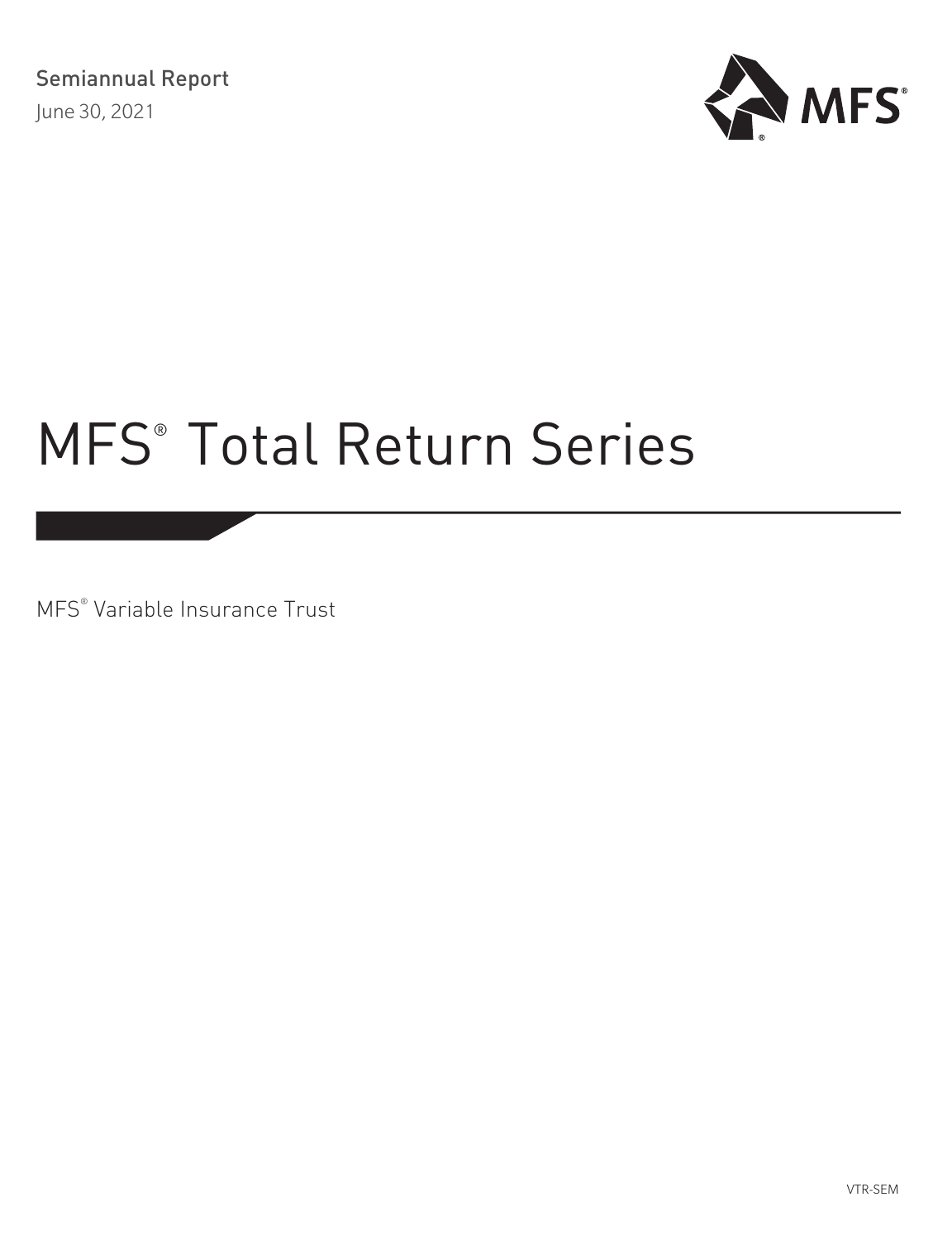# <span id="page-1-0"></span>**CONTENTS**

|                                                       | 5   |
|-------------------------------------------------------|-----|
|                                                       | 15  |
|                                                       | -16 |
|                                                       | 17  |
|                                                       | 18  |
|                                                       | 20  |
| Statement regarding liquidity risk management program | 27  |
|                                                       | 28  |
|                                                       | -28 |
|                                                       | -28 |
|                                                       |     |
|                                                       |     |

**The report is prepared for the general information of contract owners. It is authorized for distribution to prospective investors only when preceded or accompanied by a current prospectus.**

**NOT FDIC INSURED • MAY LOSE VALUE • NO BANK OR CREDIT UNION GUARANTEE • NOT A DEPOSIT • NOT INSURED BY ANY FEDERAL GOVERNMENT AGENCY OR NCUA/NCUSIF**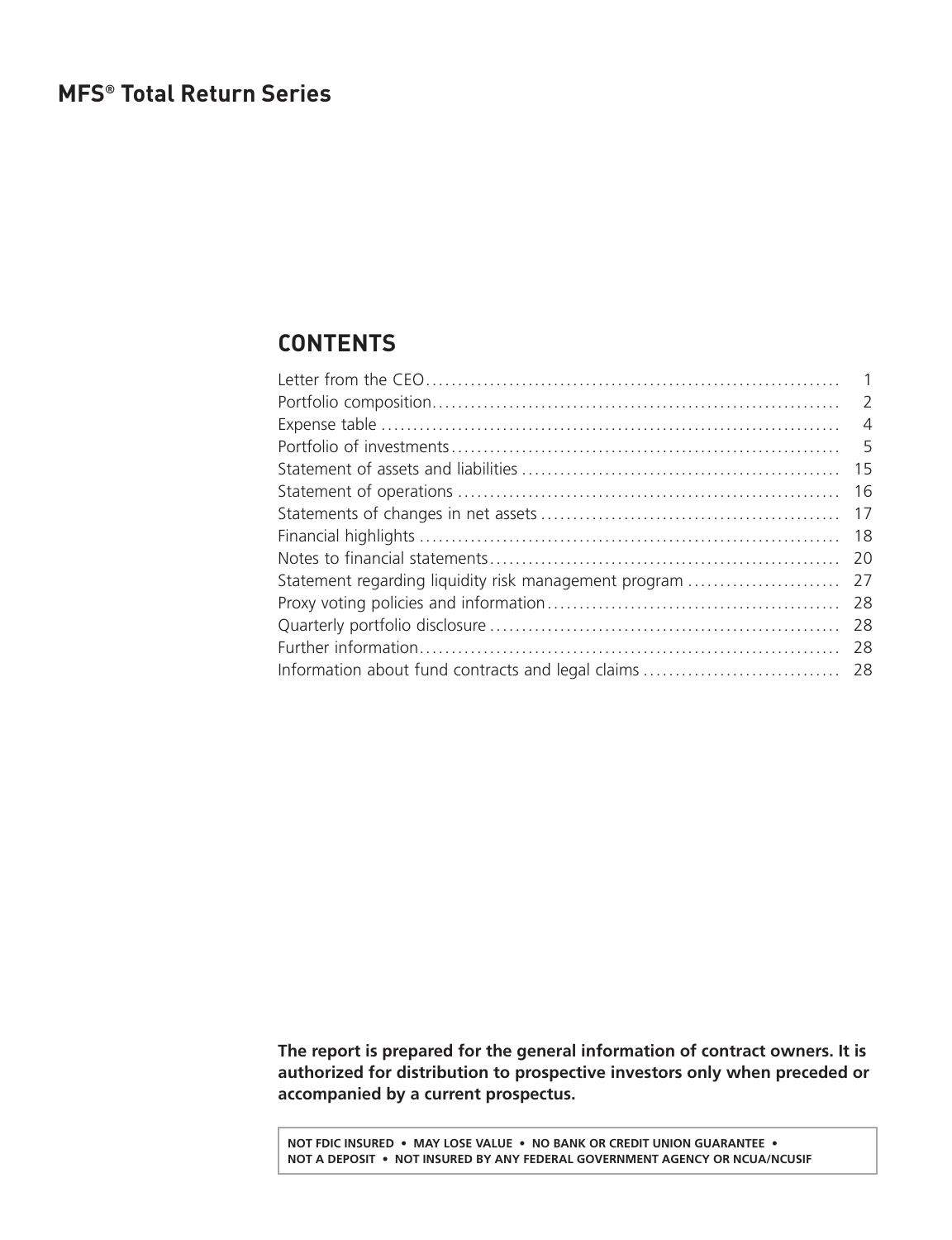# <span id="page-2-0"></span>**LETTER FROM THE CEO**



Dear Contract Owners:

After experiencing dramatic swings in the early days of the coronavirus pandemic, global equity markets have performed strongly over the past year. Though the speedy development of vaccines brightened the economic and market outlook, uncertainty remains as new variants of the virus appear, and questions persist over how fast vaccines can be made widely available in the developing world.

Global central banks have taken aggressive steps to cushion the economic and market fallout related to the virus, and governments are deploying unprecedented levels of fiscal support. Having passed a  $\overline{2}1.9$  trillion stimulus package in March, the U.S. Congress could approve additional stimulus later this year, some of it focused on infrastructure. Along with extraordinary government expenditures, pent-up consumer demand fueled a surge in economic activity as coronavirus restrictions were eased, pushing up inflation, at least temporarily. Markets initially reacted by pushing up yields on global government bonds, though some of the rate rise has since been corrected.

A spirited debate is underway among investors over whether the current price pressures will persist or prove to be temporary, caused by pandemic-induced bottlenecks. The policy measures put in place to counteract the pandemic's effects have helped build a supportive environment and are encouraging economic recovery; however, if markets disconnect from fundamentals, they can sow the seeds of instability. As such, recent dramatic increases in speculative trading in cryptocurrencies, special purpose acquisition companies (SPACs), and the like bear watching.

In the aftermath of the crisis, we could see societal changes as households, businesses, and governments adjust to a new reality, and any such alterations could affect the investment landscape. For investors, events such as the COVID-19 outbreak demonstrate the importance of having a deep understanding of company fundamentals, and we have built our global research platform to do just that.

At MFS $^{\circ}$ , we put our clients' assets to work responsibly by carefully navigating the increasing complexity of global markets and economies. Guided by our long-term philosophy and adhering to our commitment to sustainable investing, we tune out the noise and aim to uncover what we believe are the best, most durable investment opportunities in the market. Our unique global investment platform combines collective expertise, long-term discipline, and thoughtful risk management to create sustainable value for investors.

Respectfully,

Michael Rosing

**Michael W. Roberge** Chief Executive Officer MFS Investment Management

August 13, 2021

The opinions expressed in this letter are subject to change and may not be relied upon for investment advice. No forecasts can be guaranteed.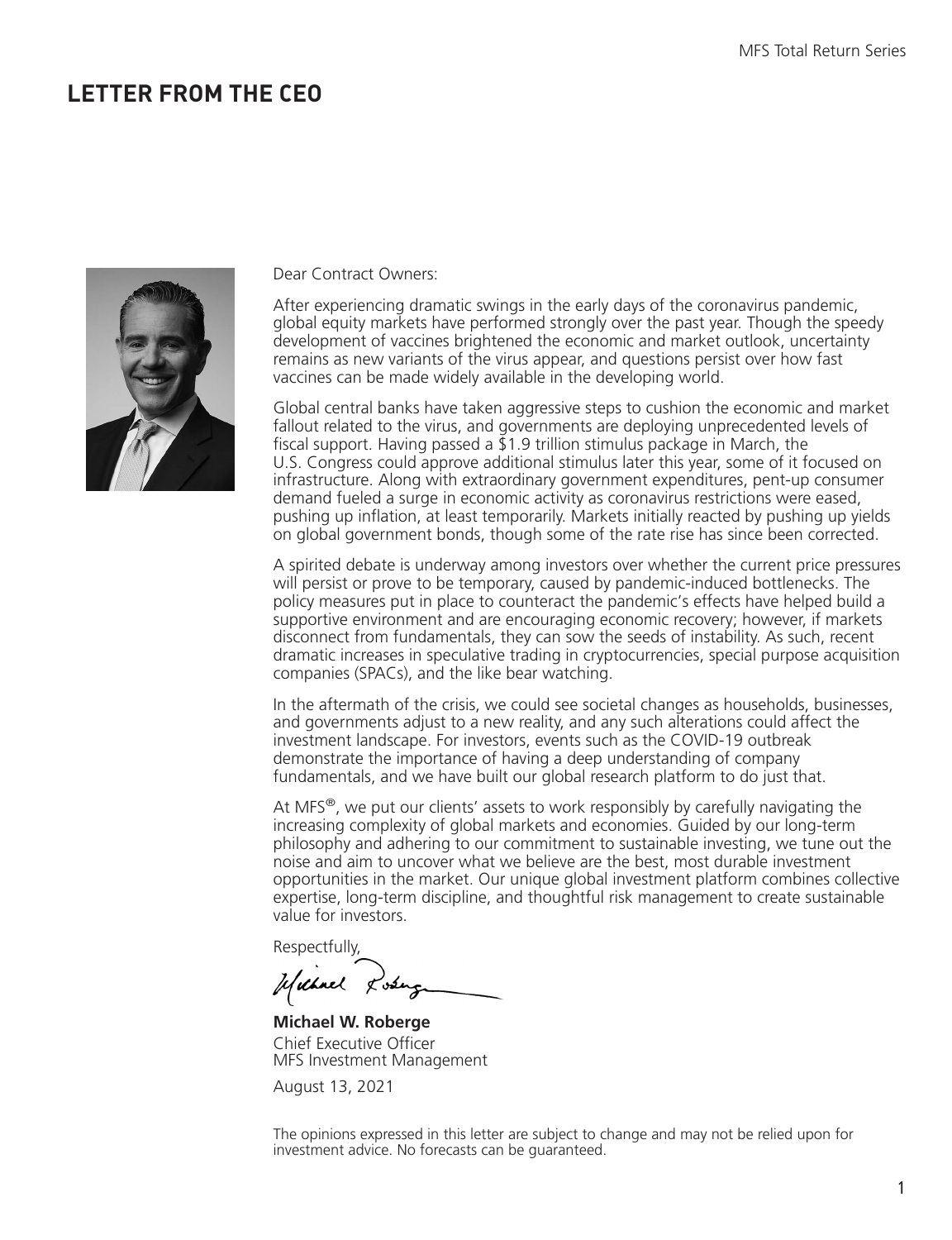# <span id="page-3-0"></span>**PORTFOLIO COMPOSITION**

### **Portfolio structure (i)**



#### **Top ten holdings (i)**

| U.S. Treasury Notes, 0.375%, 11/30/2025 | 2.8% |
|-----------------------------------------|------|
| U.S. Treasury Notes, 1.375%, 1/31/2025  | 2.7% |
| Goldman Sachs Group, Inc.               | 2.3% |
| Microsoft Corp.                         | 2.1% |
| Comcast Corp., "A"                      | 2.0% |
| U.S. Treasury Notes, 0.125%, 12/31/2022 | 1.8% |
| Fannie Mae, 2%, 30 year                 | 1.8% |
| JPMorgan Chase & Co.                    | 1.7% |
| Johnson & Johnson                       | 1.7% |
| Charles Schwab Corp.                    | 1.6% |

#### **Composition including fixed income credit quality (a)(i)**

| AAA                     | 4.7%    |
|-------------------------|---------|
| AA                      | 1.3%    |
| Α                       | 3.3%    |
| <b>BBB</b>              | 9.1%    |
| BB                      | 0.3%    |
| B(0)                    | 0.0%    |
| $CCC$ (o)               | $0.0\%$ |
| U.S. Government         | 10.1%   |
| <b>Federal Agencies</b> | 10.7%   |
| Not Rated (o)           | $0.0\%$ |
| Non-Fixed Income        | 59.3%   |
| Cash & Cash Equivalents | 1.2%    |

#### **GICS equity sectors (g)**

| Financials                    | 14.7% |
|-------------------------------|-------|
| <b>Health Care</b>            | 9.6%  |
| Industrials                   | 9.3%  |
| <b>Information Technology</b> | 8.0%  |
| <b>Consumer Staples</b>       | 5.1%  |
| <b>Communication Services</b> | 3.7%  |
| Utilities                     | 2.2%  |
| <b>Consumer Discretionary</b> | 2.1%  |
| <b>Materials</b>              | 1.9%  |
| Energy                        | 1.2%  |
| Convertible Debt              | 1.2%  |
| <b>Real Estate</b>            | 0.3%  |

#### **Fixed income sectors (i)**

| Investment Grade Corporates           | 12.1% |
|---------------------------------------|-------|
| Mortgage-Backed Securities            | 10.7% |
| U.S. Treasury Securities              | 10.1% |
| Commercial Mortgage-Backed Securities | 2.6%  |
| Collateralized Debt Obligations       | 2.2%  |
| <b>Asset-Backed Securities</b>        | 0.5%  |
| <b>Emerging Markets Bonds</b>         | 0.4%  |
| <b>Municipal Bonds</b>                | 0.4%  |
| Non-U.S. Government Bonds             | 0.3%  |
| <b>High Yield Corporates</b>          | 0.2%  |
| U.S. Government Agencies (o)          | 0.0%  |

(a) For all securities other than those specifically described below, ratings are assigned to underlying securities utilizing ratings from Moody's, Fitch, and Standard & Poor's rating agencies and applying the following hierarchy: If all three agencies provide a rating, the middle rating (after dropping the highest and lowest ratings) is assigned; if two of the three agencies rate a security, the lower of the two is assigned. If none of the 3 rating agencies above assign a rating, but the security is rated by DBRS Morningstar, then the DBRS Morningstar rating is assigned. If none of the 4 ratings agencies listed above rate the security, but the security is rated by the Kroll Bond Rating Agency (KBRA), then the KBRA rating is assigned. Ratings are shown in the S&P and Fitch scale (e.g., AAA). Securities rated BBB or higher are considered investment grade. All ratings are subject to change. U.S. Government includes securities issued by the U.S. Department of the Treasury. Federal Agencies includes rated and unrated U.S. Agency fixed-income securities, U.S. Agency mortgage-backed securities, and collateralized mortgage obligations of U.S. Agency mortgage-backed securities. Not Rated includes fixed income securities and fixed income derivatives that have not been rated by any rating agency. Non-Fixed Income includes equity securities (including convertible bonds and equity derivatives) and/or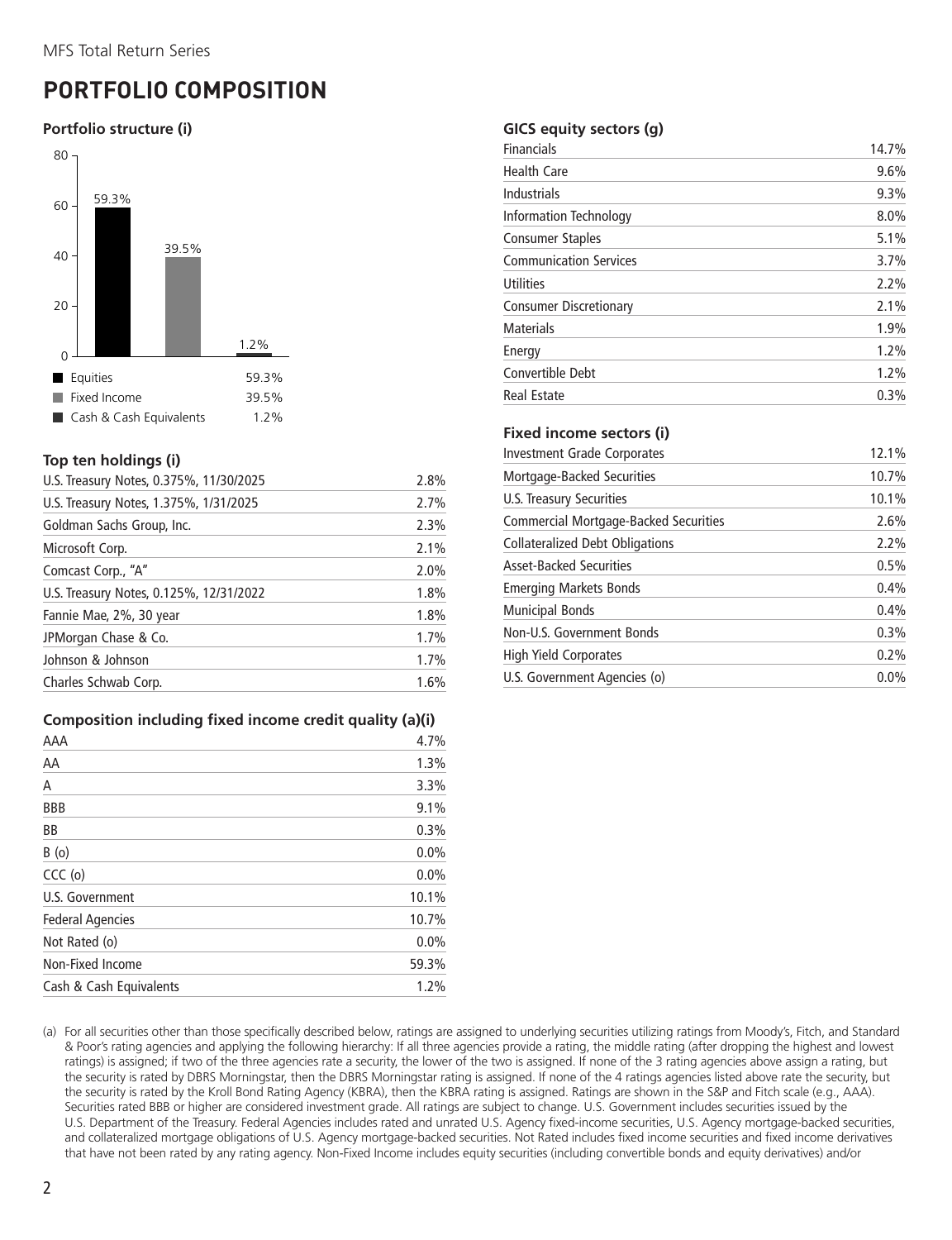#### *Portfolio Composition - continued*

commodity-linked derivatives. The fund may or may not have held all of these instruments on this date. The fund is not rated by these agencies.

- (g) The Global Industry Classification Standard (GICS®) was developed by and/or is the exclusive property of MSCI, Inc. and S&P Global Market Intelligence Inc. ("S&P Global Market Intelligence"). GICS is a service mark of MSCI and S&P Global Market Intelligence and has been licensed for use by MFS. MFS has applied its own internal sector/industry classification methodology for equity securities and non-equity securities that are unclassified by GICS.
- (i) For purposes of this presentation, the components include the value of securities, and reflect the impact of the equivalent exposure of derivative positions, if any. These amounts may be negative from time to time. Equivalent exposure is a calculated amount that translates the derivative position into a reasonable approximation of the amount of the underlying asset that the portfolio would have to hold at a given point in time to have the same price sensitivity that results from the portfolio's ownership of the derivative contract. When dealing with derivatives, equivalent exposure is a more representative measure of the potential impact of a position on portfolio performance than value. The bond component will include any accrued interest amounts.

#### (o) Less than 0.1%.

Where the fund holds convertible bonds, they are treated as part of the equity portion of the portfolio.

Cash & Cash Equivalents includes any cash, investments in money market funds, short-term securities, and other assets less liabilities. Please see the Statement of Assets and Liabilities for additional information related to the fund's cash position and other assets and liabilities.

Percentages are based on net assets as of June 30, 2021.

The portfolio is actively managed and current holdings may be different.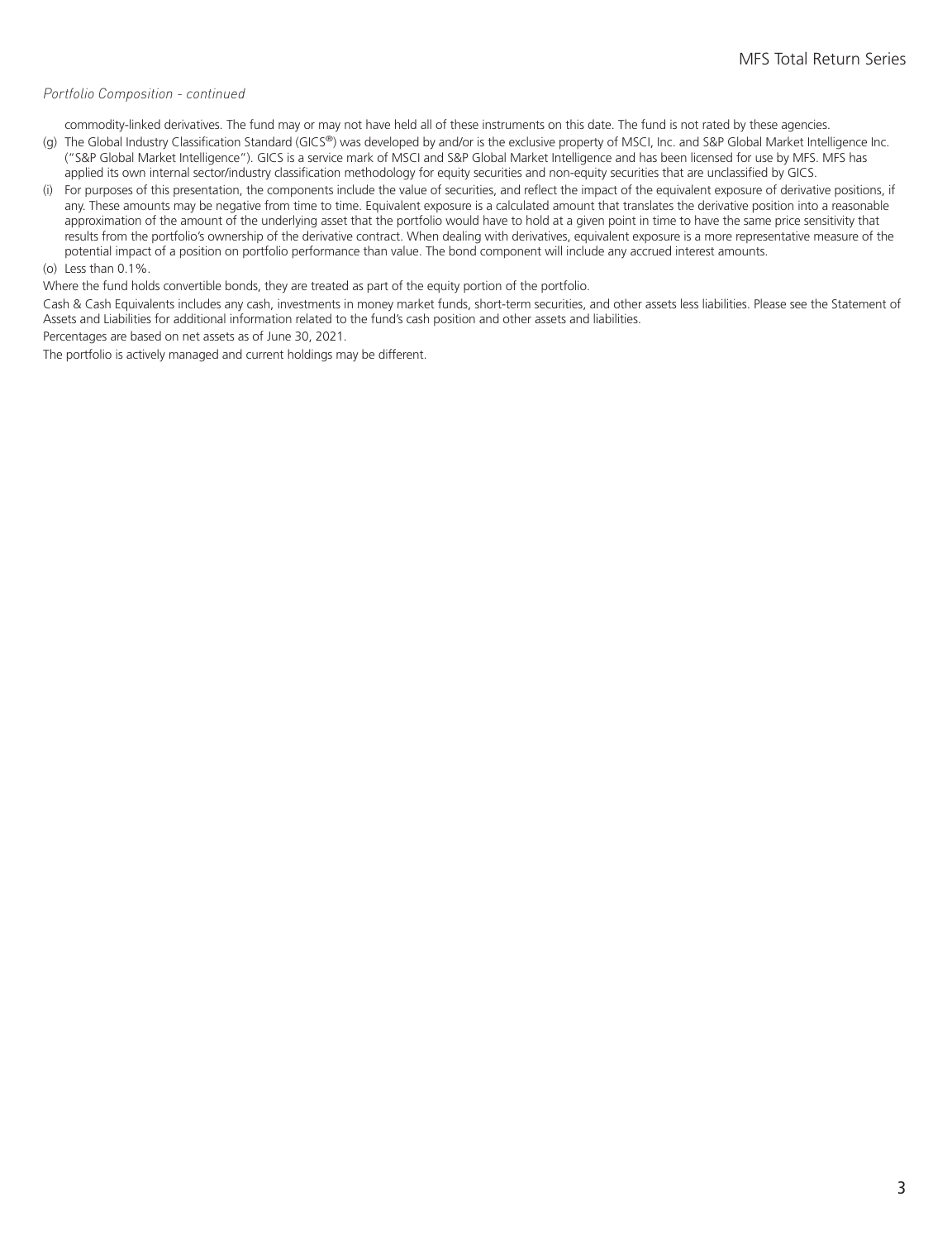# <span id="page-5-0"></span>**EXPENSE TABLE**

#### **Fund Expenses Borne by the Contract Holders during the Period, January 1, 2021 through June 30, 2021**

As a contract holder of the fund, you incur ongoing costs, including management fees; distribution and/or service (12b-1) fees; and other fund expenses. This example is intended to help you understand your ongoing costs (in dollars) of investing in the fund and to compare these costs with the ongoing costs of investing in other mutual funds.

The example is based on an investment of \$1,000 invested at the beginning of the period and held for the entire period January 1, 2021 through June 30, 2021.

#### **Actual Expenses**

The first line for each share class in the following table provides information about actual account values and actual expenses. You may use the information in this line, together with the amount you invested, to estimate the expenses that you paid over the period. Simply divide your account value by \$1,000 (for example, an \$8,600 account value divided by \$1,000 = 8.6), then multiply the result by the number in the first line under the heading entitled "Expenses Paid During Period" to estimate the expenses you paid on your account during this period.

#### **Hypothetical Example for Comparison Purposes**

The second line for each share class in the following table provides information about hypothetical account values and hypothetical expenses based on the fund's actual expense ratio and an assumed rate of return of 5% per year before expenses, which is not the fund's actual return. The hypothetical account values and expenses may not be used to estimate the actual ending account balance or expenses you paid for the period. You may use this information to compare the ongoing costs of investing in the fund and other funds. To do so, compare this 5% hypothetical example with the 5% hypothetical examples that appear in the shareholder reports of the other funds.

Please note that the expenses shown in the table are meant to highlight the fund's ongoing costs only and do not take into account the fees and expenses imposed under the variable contracts through which your investment in the fund is made. Therefore, the second line for each share class in the table is useful in comparing ongoing costs associated with an investment in vehicles (such as the fund) which fund benefits under variable annuity and variable life insurance contracts and to qualified pension and retirement plans only, and will not help you determine the relative total costs of investing in the fund through variable annuity and variable life insurance contracts. If the fees and expenses imposed under the variable contracts were included, your costs would have been higher.

| Share<br>Class |                  | Annualized<br>Expense<br>Ratio | Beginning<br><b>Account Value</b><br>1/01/21 | Ending<br><b>Account Value</b><br>6/30/21 | Expenses<br>Paid During<br>Period (p)<br>1/01/21-6/30/21 |
|----------------|------------------|--------------------------------|----------------------------------------------|-------------------------------------------|----------------------------------------------------------|
| Initial Class  | Actual           | 0.61%                          | \$1,000.00                                   | \$1,093.39                                | \$3.17                                                   |
|                | Hypothetical (h) | 0.61%                          | \$1,000.00                                   | \$1,021.77                                | \$3.06                                                   |
|                | Actual           | $0.86\%$                       | \$1,000.00                                   | \$1,091.77                                | \$4.46                                                   |
| Service Class  | Hypothetical (h) | $0.86\%$                       | \$1,000.00                                   | \$1,020.53                                | \$4.31                                                   |

(h) 5% class return per year before expenses.

(p) "Expenses Paid During Period" are equal to each class's annualized expense ratio, as shown above, multiplied by the average account value over the period, multiplied by 181/365 (to reflect the one-half year period).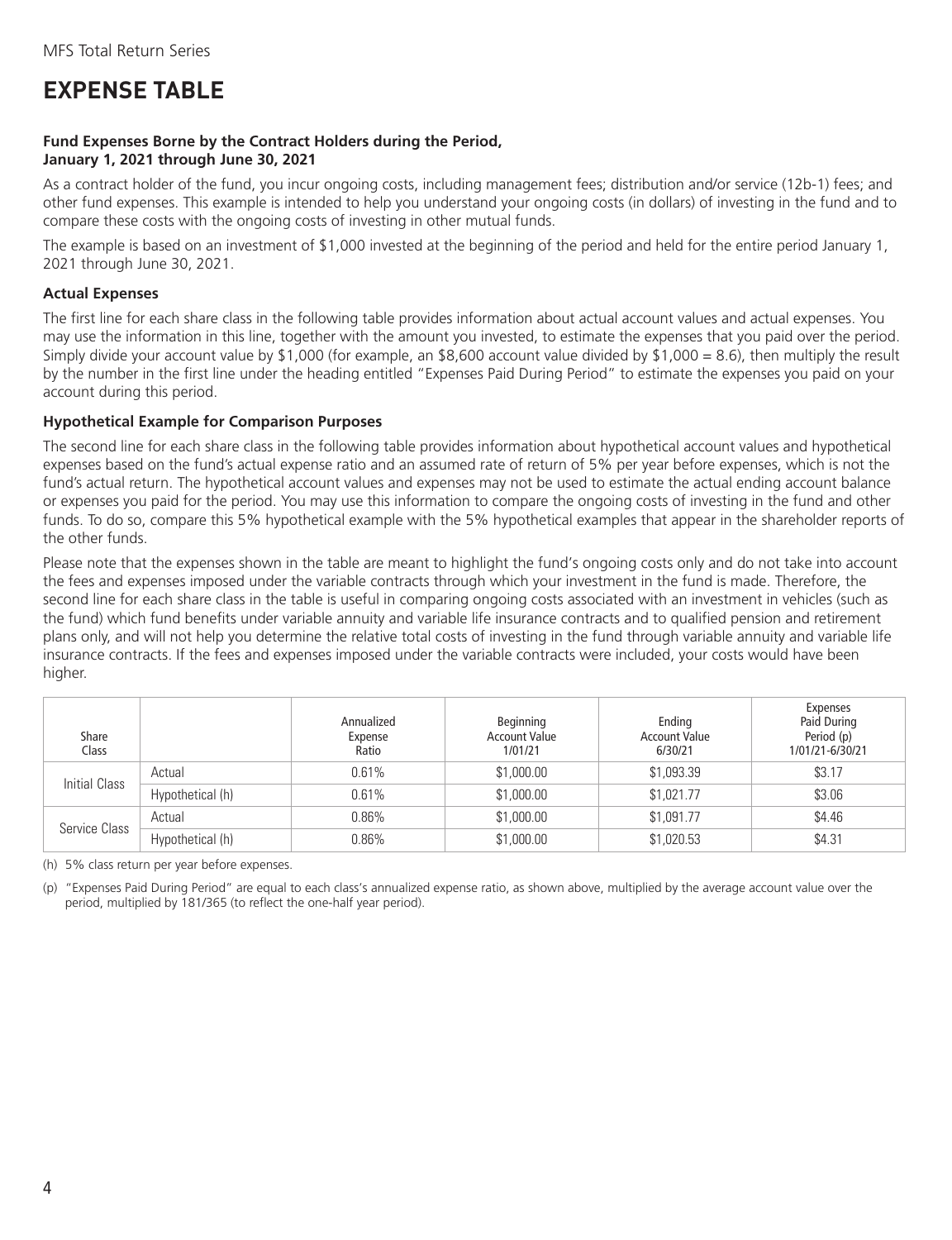# <span id="page-6-0"></span>**PORTFOLIO OF INVESTMENTS − 6/30/21 (unaudited)**

The Portfolio of Investments is a complete list of all securities owned by your fund. It is categorized by broad-based asset classes.

| Issuer                                                     | <b>Shares/Par</b>  | Value (\$)              |
|------------------------------------------------------------|--------------------|-------------------------|
| <b>COMMON STOCKS - 57.8%</b><br>Aerospace & Defense - 2.4% |                    |                         |
| Honeywell International, Inc.                              | 125,869            | \$<br>27,609,365        |
| L3Harris Technologies, Inc.                                | 76,396             | 16,512,995              |
| Lockheed Martin Corp.                                      | 22,436             | 8,488,661               |
| Northrop Grumman Corp.                                     | 30,845             | 11,209,998              |
|                                                            |                    | \$<br>63,821,019        |
| <b>Alcoholic Beverages - 0.6%</b>                          |                    |                         |
| Constellation Brands, Inc., "A"                            | 31,986             | \$<br>7,481,206         |
| Diageo PLC                                                 | 177,377            | 8,492,103               |
|                                                            |                    | \$<br>15,973,309        |
| Automotive – 1.2%                                          |                    |                         |
| Aptiv PLC (a)                                              | 28,884             | \$<br>4,544,320         |
| Lear Corp.                                                 | 84,375             | 14,789,250              |
| LKQ Corp. (a)                                              | 261,997            | 12,895,492              |
|                                                            |                    | \$<br>32,229,062        |
| Biotechnology - 0.3%                                       |                    |                         |
| Vertex Pharmaceuticals, Inc. (a)                           | 44,068             | \$<br>8,885,431         |
| <b>Broadcasting - 0.3%</b>                                 |                    |                         |
| Discovery Communications, Inc., "C" (a)                    | 214,534            | \$<br>6,217,195         |
| Omnicom Group, Inc.                                        | 33,297             | 2,663,427               |
|                                                            |                    | \$<br>8,880,622         |
| Brokerage & Asset Managers - 2.9%                          |                    |                         |
| BlackRock, Inc.                                            | 10,423             | \$<br>9,119,812         |
| Cboe Global Markets, Inc.                                  | 77,659             | 9,245,304               |
| Charles Schwab Corp.                                       | 573,556            | 41,760,613              |
| Invesco Ltd.                                               | 308,180            | 8,237,651               |
| NASDAQ, Inc.                                               | 54,472             | 9,576,178               |
|                                                            |                    | \$<br>77,939,558        |
| <b>Business Services - 2.5%</b>                            |                    |                         |
| Accenture PLC, "A"                                         | 66,262             | \$<br>19,533,375        |
| Amdocs Ltd.                                                | 133,731            | 10,345,430              |
| Cognizant Technology Solutions Corp.,                      |                    |                         |
| "А"                                                        | 56,795             | 3,933,622               |
| Equifax, Inc.                                              | 33,862             | 8,110,288               |
| Fidelity National Information Services,                    | 91,615             | 12,979,097              |
| Inc.<br>Fiserv, Inc. (a)                                   | 116,989            | 12,504,954              |
|                                                            |                    |                         |
| Cable TV - 2.0%                                            |                    | \$<br>67,406,766        |
| Comcast Corp., "A"                                         | 930,361            |                         |
|                                                            |                    | \$<br>53,049,184        |
| Chemicals - 1.2%                                           |                    |                         |
| 3M Co.                                                     | 64,104             | \$<br>12,732,978        |
| PPG Industries, Inc.                                       | 113,352            | 19,243,769              |
|                                                            |                    | \$<br>31,976,747        |
| Computer Software - 2.4%<br>Microsoft Corp.                |                    | \$                      |
| Oracle Corp.                                               | 203,548<br>125,305 | 55,141,153<br>9,753,741 |
|                                                            |                    |                         |
|                                                            |                    | \$<br>64,894,894        |

| Issuer                                                  | <b>Shares/Par</b>  |    | Value (\$)               |
|---------------------------------------------------------|--------------------|----|--------------------------|
| <b>COMMON STOCKS - continued</b>                        |                    |    |                          |
| Construction – 1.5%                                     |                    |    |                          |
| Masco Corp.                                             | 374,143            | \$ | 22,040,764               |
| Otis Worldwide Corp.                                    | 51,959             |    | 4,248,688                |
| Stanley Black & Decker, Inc.                            | 44,162             |    | 9,052,768                |
| Vulcan Materials Co.                                    | 30,981             |    | 5,392,863                |
|                                                         |                    | \$ | 40,735,083               |
| <b>Consumer Products - 0.7%</b>                         |                    |    |                          |
| Colgate-Palmolive Co.                                   | 119,569            | \$ | 9,726,938                |
| Kimberly-Clark Corp.                                    | 58,439             |    | 7,817,970                |
|                                                         |                    | \$ | 17,544,908               |
|                                                         |                    |    |                          |
| <b>Consumer Services - 0.2%</b>                         |                    |    |                          |
| Booking Holdings, Inc. (a)                              | 1,738              | \$ | 3,802,900                |
| <b>Electrical Equipment - 1.2%</b>                      |                    |    |                          |
| Johnson Controls International PLC                      | 468,624            | \$ | 32,161,665               |
|                                                         |                    |    |                          |
| Electronics - 3.1%                                      |                    |    |                          |
| Applied Materials, Inc.                                 | 105,014            | S  | 14,953,994               |
| Intel Corp.                                             | 362,201            |    | 20,333,964               |
| NXP Semiconductors N.V.                                 | 61,292             |    | 12,608,990               |
| Taiwan Semiconductor Manufacturing<br>Co. Ltd., ADR     |                    |    | 14,291,590               |
| Texas Instruments, Inc.                                 | 118,938<br>107,079 |    | 20,591,292               |
|                                                         |                    |    |                          |
|                                                         |                    | \$ | 82,779,830               |
| Energy - Independent - 1.2%                             |                    |    |                          |
| ConocoPhillips                                          | 137,995            | \$ | 8,403,895                |
| Hess Corp.                                              | 166,533            |    | 14,541,662               |
| Pioneer Natural Resources Co.                           | 27,286             |    | 4,434,521                |
| Valero Energy Corp.                                     | 64,897             |    | 5,067,158                |
|                                                         |                    | \$ | 32,447,236               |
| Food & Beverages - 2.2%                                 |                    |    |                          |
| Archer Daniels Midland Co.                              | 157,327            | \$ | 9,534,016                |
| Danone S.A.                                             | 117,826            |    | 8,294,713                |
| General Mills, Inc.                                     | 128,011            |    | 7,799,711                |
| J.M. Smucker Co.                                        | 36,488             |    | 4,727,750                |
| Mondelez International, Inc.                            | 105,589            |    | 6,592,977                |
| Nestle S.A.                                             | 106,419            |    | 13,252,199               |
| PepsiCo, Inc.                                           | 49,959             |    | 7,402,425                |
|                                                         |                    | \$ | 57,603,791               |
|                                                         |                    |    |                          |
| Food & Drug Stores - 0.6%                               |                    |    |                          |
| Wal-Mart Stores, Inc.                                   | 119,549            | \$ | 16,858,800               |
| <b>Health Maintenance Organizations - 1.4%</b>          |                    |    |                          |
| Cigna Corp.                                             | 161,246            | \$ | 38,226,589               |
|                                                         |                    |    |                          |
| Insurance - 3.1%                                        |                    |    |                          |
| Aon PLC                                                 | 91,632             | \$ | 21,878,056               |
| Chubb Ltd.                                              | 138,699            |    | 22,044,819               |
| Marsh & McLennan Cos., Inc.                             | 59,949             |    | 8,433,625                |
| Travelers Cos., Inc.<br><b>Willis Towers Watson PLC</b> | 94,480<br>64,134   |    | 14,144,601<br>14,752,103 |
|                                                         |                    |    |                          |
|                                                         |                    | \$ | 81,253,204               |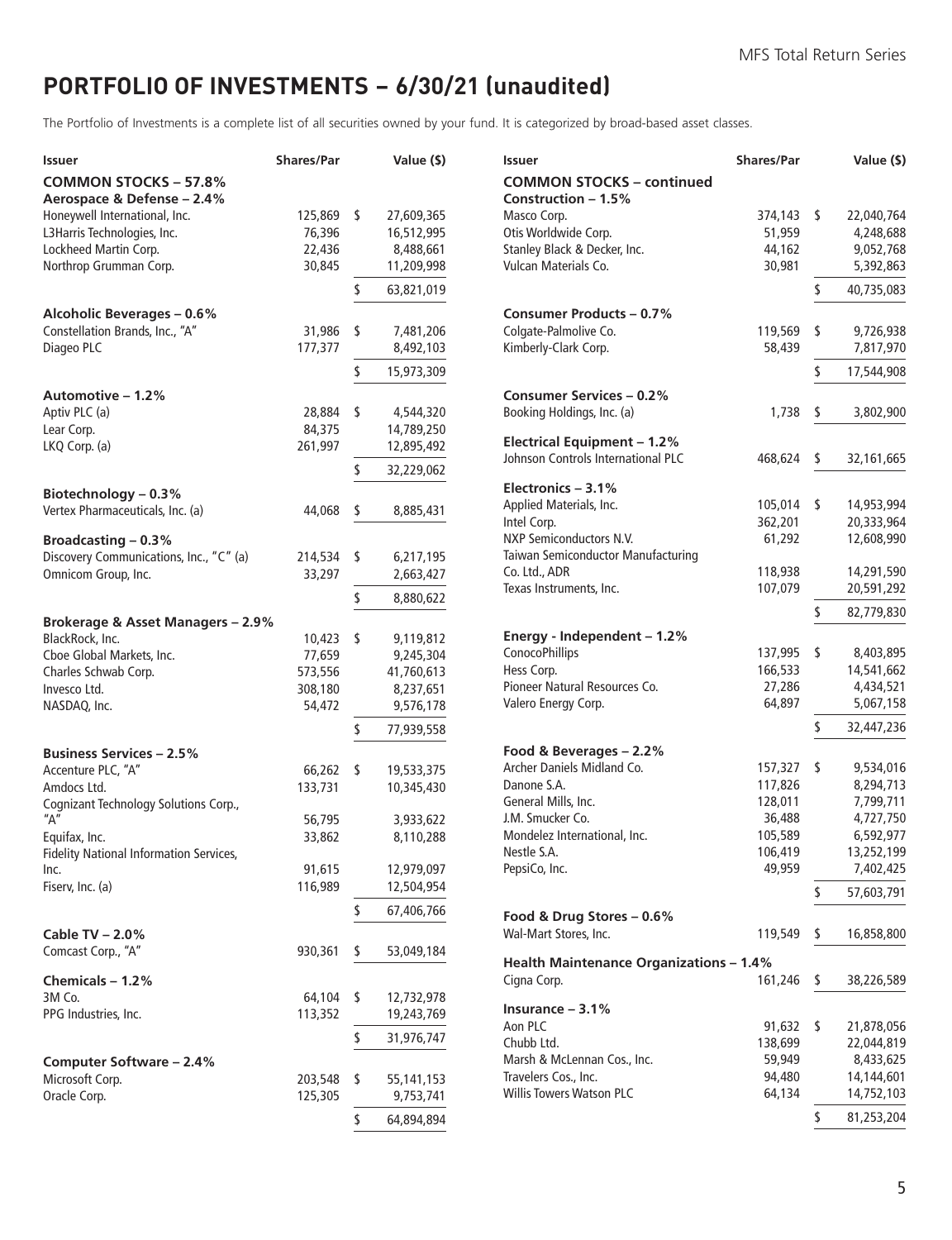| <b>Issuer</b>                                         | <b>Shares/Par</b>  | Value (\$)                    |
|-------------------------------------------------------|--------------------|-------------------------------|
| <b>COMMON STOCKS - continued</b><br>Internet – $0.5%$ |                    |                               |
| Alphabet, Inc., "A" (a)                               | 5,097              | \$<br>12,445,804              |
| Leisure & Toys $-0.3\%$<br>Electronic Arts, Inc.      | 60,636             | \$<br>8,721,276               |
|                                                       |                    |                               |
| Machinery & Tools - 2.3%<br>Eaton Corp. PLC           | 240,570            | \$<br>35,647,663              |
| Ingersoll Rand, Inc. (a)                              | 245,485            | 11,982,123                    |
| PACCAR, Inc.                                          | 43,305             | 3,864,971                     |
| Trane Technologies PLC                                | 54,816             | 10,093,818                    |
|                                                       |                    | \$<br>61,588,575              |
| Major Banks - 6.6%                                    |                    |                               |
| Bank of America Corp.                                 | 867,078            | \$<br>35,749,626              |
| Goldman Sachs Group, Inc.                             | 159,775            | 60,639,406                    |
| JPMorgan Chase & Co.                                  | 287,541            | 44,724,127                    |
| Morgan Stanley                                        | 194,360            | 17,820,868                    |
| PNC Financial Services Group, Inc.                    | 95,838             | 18,282,057                    |
|                                                       |                    | \$<br>177,216,084             |
| Medical & Health Technology & Services - 1.4%         |                    |                               |
| ICON PLC (a)<br>McKesson Corp.                        | 29,690<br>77,581   | \$<br>6,137,220<br>14,836,590 |
| Quest Diagnostics, Inc.                               | 114,478            | 15,107,662                    |
|                                                       |                    | \$<br>36,081,472              |
|                                                       |                    |                               |
| Medical Equipment - 2.7%<br>Becton, Dickinson and Co. | 31,790             | \$                            |
| Danaher Corp.                                         | 97,708             | 7,731,010<br>26,220,919       |
| <b>Medtronic PLC</b>                                  | 221,620            | 27,509,691                    |
| Thermo Fisher Scientific, Inc.                        | 22,996             | 11,600,792                    |
|                                                       |                    | \$<br>73,062,412              |
| Metals & Mining - 0.2%                                |                    |                               |
| <b>Rio Tinto PLC</b>                                  | 67,825             | \$<br>5,581,490               |
| Other Banks & Diversified Financials - 2.2%           |                    |                               |
| Northern Trust Corp.                                  | 77,937             | \$<br>9,011,076               |
| Truist Financial Corp.                                | 585,699            | 32,506,295                    |
| U.S. Bancorp                                          | 276,625            | 15,759,326                    |
|                                                       |                    | \$<br>57,276,697              |
| <b>Pharmaceuticals - 3.7%</b>                         |                    |                               |
| Bayer AG<br>Johnson & Johnson                         | 69,069             | \$<br>4,194,026               |
| Merck & Co., Inc.                                     | 270,130<br>436,793 | 44,501,216<br>33,969,391      |
| Organon & Co. (a)                                     | 142,691            | 4,317,830                     |
| Roche Holding AG                                      | 34,017             | 12,814,510                    |
|                                                       |                    | \$<br>99,796,973              |
| Railroad & Shipping - 1.0%                            |                    |                               |
| Union Pacific Corp.                                   | 124,425            | \$<br>27,364,790              |
| Real Estate - 0.3%                                    |                    |                               |
| <b>STORE Capital Corp., REIT</b>                      | 257,387            | \$<br>8,882,425               |
| Restaurants – 0.2%                                    |                    |                               |
| Wendy's Co.                                           | 210,600            | \$<br>4,932,252               |
|                                                       |                    |                               |

| <b>Issuer</b>                                                    | <b>Shares/Par</b> | Value (\$)       |
|------------------------------------------------------------------|-------------------|------------------|
| <b>COMMON STOCKS - continued</b>                                 |                   |                  |
| <b>Specialty Chemicals - 0.8%</b>                                |                   |                  |
| Axalta Coating Systems Ltd. (a)                                  | 371,731           | \$<br>11,334,078 |
| DuPont de Nemours, Inc.                                          | 117,256           | 9,076,787        |
|                                                                  |                   | \$<br>20,410,865 |
|                                                                  |                   |                  |
| <b>Specialty Stores - 0.5%</b><br>Home Depot, Inc.               |                   | \$               |
|                                                                  | 44,234            | 14,105,780       |
| Telecommunications - Wireless - 0.6%                             |                   |                  |
| T-Mobile USA, Inc. (a)                                           | 114,201           | \$<br>16,539,731 |
|                                                                  |                   |                  |
| Tobacco – $1.0\%$                                                |                   |                  |
| Philip Morris International, Inc.                                | 279,579           | \$<br>27,709,075 |
| Trucking $-0.3%$                                                 |                   |                  |
| United Parcel Service, Inc., "B"                                 | 31,911            | \$<br>6,636,531  |
|                                                                  |                   |                  |
| Utilities - Electric Power - 2.2%                                |                   |                  |
| Duke Energy Corp.                                                | 199,832           | \$<br>19,727,415 |
| Exelon Corp.                                                     | 223,135           | 9,887,112        |
| PG&E Corp. (a)                                                   | 887,138           | 9,022,193        |
| Pinnacle West Capital Corp.                                      | 63,549            | 5,209,112        |
| Southern Co.                                                     | 255,612           | 15,467,082       |
|                                                                  |                   | \$<br>59,312,914 |
|                                                                  |                   |                  |
| <b>Total Common Stocks (Identified</b>                           |                   |                  |
| Cost, \$832,001,820)                                             |                   | \$1,546,135,744  |
| <b>BONDS - 39.3%</b>                                             |                   |                  |
| Aerospace & Defense - 0.2%                                       |                   |                  |
| BAE Systems PLC,                                                 |                   |                  |
| 3.4%, 4/15/2030 (n)<br>\$                                        | 1,108,000         | \$<br>1,204,290  |
| Huntington Ingalls Industries, Inc.,                             |                   |                  |
| 3.844%, 5/01/2025                                                | 591,000           | 644,025          |
| L3Harris Technologies, Inc.,                                     |                   |                  |
| 3.85%, 6/15/2023                                                 | 2,215,000         | 2,354,347        |
| Raytheon Technologies Corp.,                                     |                   |                  |
| 4.125%, 11/16/2028                                               | 1,570,000         | 1,806,379        |
|                                                                  |                   | \$<br>6,009,041  |
|                                                                  |                   |                  |
| <b>Apparel Manufacturers - 0.0%</b>                              |                   |                  |
| NIKE, Inc., "B", 3.25%, 3/27/2040<br>\$                          | 773,000           | \$<br>848,678    |
| Asset-Backed & Securitized - 5.3%                                |                   |                  |
| Allegro CLO Ltd., 2016-1A, "BR2",                                |                   |                  |
| FLR, 1.734% (LIBOR - 3mo. +                                      |                   |                  |
| \$<br>1.55%), 1/15/2030 (n)                                      | 2,407,803 \$      | 2,407,805        |
| ALM Loan Funding, CLO, 2013-7R2A,                                |                   |                  |
| "A1B2", FLR, 1.583% (LIBOR - 3mo.                                |                   |                  |
| $+ 1.4\%$ ), 10/15/2027 (n)                                      | 4,410,000         | 4,341,085        |
| Arbor Realty Trust, Inc., CLO,                                   |                   |                  |
| 2020-FL1, "AS", FLR, 1.524% (LIBOR                               |                   |                  |
| $-1$ mo. + 1.4%), 2/15/2035 (n)                                  | 1,150,000         | 1,149,954        |
| Arbor Realty Trust, Inc., CLO,                                   |                   |                  |
| 2021-FL1, "AS", FLR, 1.272% (LIBOR                               |                   |                  |
| $-1$ mo. + 1.2%) 12/15/2035 (n)                                  | 2,115,000         | 2,115,000        |
| AREIT CRE Trust, 2019-CRE3, "AS",<br>FLR, 1.424% (LIBOR - 1mo. + |                   |                  |
| 1.3%), 9/14/2036 (n)                                             | 3,366,000         | 3,361,823        |
| Avis Budget Rental Car Funding LLC,                              |                   |                  |
| 2019-1A, "A", 3.45%, 3/20/2023 (n)                               | 3,880,000         | 3,942,158        |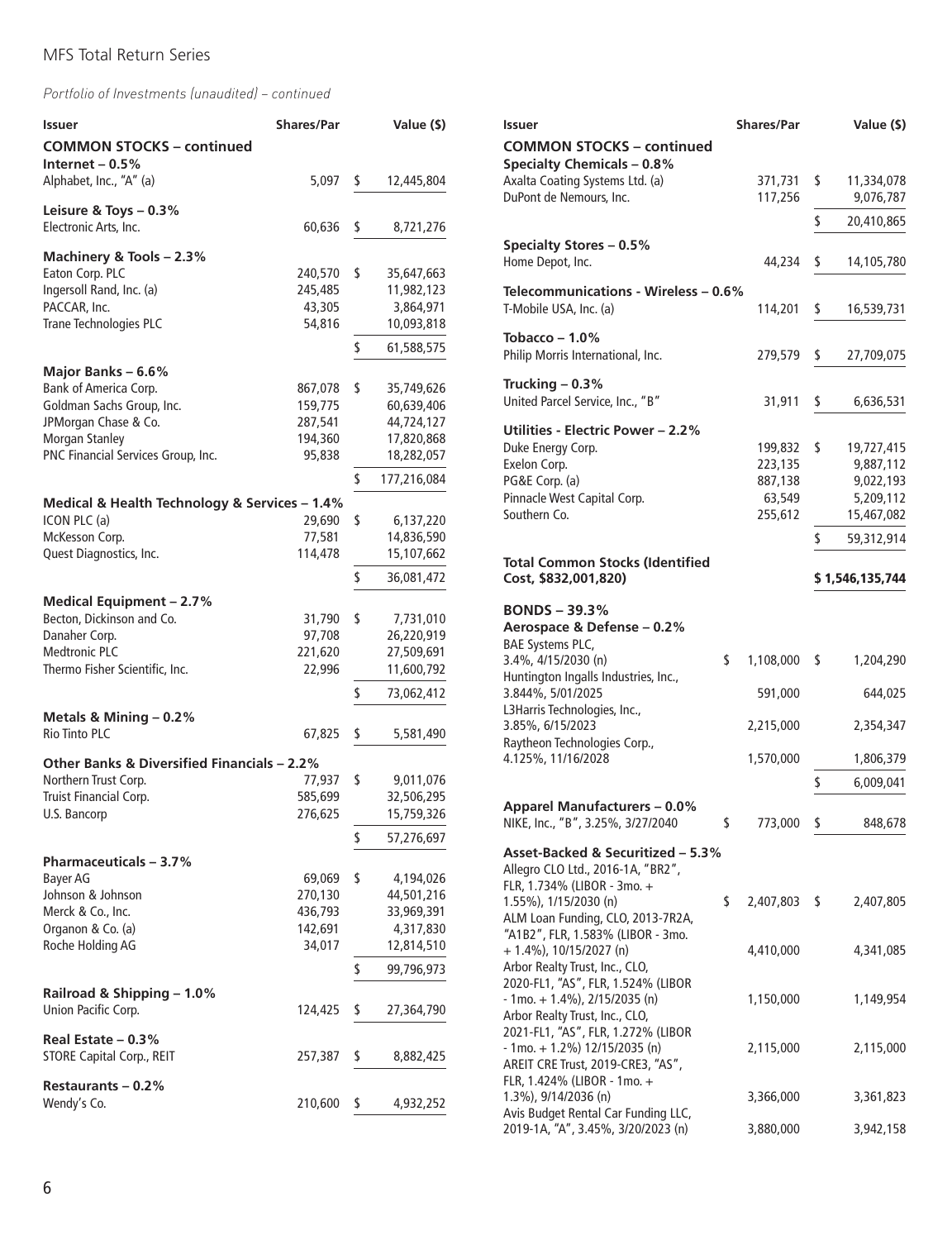| Issuer                                                         |    | <b>Shares/Par</b> |                          | Value (\$)                             | <b>Issuer</b>                                                        | <b>Shares/Par</b>  | Value (\$) |
|----------------------------------------------------------------|----|-------------------|--------------------------|----------------------------------------|----------------------------------------------------------------------|--------------------|------------|
| <b>BONDS</b> – continued                                       |    |                   | <b>BONDS</b> – continued |                                        |                                                                      |                    |            |
| Asset-Backed & Securitized - continued                         |    |                   |                          | Asset-Backed & Securitized - continued |                                                                      |                    |            |
| Bancorp Commercial Mortgage Trust,                             |    |                   |                          |                                        | GS Mortgage Securities Trust,                                        |                    |            |
| 2019-CRE6, "AS", FLR, 1.424%                                   |    |                   |                          |                                        | 2015-GC30, "A4",                                                     |                    |            |
| (LIBOR - 1mo. +                                                |    |                   |                          |                                        | 3.382%, 5/10/2050                                                    | \$<br>4,243,101 \$ | 4,589,201  |
| 1.3%), 9/15/2036 (n)                                           | \$ | 3,469,924 \$      |                          | 3,467,850                              | GS Mortgage Securities Trust,                                        |                    |            |
| <b>Bayview Financial Revolving</b>                             |    |                   |                          |                                        | 2019-GSA1, "A4",                                                     |                    |            |
| Mortgage Loan Trust, FLR, 1.695%                               |    |                   |                          |                                        | 3.047%, 11/10/2052                                                   | 2,182,474          | 2,358,379  |
| (LIBOR - 1mo. +<br>1.6%), 12/28/2040 (n)                       |    | 902,138           |                          | 970,157                                | GS Mortgage Securities Trust,<br>2020-GC45, "A5",                    |                    |            |
| BDS Ltd., 2019-FL4, "A", FLR,                                  |    |                   |                          |                                        | 2.91%, 2/13/2053                                                     | 2,001,659          | 2,145,806  |
| 1.181% (LIBOR - 1mo. +                                         |    |                   |                          |                                        | <b>JPMBB Commercial Mortgage</b>                                     |                    |            |
| 1.10%), 8/15/2036 (n)                                          |    | 2,416,000         |                          | 2,414,526                              | Securities Trust, 2014-C26,                                          |                    |            |
| BPCRE Holder LLC, FLR, 0.931%                                  |    |                   |                          |                                        | 3.494%, 1/15/2048                                                    | 4,880,000          | 5,267,719  |
| (LIBOR - 1mo. +                                                |    |                   |                          |                                        | <b>JPMBB Commercial Mortgage</b>                                     |                    |            |
| 0.85%), 2/15/2037 (n)                                          |    | 1,310,500         |                          | 1,310,500                              | Securities Trust, 2015-C28, "A4",                                    |                    |            |
| BSPRT Issuer Ltd., 2021-FL6, "AS",                             |    |                   |                          |                                        | 3.227%, 10/15/2048                                                   | 3,256,792          | 3,477,212  |
| FLR, 1.372% (LIBOR - 1mo. +                                    |    |                   |                          |                                        | KKR Real Estate Financial Trust, Inc.,                               |                    |            |
| 1.3%), 3/15/2036 (n)                                           |    | 4,964,000         |                          | 4,960,912                              | 2018-FL1, "A", FLR, 1.181% (LIBOR -                                  |                    |            |
| Business Jet Securities LLC, 2021-1A,                          |    |                   |                          |                                        | $1$ mo. + 1.1%), 6/15/2036 (n)                                       | 2,007,207          | 2,007,830  |
| "A", 2.162%, 4/15/2036 (n)                                     |    | 1,493,686         |                          | 1,505,167                              | LoanCore Ltd., 2021-CRE5, "AS",                                      |                    |            |
| BXMT Ltd., 2021-FL4, "AS", FLR,                                |    |                   |                          |                                        | 1.823%, 7/15/2036 (n)                                                | 5,288,000          | 5,292,945  |
| 1.372% (LIBOR - 1mo. +                                         |    |                   |                          |                                        | MF1 CLO Ltd., 2019-FL2, "A", FLR,                                    |                    |            |
| 1.3%), 5/15/2038 (n)                                           |    | 5,214,000         |                          | 5,214,020                              | 1.262% (LIBOR - 1mo. +                                               |                    |            |
| CHCP 2021-FL1 Ltd., "AS", FLR,                                 |    |                   |                          |                                        | 1.13%), 12/25/2034 (n)                                               | 1,556,068          | 1,556,068  |
| 1.424% (LIBOR - 1mo. +                                         |    |                   |                          |                                        | MF1 CLO Ltd., 2021-FL5, "AS", FLR,                                   |                    |            |
| 1.3%) 2/15/2038 (n)                                            |    | 2,203,500         |                          | 2,205,577                              | 1.324% (LIBOR - 1mo. +                                               |                    |            |
| Chesapeake Funding II LLC,                                     |    |                   |                          |                                        | 1.2%), 7/15/2036 (n)                                                 | 5,459,500          | 5,454,385  |
| 2018-1A, "A1",<br>3.04%, 4/15/2030 (n)                         |    | 319,642           |                          | 320,060                                | MF1 Multi-Family Housing Mortgage<br>Loan Trust, 2020-FL4, "A", FLR, |                    |            |
| Columbia Cent CLO 28 Ltd., "A-2-R",                            |    |                   |                          |                                        | 1.824% (LIBOR - 1mo. +                                               |                    |            |
| 1.87%, 11/07/2030 (n)                                          |    | 3,492,733         |                          | 3,492,712                              | 1.7%), 11/15/2035 (n)                                                | 1,701,000          | 1,714,818  |
| Commercial Mortgage Pass-Through                               |    |                   |                          |                                        | MidOcean Credit CLO, 2013-2A,                                        |                    |            |
| Certificates, 2019-BN17, "A4",                                 |    |                   |                          |                                        | "BR", FLR, 1.853% (LIBOR - 3mo. +                                    |                    |            |
| 3.714%, 4/15/2052                                              |    | 2,789,000         |                          | 3,140,225                              | 1.65%), 1/29/2030 (n)                                                | 3,932,725          | 3,932,863  |
| Commercial Mortgage Trust,                                     |    |                   |                          |                                        | Morgan Stanley Bank of America                                       |                    |            |
| 2015-LC21, "A4",                                               |    |                   |                          |                                        | Merrill Lynch Trust, 2017-C34, "A4",                                 |                    |            |
| 3.708%, 7/10/2048                                              |    | 3,980,975         |                          | 4,346,595                              | 3.536%, 11/15/2052                                                   | 1,600,004          | 1,773,934  |
| Credit Acceptance Auto Loan Trust,                             |    |                   |                          |                                        | Morgan Stanley Capital I Trust,                                      |                    |            |
| 2021-3A, "B", 1.38%, 7/15/2030 (n)                             |    | 1,118,000         |                          | 1,116,380                              | 2017-H1, "A5", 3.53%, 6/15/2050                                      | 1,456,742          | 1,607,721  |
| <b>CSAIL Commercial Mortgage Trust,</b>                        |    |                   |                          |                                        | Neuberger Berman CLO XX, Ltd.,                                       |                    |            |
| 2015-C2, "A4", 3.504%, 6/15/2057                               |    | 2,316,427         |                          | 2,500,927                              | 2015-20A, FLR, 1.298% (LIBOR -                                       |                    |            |
| Cutwater Ltd., 2015-1A, "AR", FLR,                             |    |                   |                          |                                        | 3mo. + 1.16%), 7/15/2034 (n)                                         | 1,900,000          | 1,901,550  |
| 1.404% (LIBOR - 3mo. +                                         |    |                   |                          |                                        | Oaktree CLO Ltd., 2015-1A, "A2AR",                                   |                    |            |
| 1.22%), 1/15/2029 (n)                                          |    | 3,359,444         |                          | 3,359,515                              | FLR, 1.538% (LIBOR - 3mo. +                                          |                    |            |
| Dryden Senior Loan Fund, 2013-26A,                             |    |                   |                          |                                        | 1.35%), 10/20/2027 (n)                                               | 809,537            | 809,131    |
| "AR", CLO, FLR, 1.084% (LIBOR -<br>3mo. + 0.9%), 4/15/2029 (n) |    | 2,088,000         |                          | 2,087,829                              | PFP III Ltd., 2021-7, "AS", FLR,<br>1.222% (LIBOR - 1mo. +           |                    |            |
| Dryden Senior Loan Fund, 2018-55A,                             |    |                   |                          |                                        | 1.15%), 4/14/2038 (n)                                                | 3,912,500          | 3,902,766  |
| "A1", CLO, FLR, 1.203% (LIBOR -                                |    |                   |                          |                                        | <b>Ready Capital Mortgage</b>                                        |                    |            |
| 3mo. + 1.02%), 4/15/2031 (n)                                   |    | 4,414,000         |                          | 4,415,673                              | Financing LLC, 2021-FL5, FLR,                                        |                    |            |
| Exeter Automobile Receivables Trust,                           |    |                   |                          |                                        | 1.091% (LIBOR - 1mo. +                                               |                    |            |
| 2020-1, 2.26%, 4/15/2024 (n)                                   |    | 702,443           |                          | 705,941                                | 1%) 4/25/2038 (n)                                                    | 3,140,000          | 3,140,980  |
| Fort CRE LLC, 2018-1A, "A1", FLR,                              |    |                   |                          |                                        | <b>Residential Funding Mortgage</b>                                  |                    |            |
| 1.445% (LIBOR - 1mo. +                                         |    |                   |                          |                                        | Securities, Inc., FGIC,                                              |                    |            |
| 1.35%), 11/16/2035 (n)                                         |    | 1,258,489         |                          | 1,258,489                              | 4.969%, 12/25/2035                                                   | 81,722             | 81,162     |
| GLS Auto Receivables Trust, 2020-1A,                           |    |                   |                          |                                        | Santander Retail Auto Lease Trust,                                   |                    |            |
| "A", 2.17%, 2/15/2024 (n)                                      |    | 348,466           |                          | 350,441                                | 2020-A, "B", 1.88%, 3/20/2024 (n)                                    | 1,631,000          | 1,663,402  |
| GMAC Mortgage Corp. Loan Trust,                                |    |                   |                          |                                        | TPG Real Estate Finance, 2021-FL4,                                   |                    |            |
| FGIC, 5.805%, 10/25/2036                                       |    | 191,776           |                          | 202,606                                | "A", FLR, 1.281% (LIBOR - 1mo. +                                     |                    |            |
|                                                                |    |                   |                          |                                        | 1.2%), 3/15/2038 (n)                                                 | 5,181,500          | 5,186,355  |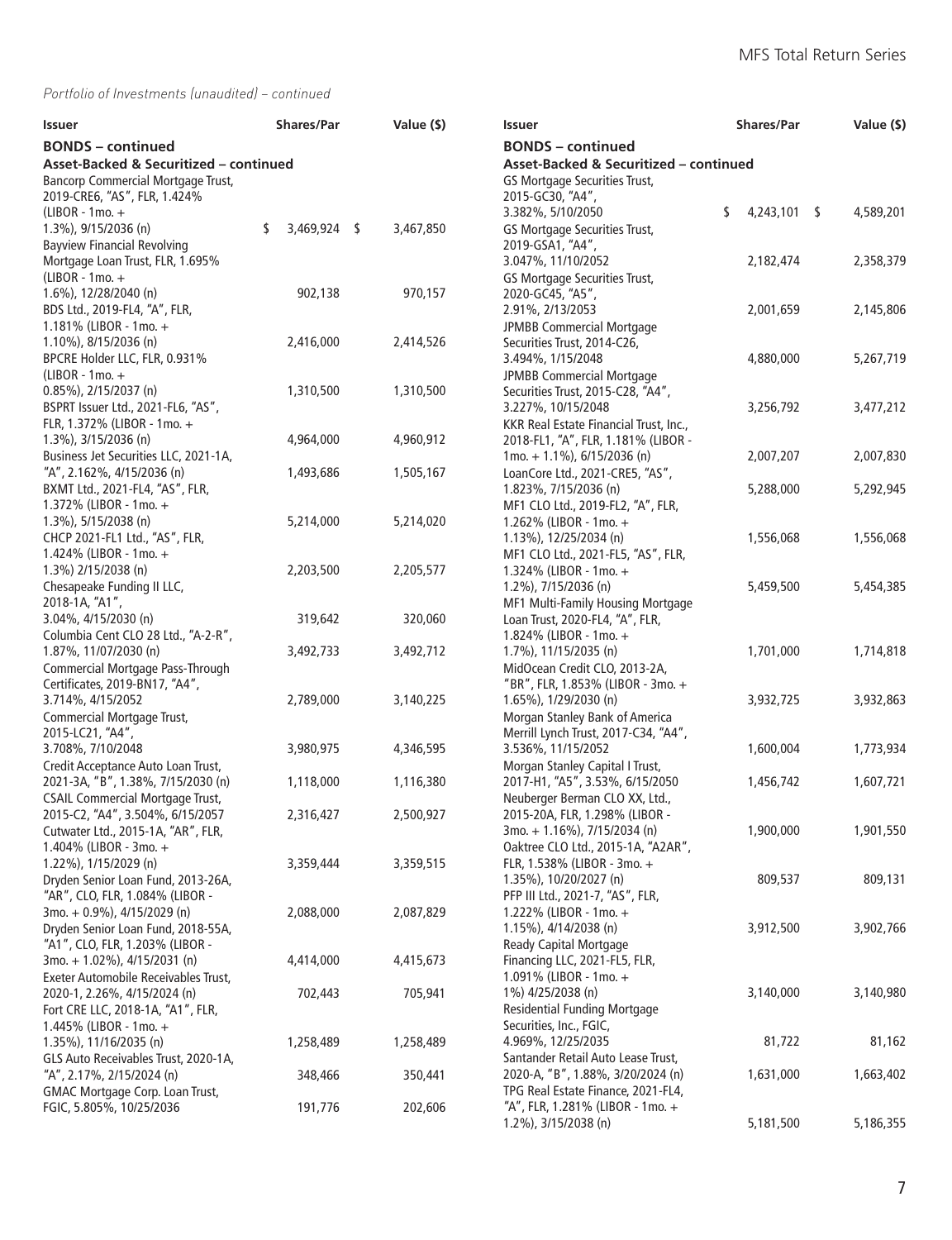| Issuer                                                                                                                          | <b>Shares/Par</b> | Value (\$)        |
|---------------------------------------------------------------------------------------------------------------------------------|-------------------|-------------------|
| <b>BONDS</b> – continued                                                                                                        |                   |                   |
| Asset-Backed & Securitized - continued                                                                                          |                   |                   |
| <b>UBS Commercial Mortgage Trust,</b><br>2017-C8, "A4", 3.983%, 2/15/2051                                                       | \$<br>2,950,000   | \$<br>3,336,149   |
| <b>UBS Commercial Mortgage Trust,</b>                                                                                           |                   |                   |
| 2019-C17, "A4", 2.921%, 9/15/2052<br>Verizon Owner Trust, 2020-A, "B",                                                          | 2,461,404         | 2,615,703         |
| 1.98%, 7/22/2024                                                                                                                | 2,616,000         | 2,685,746         |
| Veros Auto Receivables Trust,<br>2020-1, "A", 1.67%, 9/15/2023 (n)<br>Wells Fargo Commercial Mortgage<br>Trust, 2015-C28, "A4", | 542,187           | 543,506           |
| 3.54%, 5/15/2048<br>Wells Fargo Commercial Mortgage                                                                             | 4,315,766         | 4,692,160         |
| Trust, 2019-C54, "A4",<br>3.146%, 12/15/2052                                                                                    | 3,579,870         | 3,894,881         |
|                                                                                                                                 |                   | \$<br>142,296,299 |
| Automotive – 0.5%                                                                                                               |                   |                   |
| General Motors Co.,                                                                                                             |                   |                   |
| 6.75%, 4/01/2046                                                                                                                | \$<br>992,000     | \$<br>1,430,238   |
| Hyundai Capital America,<br>2.65%, 2/10/2025 (n)                                                                                | 943,000           | 986,357           |
| Hyundai Capital America,                                                                                                        |                   |                   |
| 3%, 2/10/2027 (n)                                                                                                               | 1,959,000         | 2,075,375         |
| Lear Corp., 3.8%, 9/15/2027                                                                                                     | 2,187,000         | 2,410,511         |
| Lear Corp., 4.25%, 5/15/2029<br>Magna International, Inc.,                                                                      | 769,000           | 865,602           |
| 2.45%, 6/15/2030<br>Volkswagen Group of America                                                                                 | 2,229,000         | 2,277,729         |
| Finance LLC, 3.35%, 5/13/2025 (n)                                                                                               | 3,867,000         | 4,172,909         |
|                                                                                                                                 |                   | \$<br>14,218,721  |
| <b>Broadcasting - 0.1%</b>                                                                                                      |                   |                   |
| Walt Disney Co., 3.5%, 5/13/2040                                                                                                | \$<br>1,460,000   | \$<br>1,627,754   |
| Walt Disney Co., 3.6%, 1/13/2051                                                                                                | 893,000           | 1,012,222         |
|                                                                                                                                 |                   | \$<br>2,639,976   |
| Brokerage & Asset Managers - 0.3%                                                                                               |                   |                   |
| E*TRADE Financial Corp.,                                                                                                        |                   |                   |
| 4.5%, 6/20/2028<br>Intercontinental Exchange, Inc.,                                                                             | \$<br>975,000     | \$<br>1,128,830   |
| 2.1%, 6/15/2030<br>Intercontinental Exchange, Inc.,                                                                             | 2,155,000         | 2,139,958         |
| 1.85%, 9/15/2032                                                                                                                | 634,000           | 599,997           |
| National Securities Clearing Corp.,<br>1.5%, 4/23/2025 (n)                                                                      | 1,462,000         | 1,490,991         |
| Raymond James Financial, Inc.,<br>4.95%, 7/15/2046                                                                              | 2,057,000         | 2,658,480         |
|                                                                                                                                 |                   | \$<br>8,018,256   |
| Building $-0.3%$                                                                                                                |                   |                   |
| CRH America Finance, Inc.,                                                                                                      |                   |                   |
| 4.5%, 4/04/2048 (n)<br>Martin Marietta Materials, Inc.,                                                                         | \$<br>1,146,000   | \$<br>1,397,403   |
| 3.5%, 12/15/2027                                                                                                                | 815,000           | 897,146           |
| Martin Marietta Materials, Inc.,                                                                                                |                   |                   |
| 2.5%, 3/15/2030                                                                                                                 | 223,000           | 226,789           |
| Masco Corp., 2%, 2/15/2031                                                                                                      | 4,244,000         | 4,142,751         |

| <b>Issuer</b>                                              | <b>Shares/Par</b> | Value (\$)       |
|------------------------------------------------------------|-------------------|------------------|
| <b>BONDS - continued</b><br><b>Building - continued</b>    |                   |                  |
| Vulcan Materials Co.,                                      |                   |                  |
| 3.5%, 6/01/2030                                            | \$<br>380,000     | \$<br>418,875    |
|                                                            |                   | \$<br>7,082,964  |
|                                                            |                   |                  |
| Business Services – 0.9%                                   |                   |                  |
| Equinix, Inc., 2.625%, 11/18/2024                          | \$<br>2,863,000   | \$<br>3,012,394  |
| Equinix, Inc., 1.8%, 7/15/2027                             | 1,829,000         | 1,851,205        |
| Experian Finance PLC,                                      |                   |                  |
| 4.25%, 2/01/2029 (n)                                       | 1,699,000         | 1,928,016        |
| Fiserv, Inc., 2.65%, 6/01/2030                             | 730,000           | 755,825          |
| Fiserv, Inc., 4.4%, 7/01/2049                              | 1,461,000         | 1,762,203        |
| Global Payments, Inc.,                                     |                   |                  |
| 1.2%, 3/01/2026                                            | 2,357,000         | 2,334,490        |
| IHS Markit Ltd., 3.625%, 5/01/2024                         | 336,000           | 360,766          |
| IHS Markit Ltd.,                                           |                   |                  |
| 4.75%, 2/15/2025 (n)                                       | 555,000           | 621,322          |
| IHS Markit Ltd., 4%, 3/01/2026 (n)                         | 1,759,000         | 1,949,851        |
| IHS Markit Ltd., 4.25%, 5/01/2029                          | 795,000           | 919,974          |
| NXP B.V./NXP Funding LLC/NXP USA,                          |                   |                  |
| Inc., 2.5%, 5/11/2031 (n)                                  | 2,212,000         | 2,233,880        |
| NXP B.V./NXP Funding LLC/NXP USA,                          |                   |                  |
| Inc., 3.25%, 5/11/2041 (n)                                 | 1,896,000         | 1,949,410        |
| RELX Capital, Inc., 3%, 5/22/2030                          | 620,000           | 662,415          |
| Tencent Holdings Ltd.,                                     |                   |                  |
| 2.39%, 6/03/2030 (n)                                       | 1,814,000         | 1,807,244        |
| Verisk Analytics, Inc.,<br>4.125%, 3/15/2029               | 2,176,000         | 2,468,159        |
| Western Union Co.,                                         |                   |                  |
| 2.85%, 1/10/2025                                           | 578,000           | 611,064          |
|                                                            |                   |                  |
|                                                            |                   | \$<br>25,228,218 |
| Cable TV $-0.4\%$                                          |                   |                  |
| <b>Charter Communications</b>                              |                   |                  |
| Operating LLC/Charter                                      |                   |                  |
| <b>Communications Operating Capital</b>                    |                   |                  |
| Corp., 6.384%, 10/23/2035                                  | \$<br>1,053,000   | \$<br>1,407,510  |
| <b>Charter Communications</b>                              |                   |                  |
| Operating LLC/Charter                                      |                   |                  |
| <b>Communications Operating Capital</b>                    |                   |                  |
| Corp., 3.5%, 6/01/2041                                     | 2,122,000         | 2,136,366        |
| <b>Charter Communications</b>                              |                   |                  |
| Operating LLC/Charter                                      |                   |                  |
| <b>Communications Operating Capital</b>                    |                   |                  |
| Corp., 5.375%, 5/01/2047<br>Comcast Corp., 2.8%, 1/15/2051 | 430,000           | 526,926          |
| Cox Communications, Inc.,                                  | 964,000           | 927,493          |
| 1.8%, 10/01/2030 (n)                                       | 1,333,000         | 1,270,450        |
| Time Warner Entertainment Co. LP,                          |                   |                  |
| 8.375%, 7/15/2033                                          | 2,526,000         | 3,827,472        |
|                                                            |                   |                  |
|                                                            |                   | \$<br>10,096,217 |
| Chemicals $-0.1%$                                          |                   |                  |
| Sherwin-Williams Co.,                                      |                   |                  |
| 2.3%, 5/15/2030                                            | \$<br>1,590,000   | \$<br>1,608,431  |
| Sherwin-Williams Co.,                                      |                   |                  |
| 4.5%, 6/01/2047                                            | 1,060,000         | 1,325,857        |
|                                                            |                   | \$<br>2,934,288  |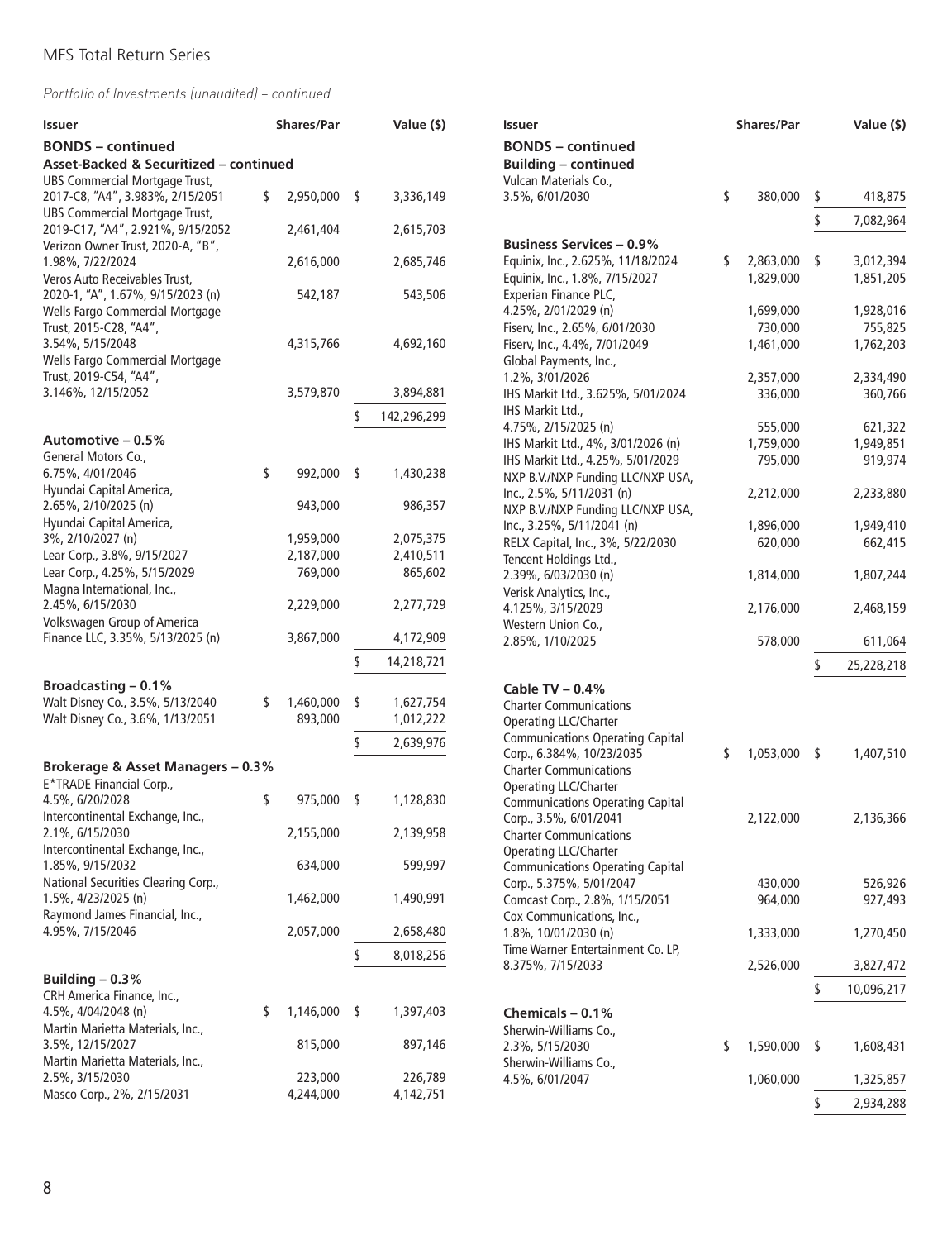| Issuer                                                                                    | <b>Shares/Par</b>            | Value (\$)                   |
|-------------------------------------------------------------------------------------------|------------------------------|------------------------------|
| <b>BONDS</b> - continued<br>Computer Software - 0.1%<br>Dell International LLC/EMC Corp., |                              |                              |
| 4.9%, 10/01/2026<br>Microsoft Corp., 2.525%, 6/01/2050                                    | \$<br>1,640,000<br>2,011,000 | \$<br>1,892,698<br>1,975,769 |
|                                                                                           |                              | \$<br>3,868,467              |
| Computer Software - Systems - 0.1%                                                        |                              |                              |
| Apple, Inc., 3.85%, 5/04/2043                                                             | \$<br>1,148,000              | \$<br>1,364,212              |
| Conglomerates - 0.4%                                                                      |                              |                              |
| Carrier Global Corp.,<br>3.377%, 4/05/2040                                                | \$<br>3,222,000              | \$                           |
| Roper Technologies, Inc.,                                                                 |                              | 3,379,633                    |
| 4.2%, 9/15/2028                                                                           | 791,000                      | 909,636                      |
| Roper Technologies, Inc.,<br>2.95%, 9/15/2029                                             | 482,000                      | 515,352                      |
| Roper Technologies, Inc.,                                                                 |                              |                              |
| 2%, 6/30/2030<br>Westinghouse Air Brake Technologies                                      | 1,526,000                    | 1,502,729                    |
| Corp., 3.2%, 6/15/2025                                                                    | 808,000                      | 859,308                      |
| Westinghouse Air Brake Technologies<br>Corp., 4.95%, 9/15/2028                            | 2,112,000                    | 2,449,892                    |
|                                                                                           |                              | \$<br>9,616,550              |
| <b>Consumer Products - 0.1%</b>                                                           |                              |                              |
| Kimberly-Clark Corp.,                                                                     |                              |                              |
| 3.1%, 3/26/2030<br><b>Reckitt Benckiser Treasury Services</b>                             | \$<br>252,000                | \$<br>278,555                |
| PLC, 2.75%, 6/26/2024 (n)                                                                 | 1,097,000                    | 1,158,312                    |
|                                                                                           |                              | \$<br>1,436,867              |
| Consumer Services – 0.1%                                                                  |                              |                              |
| Booking Holdings, Inc.,<br>4.625%, 4/13/2030                                              | \$                           |                              |
|                                                                                           | 1,430,000                    | \$<br>1,706,384              |
| Electronics - 0.4%<br>Broadcom Corp./Broadcom Cayman                                      |                              |                              |
| Finance Ltd., 3.5%, 1/15/2028                                                             | \$<br>2,737,000              | \$<br>3,002,649              |
| Broadcom, Inc., 4.15%, 11/15/2030                                                         | 595,000                      | 667,242                      |
| Broadcom, Inc., 4.3%, 11/15/2032<br>Broadcom, Inc.,                                       | 1,558,000                    | 1,774,134                    |
| 3.469%, 4/15/2034 (n)                                                                     | 1,205,000                    | 1,274,594                    |
| Intel Corp., 4.75%, 3/25/2050                                                             | 2,141,000                    | 2,844,148                    |
|                                                                                           |                              | \$<br>9,562,767              |
| Energy - Independent – 0.0%                                                               |                              |                              |
| Diamondback Energy, Inc.,<br>4.4%, 3/24/2051                                              | \$<br>360,000                | \$<br>405,322                |
|                                                                                           |                              |                              |
| Energy - Integrated $-0.2%$<br>Cenovus Energy, Inc.,                                      |                              |                              |
| 5.375%, 7/15/2025                                                                         | \$<br>912,000                | \$<br>1,043,358              |
| Eni S.p.A., 4.75%, 9/12/2028 (n)                                                          | 1,944,000                    | 2,276,281                    |
| Total Capital International S.A.,<br>3.127%, 5/29/2050                                    | 1,732,000                    | 1,755,688                    |
|                                                                                           |                              | \$<br>5,075,327              |
|                                                                                           |                              |                              |

| <b>Issuer</b>                                                                                   | <b>Shares/Par</b> | Value (\$)       |
|-------------------------------------------------------------------------------------------------|-------------------|------------------|
| <b>BONDS</b> – continued<br><b>Financial Institutions - 0.3%</b><br>AerCap Ireland Capital DAC, |                   |                  |
| 4.875%, 1/16/2024<br>AerCap Ireland Capital DAC,                                                | \$<br>362,000     | \$<br>394,088    |
| 3.65%, 7/21/2027                                                                                | 2,329,000         | 2,488,030        |
| Avolon Holdings Funding Ltd.,<br>4.375%, 5/01/2026 (n)                                          | 682,000           | 741,327          |
| Avolon Holdings Funding Ltd.,<br>3.25%, 2/15/2027 (n)                                           | 1,024,000         | 1,055,756        |
| Park Aerospace Holdings Ltd.,<br>5.5%, 2/15/2024 (n)                                            | 2,285,000         | 2,511,909        |
|                                                                                                 |                   | \$<br>7,191,110  |
| Food & Beverages - 0.6%                                                                         |                   |                  |
| Anheuser-Busch InBev S.A.,                                                                      |                   |                  |
| 8%, 11/15/2039<br>Constellation Brands, Inc.,                                                   | \$<br>2,950,000   | \$<br>4,797,939  |
| 3.5%, 5/09/2027<br>Diageo Capital PLC,                                                          | 2,322,000         | 2,555,392        |
| 2.375%, 10/24/2029                                                                              | 2,618,000         | 2,710,025        |
| General Mills, Inc., 4%, 4/17/2025                                                              | 2,134,000         | 2,364,530        |
| General Mills, Inc.,<br>2.875%, 4/15/2030                                                       | 435,000           | 460,802          |
| Keurig Dr Pepper, Inc.,<br>3.2%, 5/01/2030                                                      | 357,000           | 385,890          |
| Keurig Dr Pepper, Inc.,<br>3.8%, 5/01/2050                                                      | 732,000           | 824,906          |
| PepsiCo, Inc., 3.5%, 3/19/2040                                                                  | 567,000           | 647,505          |
|                                                                                                 |                   | \$<br>14,746,989 |
| Gaming & Lodging - 0.3%                                                                         |                   |                  |
| GLP Capital LP/GLP Financing II, Inc.,                                                          |                   |                  |
| 5.3%, 1/15/2029                                                                                 | \$<br>1,593,000   | \$<br>1,855,845  |
| Las Vegas Sands Corp.,<br>3.9%, 8/08/2029                                                       | 918,000           | 977,314          |
| Marriott International, Inc.,<br>4%, 4/15/2028                                                  | 1,950,000         | 2,142,988        |
| Marriott International, Inc.,<br>4.625%, 6/15/2030                                              | 1,979,000         | 2,279,219        |
| Marriott International, Inc.,<br>2.85%, 4/15/2031                                               | 7,000             | 7,108            |
|                                                                                                 |                   | \$<br>7,262,474  |
|                                                                                                 |                   |                  |
| $Insurance - 0.0\%$<br>AIA Group Ltd.,                                                          |                   |                  |
| 3.375%, 4/07/2030 (n)                                                                           | \$<br>731,000     | \$<br>805,290    |
| Insurance - Health - 0.0%                                                                       |                   |                  |
| UnitedHealth Group, Inc.,                                                                       |                   |                  |
| 3.5%, 8/15/2039                                                                                 | \$<br>732,000     | \$<br>818,076    |
| Insurance - Property & Casualty – 0.5%                                                          |                   |                  |
| American International Group, Inc.,                                                             |                   |                  |
| 4.875%, 6/01/2022                                                                               | \$<br>3,154,000   | \$<br>3,283,072  |
| American International Group, Inc.,<br>4.125%, 2/15/2024                                        | 2,315,000         | 2,520,795        |
| Aon Corp., 3.75%, 5/02/2029                                                                     | 4,102,000         | 4,615,836        |
| Hartford Financial Services Group,<br>Inc., 3.6%, 8/19/2049                                     | 914,000           | 1,002,143        |
| Liberty Mutual Group, Inc.,<br>3.951%, 10/15/2050 (n)                                           | 1,087,000         | 1,210,813        |
|                                                                                                 |                   |                  |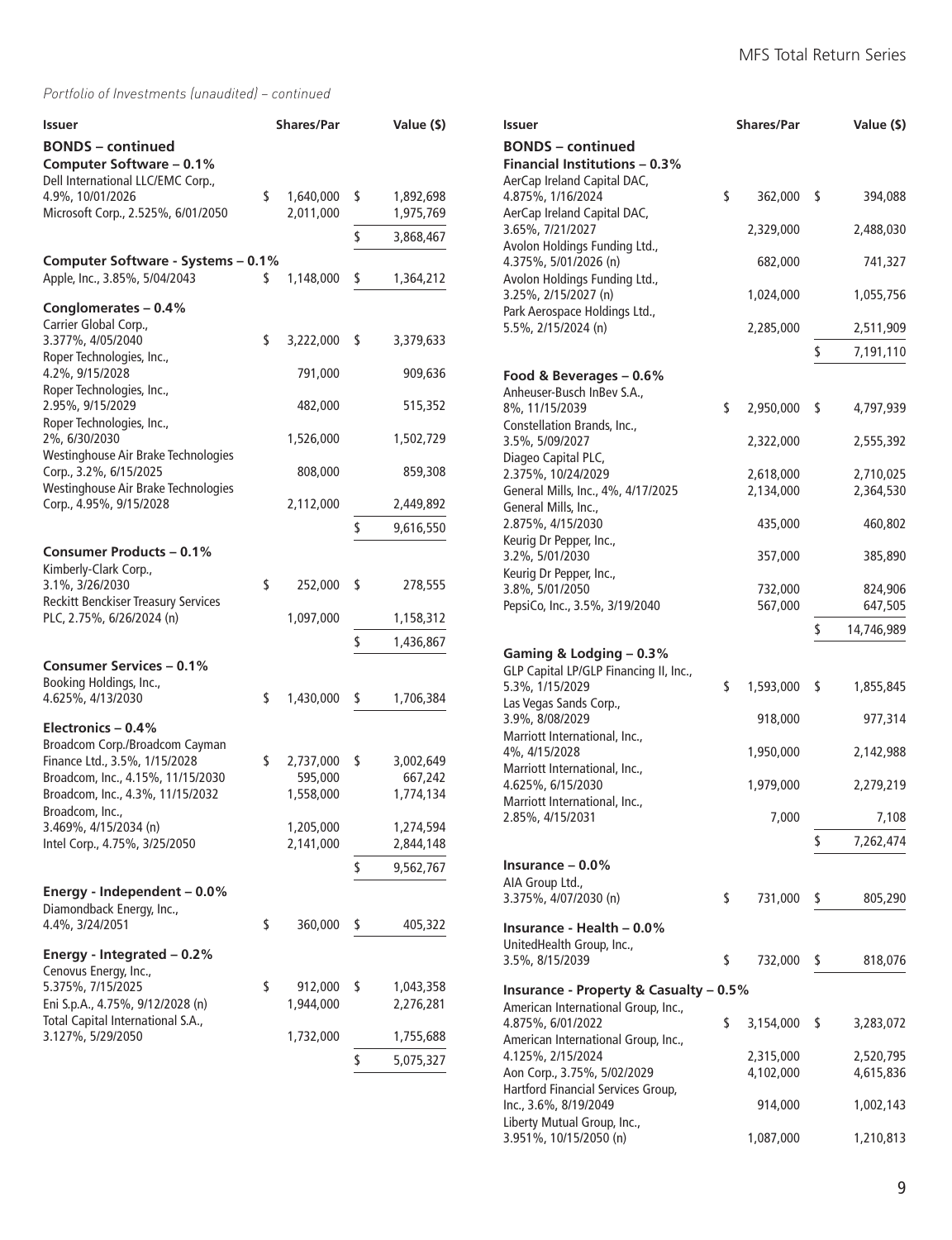*Portfolio of Investments (unaudited) – continued*

| Issuer                                                                             |    | <b>Shares/Par</b>      |                                                            | Value (\$)             | Issuer                                                               | <b>Shares/Par</b>             |    | Value (\$)           |
|------------------------------------------------------------------------------------|----|------------------------|------------------------------------------------------------|------------------------|----------------------------------------------------------------------|-------------------------------|----|----------------------|
| <b>BONDS</b> – continued<br><b>Insurance - Property &amp; Casualty - continued</b> |    |                        | <b>BONDS</b> – continued<br><b>Major Banks - continued</b> |                        |                                                                      |                               |    |                      |
| Marsh & McLennan Cos., Inc.,<br>4.75%, 3/15/2039                                   | \$ | 832,000                | \$                                                         | 1,062,367              | State Street Corp., 2.901% to<br>3/30/2025, FLR (SOFR + 2.6%)        |                               |    |                      |
|                                                                                    |    |                        | \$                                                         | 13,695,026             | to 3/30/2026                                                         | \$<br>404,000 \$              |    | 431,350              |
| International Market Quasi-Sovereign - 0.2%                                        |    |                        |                                                            |                        | UBS Group AG, 2.095% to<br>2/11/2031, FLR (CMT - 1yr. + 1.0%)        |                               |    |                      |
| Temasek Financial I Ltd. (Republic of                                              |    |                        |                                                            |                        | to 2/11/2032 (n)                                                     | 3,816,000                     |    | 3,738,275            |
| Singapore), 2.375%, 1/23/2023 (n)                                                  | \$ | 6,400,000              | \$                                                         | 6,591,488              |                                                                      |                               | s  | 40,331,037           |
| Machinery & Tools - 0.1%                                                           |    |                        |                                                            |                        | Medical & Health Technology & Services - 0.6%                        |                               |    |                      |
| CNH Industrial Capital LLC,<br>4.2%, 1/15/2024                                     | \$ | 1,679,000 \$           |                                                            | 1,816,817              | Alcon, Inc., 2.6%, 5/27/2030 (n)<br>Alcon, Inc., 3.8%, 9/23/2049 (n) | \$<br>302,000 \$<br>1,564,000 |    | 308,409<br>1,738,000 |
| <b>CNH Industrial Capital LLC,</b>                                                 |    |                        |                                                            |                        | Becton, Dickinson and Co.,                                           |                               |    |                      |
| 1.875%, 1/15/2026                                                                  |    | 448,000                |                                                            | 455,596                | 4.669%, 6/06/2047                                                    | 1,805,000                     |    | 2,248,675            |
|                                                                                    |    |                        | \$                                                         | 2,272,413              | Cigna Corp., 3.2%, 3/15/2040<br>HCA, Inc., 4.125%, 6/15/2029         | 556,000<br>2,120,000          |    | 577,091<br>2,387,282 |
| Major Banks - 1.5%                                                                 |    |                        |                                                            |                        | HCA, Inc., 5.125%, 6/15/2039                                         | 2,264,000                     |    | 2,828,023            |
| Bank of America Corp., 3.366% to<br>1/23/2025, FLR (LIBOR - 3mo. +                 |    |                        |                                                            |                        | Laboratory Corp. of America<br>Holdings, 4.7%, 2/01/2045             | 1,404,000                     |    | 1,682,971            |
| 0.81%) to 1/23/2026                                                                | \$ | 1,626,000 \$           |                                                            | 1,753,145              | Northwell Healthcare, Inc.,                                          |                               |    |                      |
| Bank of America Corp.,<br>3.5%, 4/19/2026                                          |    | 1,361,000              |                                                            | 1,499,358              | 3.979%, 11/01/2046                                                   | 153,000                       |    | 173,209              |
| Bank of America Corp., 2.676% to                                                   |    |                        |                                                            |                        | Northwell Healthcare, Inc.,<br>4.26%, 11/01/2047                     | 1,205,000                     |    | 1,420,814            |
| 6/19/2040, FLR (SOFR + 1.93%)<br>to 6/19/2041                                      |    | 1,986,000              |                                                            | 1,927,411              | Thermo Fisher Scientific, Inc.,                                      |                               |    |                      |
| Credit Suisse Group AG, 3.091% to                                                  |    |                        |                                                            |                        | 2.95%, 9/19/2026<br>Thermo Fisher Scientific, Inc.,                  | 1,174,000                     |    | 1,265,993            |
| 5/14/2031, FLR (SOFR + 1.73%)                                                      |    |                        |                                                            |                        | 3.2%, 8/15/2027                                                      | 2,267,000                     |    | 2,475,263            |
| to 5/14/2032 (n)<br>Goldman Sachs Group, Inc.,                                     |    | 399,000                |                                                            | 411,070                |                                                                      |                               |    | 17,105,730           |
| 2.6%, 2/07/2030                                                                    |    | 6,003,000              |                                                            | 6,229,198              | <b>Medical Equipment - 0.3%</b>                                      |                               |    |                      |
| HSBC Holdings PLC, 4% to<br>9/09/2026, FLR (CMT - 1yr. +                           |    |                        |                                                            |                        | Boston Scientific Corp.,                                             |                               |    |                      |
| 3.222%) to 9/09/2169                                                               |    | 442,000                |                                                            | 449,182                | 3.75%, 3/01/2026<br>Boston Scientific Corp.,                         | \$<br>2,370,000 \$            |    | 2,627,818            |
| HSBC Holdings PLC, 4.7% to                                                         |    |                        |                                                            |                        | 2.65%, 6/01/2030                                                     | 1,590,000                     |    | 1,644,552            |
| $9/09/2031$ , FLR (CMT - 1yr. + 3.25%)<br>to 9/09/2169                             |    | 1,122,000              |                                                            | 1,164,075              | Zimmer Biomet Holdings, Inc.,<br>3.55%, 4/01/2025                    | 2,600,000                     |    | 2,820,751            |
| JPMorgan Chase & Co., 3.782% to                                                    |    |                        |                                                            |                        |                                                                      |                               |    |                      |
| 2/01/2027, FLR (LIBOR - 3mo. +<br>1.337%) to 2/01/2028                             |    | 3,707,000              |                                                            | 4,116,441              |                                                                      |                               | S  | 7,093,121            |
| JPMorgan Chase & Co., 2.739% to                                                    |    |                        |                                                            |                        | Metals & Mining - 0.3%<br>Anglo American Capital PLC,                |                               |    |                      |
| 10/15/2029, FLR (SOFR + 1.51%)<br>to 10/15/2030                                    |    | 1,052,000              |                                                            | 1,101,030              | 5.625%, 4/01/2030 (n)                                                | \$<br>1,394,000 \$            |    | 1,705,594            |
| JPMorgan Chase & Co., 2.956% to                                                    |    |                        |                                                            |                        | Anglo American Capital PLC,<br>2.625%, 9/10/2030 (n)                 | 2,667,000                     |    | 2,677,088            |
| 5/13/2030, FLR (SOFR + 2.515%)<br>to 5/13/2031                                     |    | 558,000                |                                                            | 586,183                | Glencore Funding LLC,                                                |                               |    |                      |
| JPMorgan Chase & Co., 3.109% to                                                    |    |                        |                                                            |                        | 4.125%, 5/30/2023 (n)<br>Glencore Funding LLC,                       | 1,244,000                     |    | 1,323,164            |
| 4/22/2040, FLR (SOFR + 2.46%)                                                      |    |                        |                                                            |                        | 2.5%, 9/01/2030 (n)                                                  | 1,695,000                     |    | 1,690,858            |
| to 4/22/2041<br>JPMorgan Chase & Co., 3.897% to                                    |    | 2,876,000              |                                                            | 2,983,686              | Glencore Funding LLC,                                                |                               |    |                      |
| 1/23/2048, FLR (LIBOR - 3mo. +                                                     |    |                        |                                                            |                        | 2.85%, 4/27/2031 (n)                                                 | 709,000                       |    | 721,007              |
| 1.22%) to 1/23/2049<br>Morgan Stanley, 3.875%, 4/29/2024                           |    | 1,100,000<br>1,358,000 |                                                            | 1,278,326<br>1,476,993 |                                                                      |                               | \$ | 8,117,711            |
| Morgan Stanley, 4%, 7/23/2025                                                      |    | 1,063,000              |                                                            | 1,182,328              | Midstream $-0.6%$<br>Cheniere Corpus Christi                         |                               |    |                      |
| Morgan Stanley, 2.699% to                                                          |    |                        |                                                            |                        | Holdings LLC, 3.7%, 11/15/2029                                       | \$<br>1,833,000 \$            |    | 2,002,153            |
| 1/22/2030, FLR (SOFR + 1.143%)<br>to 1/22/2031                                     |    | 6,047,000              |                                                            | 6,330,015              | Enbridge, Inc., 2.5%, 1/15/2025                                      | 969,000                       |    | 1,015,189            |
| PNC Bank N.A., 2.7%, 10/22/2029                                                    |    | 835,000                |                                                            | 884,155                | Enterprise Products Operating LLC,<br>4.2%, 1/31/2050                | 774,000                       |    | 892,733              |
| Royal Bank of Canada,<br>1.15%, 6/10/2025                                          |    | 2,774,000              |                                                            | 2,788,816              | Galaxy Pipeline Assets Bidco Ltd.,                                   |                               |    |                      |
|                                                                                    |    |                        |                                                            |                        | 2.16%, 3/31/2034 (n)<br>Kinder Morgan Energy Partners LP,            | 2,495,000                     |    | 2,448,341            |

4.15%, 2/01/2024 1,207,000 1,303,281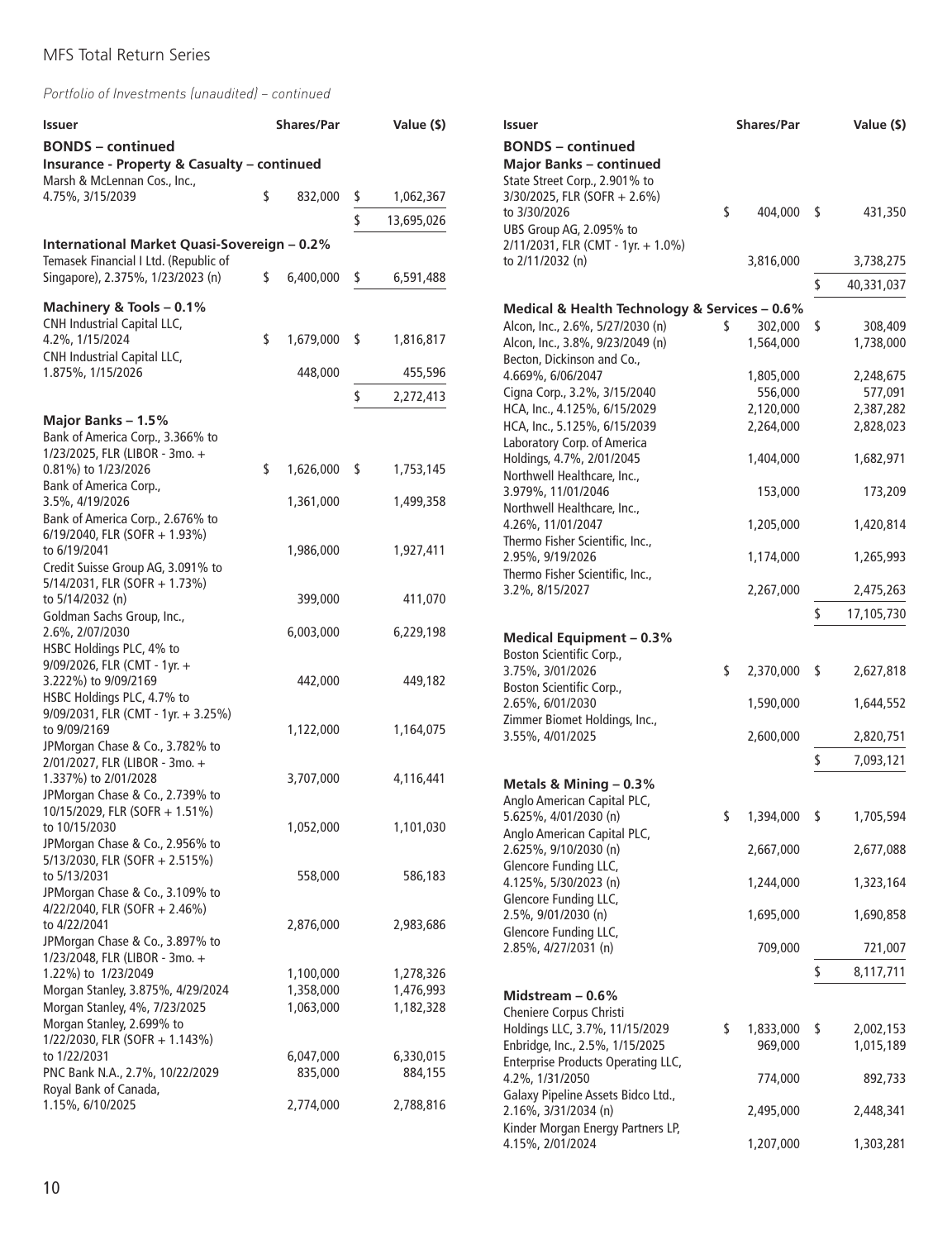| Issuer                                   | <b>Shares/Par</b> | Value (\$)       | Issuer                                    | <b>Shares/Par</b> | Value (\$) |
|------------------------------------------|-------------------|------------------|-------------------------------------------|-------------------|------------|
| <b>BONDS</b> – continued                 |                   |                  | <b>BONDS</b> – continued                  |                   |            |
| Midstream - continued                    |                   |                  | Mortgage-Backed - continued               |                   |            |
| ONEOK, Inc., 4.95%, 7/13/2047            | 2,331,000<br>\$   | 2,735,640<br>\$  | Freddie Mac, 0.482%, 10/25/2024 (i)       | $$18,981,488$ \$  | 188,410    |
| Plains All American Pipeline LP,         |                   |                  | Freddie Mac, 3.171%, 10/25/2024           | 1,304,000         | 1,403,211  |
| 3.8%, 9/15/2030                          | 1,881,000         | 2,012,779        | Freddie Mac, 0.401%, 11/25/2024 (i)       | 15,385,000        | 148,496    |
| Sabine Pass Liquefaction LLC,            |                   |                  | Freddie Mac, 2.67%, 12/25/2024            | 1,561,000         | 1,657,775  |
| 5%, 3/15/2027                            | 1,561,000         | 1,802,552        | Freddie Mac, 3.329%, 5/25/2025            | 2,660,000         | 2,895,999  |
| Sabine Pass Liquefaction LLC,            |                   |                  | Freddie Mac, 3.01%, 7/25/2025             | 423,000           | 456,568    |
| 4.5%, 5/15/2030                          | 512,000           | 590,875          | Freddie Mac, 3.151%, 11/25/2025           | 1,001,000         | 1,090,793  |
| Spectra Energy Partners LP,              |                   |                  | Freddie Mac, 0.773%, 6/25/2027 (i)        | 13,682,000        | 520,619    |
| 3.375%, 10/15/2026                       | 828,000           | 900,047          | Freddie Mac, 0.887%, 6/25/2027 (i)        | 4,672,706         | 185,679    |
|                                          |                   | 15,703,590<br>S. | Freddie Mac, 3.117%, 6/25/2027            | 1,114,000         | 1,229,349  |
|                                          |                   |                  | Freddie Mac, 0.71%, 7/25/2027 (i)         | 12,022,040        | 385,971    |
| Mortgage-Backed - 10.7%                  |                   |                  | Freddie Mac, 0.46%, 8/25/2027 (i)         | 9,650,000         | 209,018    |
| Fannie Mae, 6%,                          |                   |                  | Freddie Mac, 0.562%, 8/25/2027 (i)        | 6,653,727         | 165,187    |
| 7/01/2021-7/01/2037                      | \$<br>3,316,295   | \$<br>3,834,169  | Freddie Mac, 0.406%, 9/25/2027 (i)        | 10,419,000        | 195,149    |
| Fannie Mae, 5.5%,<br>5/01/2022-4/01/2040 | 6,115,773         | 6,977,662        | Freddie Mac, 3.187%, 9/25/2027            | 754,000           | 837,795    |
| Fannie Mae, 5%,                          |                   |                  | Freddie Mac, 0.325%, 11/25/2027 (i)       | 16,290,000        | 227,824    |
| 12/01/2023-3/01/2041                     | 2,453,818         | 2,787,214        | Freddie Mac, 0.417%, 11/25/2027 (i)       | 11,605,660        | 198,869    |
| Fannie Mae, 3.5%,                        |                   |                  | Freddie Mac, 0.455%, 11/25/2027 (i)       | 10,398,341        | 209,035    |
| 5/25/2025-7/01/2046                      | 15,319,478        | 16,515,906       | Freddie Mac, 0.371%, 12/25/2027 (i)       | 10,109,000        | 174,028    |
| Fannie Mae, 2.7%, 7/01/2025              | 367,000           | 392,542          | Freddie Mac, 0.413%, 12/25/2027 (i)       | 11,210,000        | 221,543    |
| Fannie Mae, 2.563%, 12/25/2026           | 1,473,827         | 1,580,101        | Freddie Mac, 0.493%, 12/25/2027 (i)       | 17,757,084        | 393,016    |
| Fannie Mae, 3%,                          |                   |                  | Freddie Mac, 3.65%, 2/25/2028             | 904,000           | 1,033,198  |
| 11/01/2028-9/01/2046                     | 5,044,989         | 5,335,680        | Freddie Mac, 3.9%, 4/25/2028              | 1,667,000         | 1,931,706  |
| Fannie Mae, 6.5%,                        |                   |                  | Freddie Mac, 1.218%, 7/25/2029 (i)        | 829,541           | 65,384     |
| 6/01/2031-7/01/2037                      | 1,041,378         | 1,196,425        | Freddie Mac, 1.268%, 8/25/2029 (i)        | 5,217,532         | 431,675    |
| Fannie Mae, 2.5%, 11/01/2031             | 94,365            | 98,877           | Freddie Mac, 1.915%, 4/25/2030 (i)        | 900,000           | 129,690    |
| Fannie Mae, 3%, 2/25/2033 (i)            | 417,062           | 40,701           | Freddie Mac, 1.984%, 4/25/2030 (i)        | 2,701,417         | 406,647    |
| Fannie Mae, 4.5%,                        |                   |                  | Freddie Mac, 1.765%, 5/25/2030 (i)        | 1,301,002         | 175,511    |
| 8/01/2033-6/01/2044                      | 5,870,229         | 6,517,410        | Freddie Mac, 1.906%, 5/25/2030 (i)        | 3,334,078         | 486,181    |
| Fannie Mae, 3.25%, 5/25/2040             | 153,167           | 165,550          | Freddie Mac, 1.436%, 6/25/2030 (i)        | 1,327,631         | 147,088    |
| Fannie Mae, 4%,                          |                   |                  | Freddie Mac, 1.704%, 8/25/2030 (i)        | 1,191,673         | 158,785    |
| 9/01/2040-6/01/2047                      | 10,677,055        | 11,651,537       | Freddie Mac, 1.262%, 9/25/2030 (i)        | 775,587           | 76,777     |
| Fannie Mae, 2%,                          |                   |                  | Freddie Mac, 1.172%, 11/25/2030 (i)       | 1,356,411         | 125,951    |
| 10/25/2040-4/25/2046                     | 567,634           | 579,329          | Freddie Mac, 0.423%, 1/25/2031 (i)        | 5,332,445         | 147,467    |
| Fannie Mae, 4%, 7/25/2046 (i)            | 388,087           | 73,090           | Freddie Mac, 0.873%, 1/25/2031 (i)        | 2,233,850         | 154,865    |
| Fannie Mae, UMBS, 2.5%,                  |                   |                  | Freddie Mac, 1.026%, 1/25/2031 (i)        | 1,493,151         | 121,917    |
| 2/01/2050-7/01/2050                      | 3,055,085         | 3,191,145        | Freddie Mac, 0.625%, 3/25/2031 (i)        | 4,318,725         | 195,517    |
| Fannie Mae, UMBS, 2%,                    |                   |                  | Freddie Mac, 0.837%, 3/25/2031 (i)        | 1,837,683         | 123,509    |
| 1/01/2051-2/01/2051                      | 540,243           | 547,196          | Freddie Mac, 1.224%, 5/25/2031 (i)        | 822,353           | 90,528     |
| Freddie Mac, 6%,                         |                   |                  | Freddie Mac, 0.442%, 11/25/2032 (i)       | 8,669,673         | 241,434    |
| 10/01/2021-6/01/2037                     | 1,127,097         | 1,311,793        | Freddie Mac, 5.5%,                        |                   |            |
| Freddie Mac, 5%,                         |                   |                  | 12/01/2033-2/01/2037                      | 985,894           | 1,127,367  |
| 12/01/2021-1/15/2040                     | 1,375,587         | 1,571,565        | Freddie Mac, 6.5%,                        |                   |            |
| Freddie Mac, 2.791%, 1/25/2022           | 1,383,391         | 1,396,165        | 5/01/2034-7/01/2037                       | 614,611           | 696,898    |
| Freddie Mac, 2.51%, 11/25/2022           | 1,503,000         | 1,542,346        | Freddie Mac, 5.5%, 2/15/2036 (i)          | 82,326            | 15,079     |
| Freddie Mac, 3.111%, 2/25/2023           | 2,136,000         | 2,221,729        | Freddie Mac, 4%,                          |                   |            |
| Freddie Mac, 3.32%, 2/25/2023            | 745,000           | 777,298          | 8/01/2037-8/01/2047                       | 5,366,087         | 5,832,593  |
| Freddie Mac, 3.25%, 4/25/2023            | 2,474,000         | 2,583,552        | Freddie Mac, 3.5%,                        | 10,545,720        |            |
| Freddie Mac, 3.06%, 7/25/2023            | 175,000           | 183,527          | 11/01/2037-10/25/2058<br>Freddie Mac, 3%, |                   | 11,367,713 |
| Freddie Mac, 3.458%, 8/25/2023           | 1,642,000         | 1,737,800        | 1/01/2038-2/25/2059                       | 12,403,168        | 13,206,228 |
| Freddie Mac, 1.016%, 4/25/2024 (i)       | 5,258,067         | 99,762           | Freddie Mac, 4.5%, 12/15/2040 (i)         | 78,042            | 7,359      |
| Freddie Mac, 0.633%, 7/25/2024 (i)       | 14,179,000        | 218,999          | Freddie Mac, 4%, 8/15/2044 (i)            | 106,255           | 12,457     |
| Freddie Mac, 0.732%, 7/25/2024 (i)       | 5,035,705         | 69,217           | Freddie Mac, UMBS, 6.5%,                  |                   |            |
| Freddie Mac, 4.5%,                       |                   |                  | 10/01/2034                                | 33,391            | 38,165     |
| 8/01/2024-5/01/2042                      | 1,091,746         | 1,203,124        | Freddie Mac, UMBS, 5%,                    |                   |            |
| Freddie Mac, 0.431%, 8/25/2024 (i)       | 15,246,000        | 172,236          | 10/01/2035                                | 199,119           | 228,084    |
| Freddie Mac, 0.526%, 8/25/2024 (i)       | 27,436,711        | 286,294          |                                           |                   |            |
| Freddie Mac, 3.064%, 8/25/2024           | 794,000           | 845,094          |                                           |                   |            |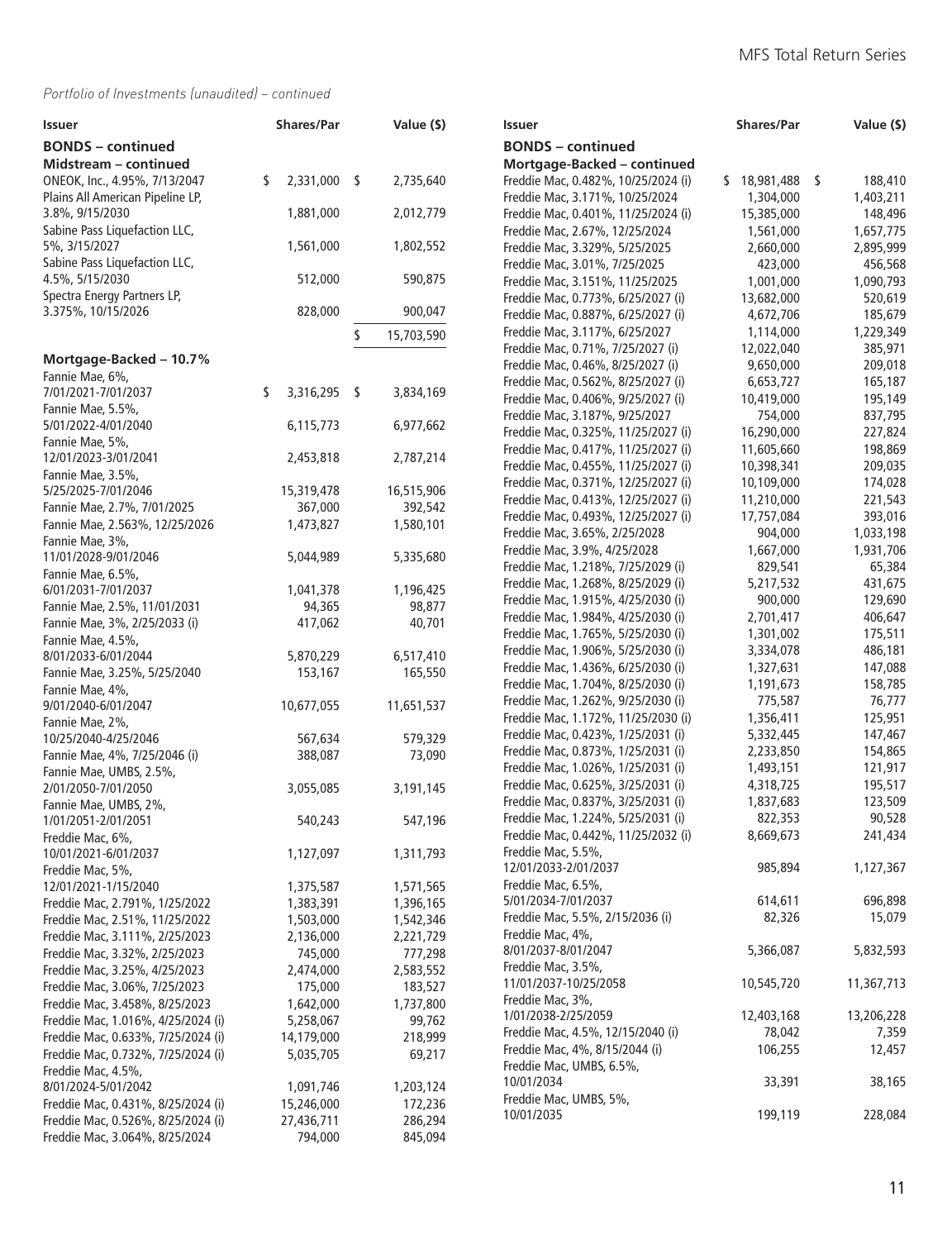| <b>Issuer</b>                            | <b>Shares/Par</b>  |    | Value (\$)  | <b>Issuer</b>                               |    | <b>Shares/Par</b> |      | Value (\$) |
|------------------------------------------|--------------------|----|-------------|---------------------------------------------|----|-------------------|------|------------|
| <b>BONDS</b> – continued                 |                    |    |             | <b>BONDS</b> – continued                    |    |                   |      |            |
| Mortgage-Backed - continued              |                    |    |             | Network & Telecom - 0.4%                    |    |                   |      |            |
| Freddie Mac, UMBS, 6%,                   |                    |    |             | AT&T, Inc., 2.75%, 6/01/2031                | \$ | 2,106,000 \$      |      | 2,189,163  |
| 1/01/2036-3/01/2036                      | \$<br>90,404 \$    |    | 102,135     | AT&T, Inc., 3.65%, 9/15/2059 (n)            |    | 1,786,000         |      | 1,811,180  |
| Freddie Mac, UMBS, 3%, 7/01/2050         | 104,284            |    | 111,035     | Verizon Communications, Inc.,               |    |                   |      |            |
| Ginnie Mae, 6%,                          |                    |    |             | 2.1%, 3/22/2028                             |    | 273,000           |      | 278,710    |
| 9/15/2032-1/15/2038                      | 1,336,267          |    | 1,567,384   | Verizon Communications, Inc.,               |    |                   |      |            |
| Ginnie Mae, 5.5%,                        |                    |    |             | 3.15%, 3/22/2030                            |    | 1,053,000         |      | 1,136,999  |
| 5/15/2033-10/15/2035                     | 811,331            |    | 940,845     | Verizon Communications, Inc.,               |    |                   |      |            |
| Ginnie Mae, 4.5%,                        |                    |    |             | 2.55%, 3/21/2031                            |    | 512,000           |      | 523,328    |
| 7/20/2033-9/20/2041                      | 1,951,987          |    | 2,203,573   | Verizon Communications, Inc.,               |    |                   |      |            |
| Ginnie Mae, 5%,                          |                    |    |             | 4.272%, 1/15/2036                           |    | 1,477,000         |      | 1,757,372  |
| 7/20/2033-12/15/2034                     | 266,755            |    | 308,198     | Verizon Communications, Inc.,               |    |                   |      |            |
| Ginnie Mae, 4%,                          |                    |    |             | 4.812%, 3/15/2039                           |    | 1,877,000         |      | 2,377,554  |
| 1/20/2041-2/20/2042                      | 2,123,262          |    | 2,323,576   |                                             |    |                   | \$   |            |
| Ginnie Mae, 3.5%,                        |                    |    |             |                                             |    |                   |      | 10,074,306 |
| 12/15/2041-3/20/2048                     | 5,549,567          |    | 5,958,458   | Oils $-0.3%$                                |    |                   |      |            |
| Ginnie Mae, 3%,                          |                    |    |             | Marathon Petroleum Corp.,                   |    |                   |      |            |
| 4/20/2045-6/20/2051                      | 10,447,748         |    | 10,988,378  | 4.75%, 9/15/2044                            | \$ | 1,114,000 \$      |      | 1,316,231  |
| Ginnie Mae, 2.5%,                        |                    |    |             | Phillips 66 Co., 2.15%, 12/15/2030          |    | 3,438,000         |      | 3,379,778  |
| 6/20/2051-7/20/2051                      | 6,775,000          |    | 7,025,044   | Valero Energy Corp.,                        |    |                   |      |            |
| Ginnie Mae, 0.56%, 2/16/2059 (i)         | 3,425,789          |    | 148,424     | 4.9%, 3/15/2045                             |    | 516,000           |      | 644,795    |
| Ginnie Mae, TBA, 2.5%, 7/15/2051         | 6,000,000          |    | 6,209,063   | Valero Energy, Corp.,                       |    |                   |      |            |
| Ginnie Mae, TBA, 3.5%, 7/15/2051         | 4,300,000          |    | 4,513,908   | 6.625%, 6/15/2037                           |    | 2,124,000         |      | 2,911,757  |
| Ginnie Mae, TBA, 4%, 7/15/2051           | 1,425,000          |    | 1,504,767   |                                             |    |                   |      |            |
| Ginnie Mae, TBA, 2%, 7/21/2051           | 1,875,000          |    | 1,909,570   |                                             |    |                   | \$   | 8,252,561  |
| Ginnie Mae, TBA, 3%, 7/21/2051           | 2,825,000          |    | 2,947,545   | Other Banks & Diversified Financials - 0.4% |    |                   |      |            |
| UMBS, TBA, 3%,                           |                    |    |             | BBVA Bancomer S.A. de C.V.,                 |    |                   |      |            |
| 7/19/2036-8/12/2051                      | 14,375,000         |    | 14,985,050  | 6.75%, 9/30/2022 (n)                        | S  | 2,890,000         | - \$ | 3,068,602  |
|                                          |                    |    |             | Branch Banking & Trust Co.,                 |    |                   |      |            |
| UMBS, TBA, 1.5%,                         |                    |    | 5,030,868   | 2.25%, 3/11/2030                            |    | 2,707,000         |      | 2,746,286  |
| 7/25/2036-8/17/2036                      | 4,975,000          |    |             | Capital One Financial Corp.,                |    |                   |      |            |
| UMBS, TBA, 2%,                           |                    |    |             | 3.75%, 3/09/2027                            |    | 1,728,000         |      | 1,919,931  |
| 7/25/2036-8/12/2051                      | 50,650,000         |    | 51,169,361  | Citigroup, Inc., 2.666% to 1/29/2030,       |    |                   |      |            |
| UMBS, TBA, 2.5%,                         |                    |    |             | FLR (SOFR + 1.146%) to 1/29/2031            |    | 2,869,000         |      | 2,960,897  |
| 7/25/2036-8/25/2051                      | 33,450,000         |    | 34,643,761  |                                             |    |                   |      |            |
| UMBS, TBA, 4%, 7/25/2051                 | 975,000            |    | 1,038,223   |                                             |    |                   | \$   | 10,695,716 |
|                                          |                    |    | 285,104,308 | <b>Pollution Control - 0.1%</b>             |    |                   |      |            |
| Municipals - 0.4%                        |                    |    |             | Republic Services, Inc.,                    |    |                   |      |            |
| New Jersey Economic Development          |                    |    |             | 3.95%, 5/15/2028                            | \$ | 1,245,000         | S.   | 1,416,298  |
| <b>Authority State Pension Funding</b>   |                    |    |             | Republic Services, Inc.,                    |    |                   |      |            |
| Rev., "A", NPFG, 7.425%, 2/15/2029       | \$<br>2,750,000 \$ |    | 3,566,316   | 1.45%, 2/15/2031                            |    | 998,000           |      | 934,982    |
| New Jersey Turnpike Authority Rev.       |                    |    |             |                                             |    |                   |      |            |
| (Build America Bonds), "F",              |                    |    |             |                                             |    |                   | \$   | 2,351,280  |
| 7.414%, 1/01/2040                        | 3,685,000          |    | 6,050,596   | Real Estate - Office - 0.0%                 |    |                   |      |            |
| State of Florida, "A",                   |                    |    |             | Boston Properties, Inc., REIT,              |    |                   |      |            |
| 2.154%, 7/01/2030                        | 1,437,000          |    | 1,465,055   | 2.55%, 4/01/2032                            | \$ | 1,316,000         | s.   | 1,324,157  |
|                                          |                    |    |             |                                             |    |                   |      |            |
|                                          |                    | S  | 11,081,967  | Real Estate - Other - 0.0%                  |    |                   |      |            |
| <b>Natural Gas - Distribution - 0.0%</b> |                    |    |             | Prologis LP, REIT, 2.25%, 4/15/2030         | \$ | 717,000           | \$.  | 732,344    |
| NiSource, Inc., 5.65%, 2/01/2045         | \$<br>486,000      | \$ | 669,853     |                                             |    |                   |      |            |
|                                          |                    |    |             | Real Estate - Retail - 0.1%                 |    |                   |      |            |
| Natural Gas - Pipeline - 0.1%            |                    |    |             | Brixmor Operating Partnership LP,           |    |                   |      |            |
| APT Pipelines Ltd.,                      |                    |    |             | REIT, 4.125%, 5/15/2029                     | \$ | 172,000 \$        |      | 192,697    |
| 4.2%, 3/23/2025 (n)                      | \$<br>3,344,000    | \$ | 3,667,122   | Brixmor Operating Partnership LP,           |    |                   |      |            |
| APT Pipelines Ltd.,                      |                    |    |             | REIT, 4.05%, 7/01/2030                      |    | 1,681,000         |      | 1,880,800  |
| 4.25%, 7/15/2027 (n)                     | 253,000            |    | 285,716     | Realty Income Corp., REIT,                  |    |                   |      |            |
|                                          |                    |    |             | 3.25%, 1/15/2031                            |    | 569,000           |      | 619,891    |
|                                          |                    | \$ | 3,952,838   |                                             |    |                   |      | 2,693,388  |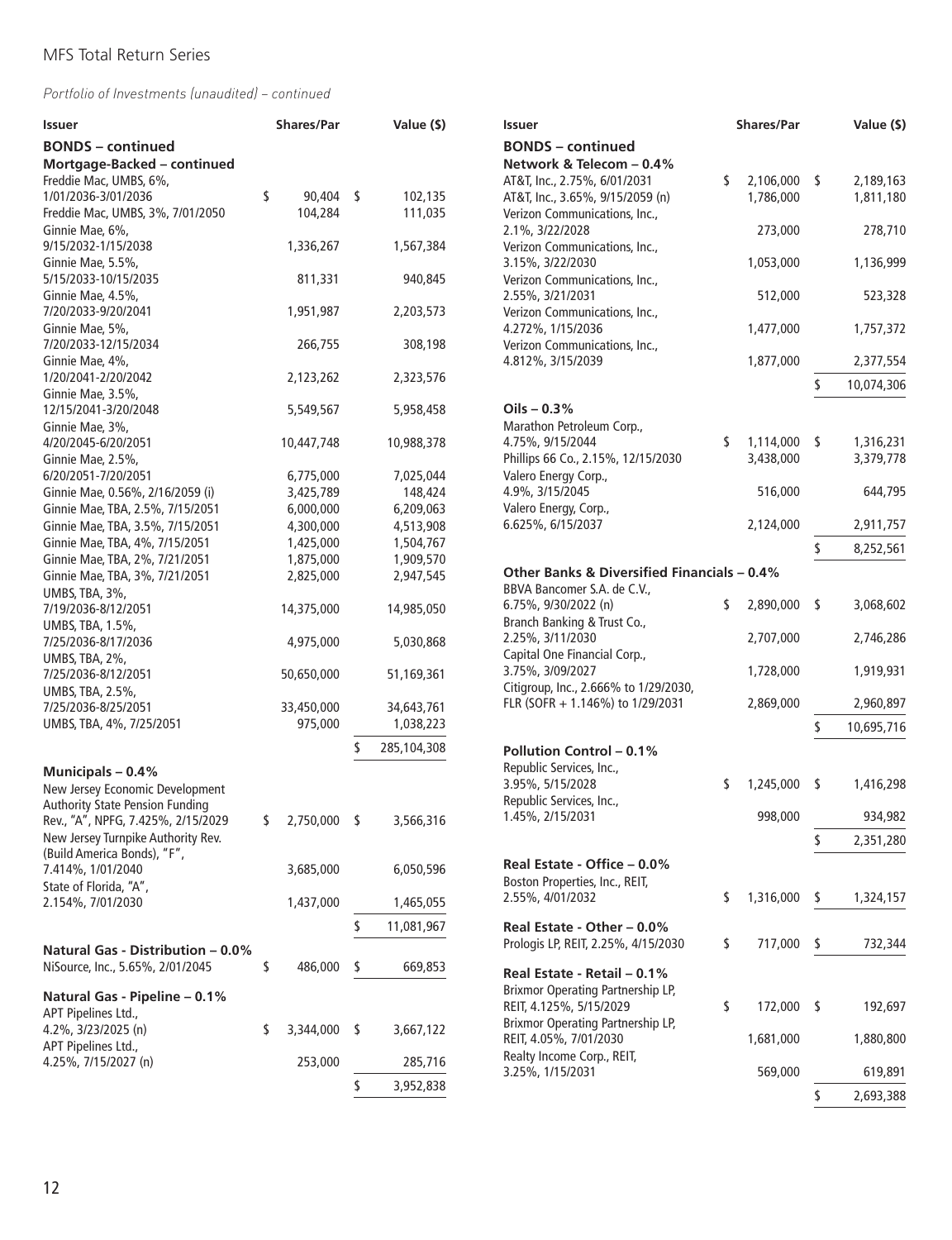| Issuer                                                              | <b>Shares/Par</b> |    | Value (\$) |
|---------------------------------------------------------------------|-------------------|----|------------|
| <b>BONDS</b> - continued                                            |                   |    |            |
| Retailers - 0.3%                                                    |                   |    |            |
| Alimentation Couche-Tard, Inc.,<br>3.439%, 5/13/2041 (n)            | \$<br>2,106,000   | \$ | 2,174,369  |
| Amazon.com, Inc., 2.5%, 6/03/2050                                   | 1,592,000         |    | 1,504,284  |
| Best Buy Co., Inc.,                                                 |                   |    |            |
| 4.45%, 10/01/2028                                                   | 2,037,000         |    | 2,366,544  |
| Home Depot, Inc., 3.9%, 6/15/2047                                   | 1,113,000         |    | 1,321,101  |
|                                                                     |                   | \$ | 7,366,298  |
| <b>Specialty Stores - 0.0%</b>                                      |                   |    |            |
| TJX Cos., Inc., 3.875%, 4/15/2030                                   | \$<br>453,000     | \$ | 519,258    |
|                                                                     |                   |    |            |
| Telecommunications - Wireless - 0.6%<br>American Tower Corp., REIT, |                   |    |            |
| 3%, 6/15/2023                                                       | \$<br>938,000     | \$ | 983,022    |
| American Tower Corp., REIT,                                         |                   |    |            |
| 3.6%, 1/15/2028                                                     | 1,138,000         |    | 1,251,675  |
| American Tower Corp., REIT,<br>3.1%, 6/15/2050                      | 1,568,000         |    | 1,531,909  |
| American Tower Trust I, REIT,                                       |                   |    |            |
| 3.07%, 3/15/2048 (n)                                                | 3,121,000         |    | 3,136,182  |
| Crown Castle International Corp.,                                   |                   |    |            |
| 1.35%, 7/15/2025                                                    | 701,000           |    | 705,771    |
| Crown Castle International Corp.,<br>3.65%, 9/01/2027               | 2,565,000         |    | 2,828,152  |
| T-Mobile USA, Inc.,                                                 |                   |    |            |
| 2.05%, 2/15/2028                                                    | 1,892,000         |    | 1,920,702  |
| T-Mobile USA, Inc., 4.5%, 4/15/2050                                 | 2,244,000         |    | 2,672,005  |
|                                                                     |                   | \$ | 15,029,418 |
| Telephone Services - 0.1%                                           |                   |    |            |
| Deutsche Telekom AG,                                                |                   |    |            |
| 3.625%, 1/21/2050 (n)                                               | \$<br>1,281,000   | \$ | 1,352,318  |
| Transportation - Services - 0.1%                                    |                   |    |            |
| ERAC USA Finance LLC,                                               |                   |    |            |
| 7%, 10/15/2037 (n)                                                  | \$<br>1,826,000   | S  | 2,724,154  |
| U.S. Government Agencies and Equivalents - 0.0%                     |                   |    |            |
| Small Business Administration,                                      |                   |    |            |
| 4.35%, 7/01/2023                                                    | \$<br>873         | S  | 897        |
| <b>Small Business Administration,</b>                               |                   |    |            |
| 4.77%, 4/01/2024                                                    | 56,280            |    | 58,526     |
| Small Business Administration,<br>5.18%, 5/01/2024                  | 74,900            |    | 78,910     |
| <b>Small Business Administration,</b>                               |                   |    |            |
| 5.52%, 6/01/2024                                                    | 4,638             |    | 4,869      |
| <b>Small Business Administration,</b>                               |                   |    |            |
| 4.99%, 9/01/2024<br>Small Business Administration,                  | 105,202           |    | 109,732    |
| 4.95%, 3/01/2025                                                    | 3,809             |    | 3,980      |
| Small Business Administration,                                      |                   |    |            |
| 5.11%, 8/01/2025                                                    | 359,708           |    | 380,835    |
|                                                                     |                   | \$ | 637,749    |

| Issuer                                                        | <b>Shares/Par</b> | Value (\$)        |
|---------------------------------------------------------------|-------------------|-------------------|
| <b>BONDS</b> – continued<br>U.S. Treasury Obligations - 10.1% |                   |                   |
| U.S. Treasury Bonds,                                          |                   |                   |
| 1.375%, 11/15/2040                                            | \$<br>5,500,000   | \$<br>4,940,547   |
| U.S. Treasury Bonds,                                          |                   |                   |
| 2.875%, 5/15/2043                                             | 9,096,000         | 10,461,111        |
| U.S. Treasury Bonds,                                          |                   |                   |
| 2.5%, 2/15/2045                                               | 9,797,000         | 10,599,895        |
| U.S. Treasury Bonds, 3%, 11/15/2045                           | 3,638,000         | 4,301,224         |
| U.S. Treasury Bonds, 3%, 2/15/2048                            | 8,760,000         | 10,442,194        |
| U.S. Treasury Bonds,                                          |                   |                   |
| 2.875%, 5/15/2049<br>U.S. Treasury Bonds,                     | 900,000           | 1,053,879         |
| 2.375%, 11/15/2049                                            | 30,365,000        | 32,333,980        |
| U.S. Treasury Notes,                                          |                   |                   |
| 0.125%, 12/31/2022                                            | 48,500,000        | 48,458,320        |
| U.S. Treasury Notes,                                          |                   |                   |
| 1.375%, 1/31/2025                                             | 70,000,000        | 71,922,266        |
| U.S. Treasury Notes,                                          |                   |                   |
| 0.375%, 11/30/2025                                            | 76,500,000        | 75,122,402        |
|                                                               |                   | \$<br>269,635,818 |
|                                                               |                   |                   |
| Utilities - Electric Power – 0.8%                             |                   |                   |
| Berkshire Hathaway Energy Co.,                                |                   |                   |
| 4.25%, 10/15/2050                                             | \$<br>257,000     | \$<br>312,839     |
| Duke Energy Corp.,<br>2.65%, 9/01/2026                        |                   |                   |
|                                                               | 345,000           | 364,063           |
| Enel Finance International N.V.,<br>2.65%, 9/10/2024          | 1,020,000         | 1,072,167         |
| Enel Finance International N.V.,                              |                   |                   |
| 4.875%, 6/14/2029 (n)                                         | 1,916,000         | 2,286,583         |
| Enel Finance International N.V.,                              |                   |                   |
| 4.75%, 5/25/2047 (n)                                          | 392,000           | 481,279           |
| Evergy, Inc., 2.9%, 9/15/2029                                 | 1,644,000         | 1,742,174         |
| Exelon Corp., 4.05%, 4/15/2030                                | 1,913,000         | 2,178,786         |
| FirstEnergy Corp., 3.4%, 3/01/2050                            | 1,078,000         | 1,053,745         |
| Georgia Power Co.,                                            |                   |                   |
| 3.7%, 1/30/2050                                               | 147,000           | 159,642           |
| Jersey Central Power & Light Co.,                             |                   |                   |
| 4.3%, 1/15/2026 (n)                                           | 1,333,000         | 1,475,318         |
| Jersey Central Power & Light Co.,                             |                   |                   |
| 2.75%, 3/01/2032 (n)                                          | 738,000           | 749,137           |
| Northern States Power Co.,                                    |                   |                   |
| 2.6%, 6/01/2051                                               | 1,912,000         | 1,816,036         |
| Oncor Electric Delivery Co. LLC,                              |                   |                   |
| 5.75%, 3/15/2029<br>Pacific Gas & Electric Co.,               | 2,486,000         | 3,123,778         |
| 2.1%, 8/01/2027                                               | 480,000           | 466,168           |
| Pacific Gas & Electric Co.,                                   |                   |                   |
| 3%, 6/15/2028                                                 | 1,410,000         | 1,416,342         |
| Pacific Gas & Electric Co.,                                   |                   |                   |
| 3.3%, 8/01/2040                                               | 926,000           | 836,246           |
| Xcel Energy, Inc., 3.4%, 6/01/2030                            | 968,000           | 1,061,059         |
| Xcel Energy, Inc., 3.5%, 12/01/2049                           | 1,154,000         | 1,245,355         |
|                                                               |                   | \$<br>21,840,717  |
|                                                               |                   |                   |
| Utilities - Gas - 0.0%                                        |                   |                   |
| East Ohio Gas Co.,                                            |                   |                   |
| 2%, 6/15/2030 (n)                                             | \$<br>1,330,000   | \$<br>1,314,851   |
| <b>Total Bonds (Identified Cost,</b>                          |                   |                   |
| \$1,008,378,934)                                              |                   | \$ 1,051,495,908  |
|                                                               |                   |                   |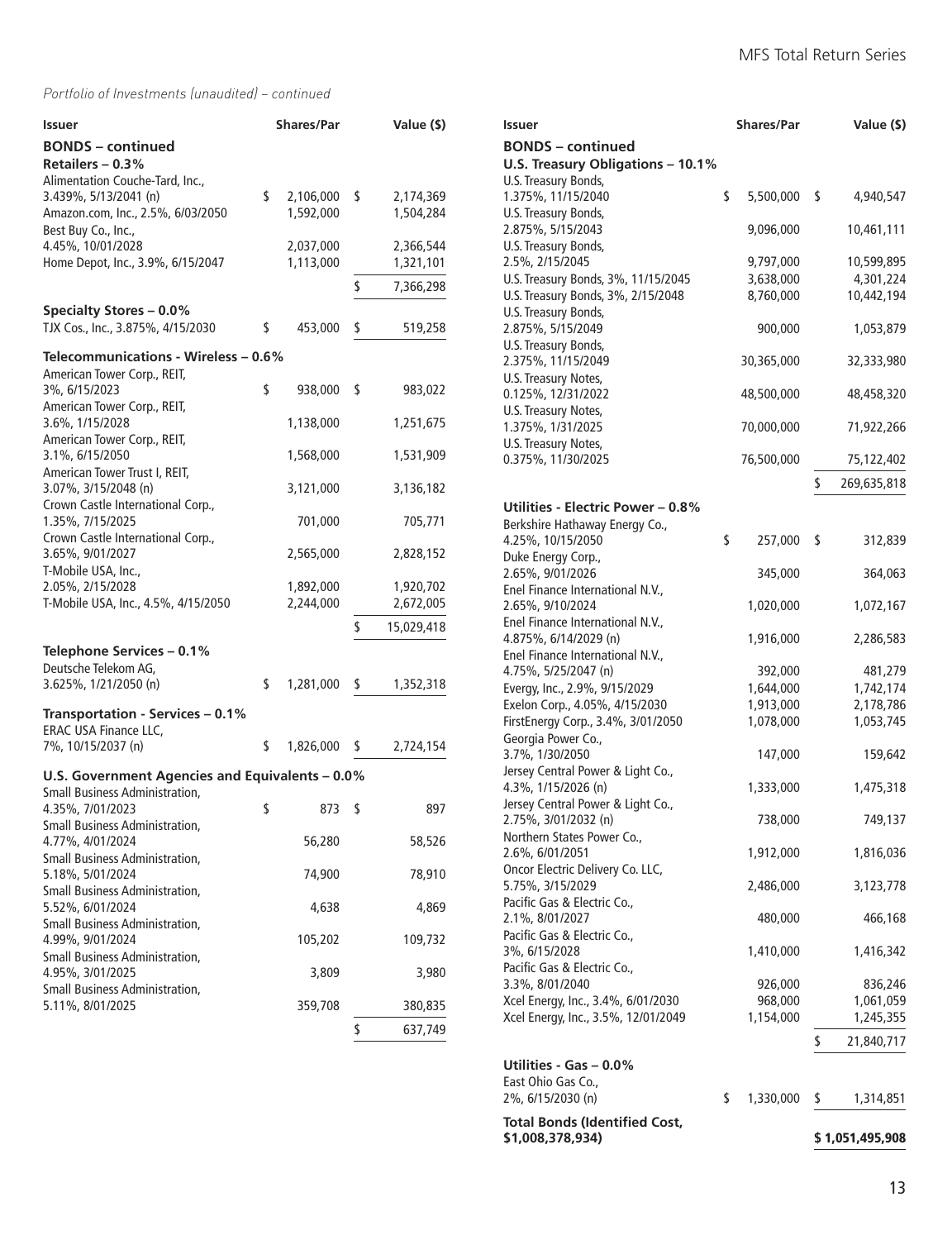*Portfolio of Investments (unaudited) – continued*

| <b>Issuer</b>                                                     | <b>Shares/Par</b> | Value (\$) | <b>Issuer</b>                                                        | <b>Shares/Par</b> | Value (\$)      |
|-------------------------------------------------------------------|-------------------|------------|----------------------------------------------------------------------|-------------------|-----------------|
| <b>CONVERTIBLE PREFERRED STOCKS - 1.2%</b><br>Automotive $-0.3\%$ |                   |            | <b>PREFERRED STOCKS - 0.3%</b><br>Computer Software - Systems - 0.3% |                   |                 |
| Aptiv PLC, 5.5%                                                   | 39,000            | 6,973,980  | Samsung Electronics Co. Ltd. (Identified<br>Cost, \$4,011,179)       | 108,944           | 7,129,754       |
| Medical Equipment - 0.4%                                          |                   |            |                                                                      |                   |                 |
| Boston Scientific Corp., 5.5%                                     | 66,836            | 7,756,986  | <b>INVESTMENT COMPANIES (h) - 5.6%</b>                               |                   |                 |
| Danaher Corp., 4.75%                                              | 1,324             | 2,381,360  | Money Market Funds - 5.6%                                            |                   |                 |
|                                                                   |                   | 10,138,346 | <b>MFS Institutional Money Market</b>                                |                   |                 |
| Telecommunications - Wireless - 0.2%                              |                   |            | Portfolio, 0.02% (v) (Identified Cost,<br>\$150,704,645)             | 150,704,645       | 150,704,645     |
| T-Mobile USA, Inc., 5.25%                                         | 5,432             | 6,844,157  |                                                                      |                   |                 |
|                                                                   |                   |            | OTHER ASSETS, LESS LIABILITIES - (4.2)%                              |                   | (111, 578, 507) |
| Utilities - Electric Power – 0.3%<br>CenterPoint Energy, Inc., 7% | 162,120           | 7,347,278  | <b>NET ASSETS - 100.0%</b>                                           |                   | \$2,675,191,305 |
| <b>Total Convertible Preferred Stocks (Identified</b>             |                   |            |                                                                      |                   |                 |
| Cost, \$25,680,393)                                               |                   | 31,303,761 |                                                                      |                   |                 |

(a) Non-income producing security.

(h) An affiliated issuer, which may be considered one in which the fund owns 5% or more of the outstanding voting securities, or a company which is under common control. At period end, the aggregate values of the fund's investments in affiliated issuers and in unaffiliated issuers were \$150,704,645 and \$2,636,065,167, respectively.

(i) Interest only security for which the fund receives interest on notional principal (Par amount). Par amount shown is the notional principal and does not reflect the cost of the security.

(n) Securities exempt from registration under Rule 144A of the Securities Act of 1933. These securities may be sold in the ordinary course of business in transactions exempt from registration, normally to qualified institutional buyers. At period end, the aggregate value of these securities was \$175,582,058, representing 6.6% of net assets.

(v) Affiliated issuer that is available only to investment companies managed by MFS. The rate quoted for the MFS Institutional Money Market Portfolio is the annualized seven-day yield of the fund at period end.

The following abbreviations are used in this report and are defined:

- ADR American Depositary Receipt
- CLO Collateralized Loan Obligation
- CMT Constant Maturity Treasury
- FGIC Financial Guaranty Insurance Co.
- FLR Floating Rate. Interest rate resets periodically based on the parenthetically disclosed reference rate plus a spread (if any). The period-end rate reported may not be the current rate. All reference rates are USD unless otherwise noted.
- LIBOR London Interbank Offered Rate
- NPFG National Public Finance Guarantee Corp.
- REIT Real Estate Investment Trust
- SOFR Secured Overnight Financing Rate
- TBA To Be Announced
- UMBS Uniform Mortgage-Backed Security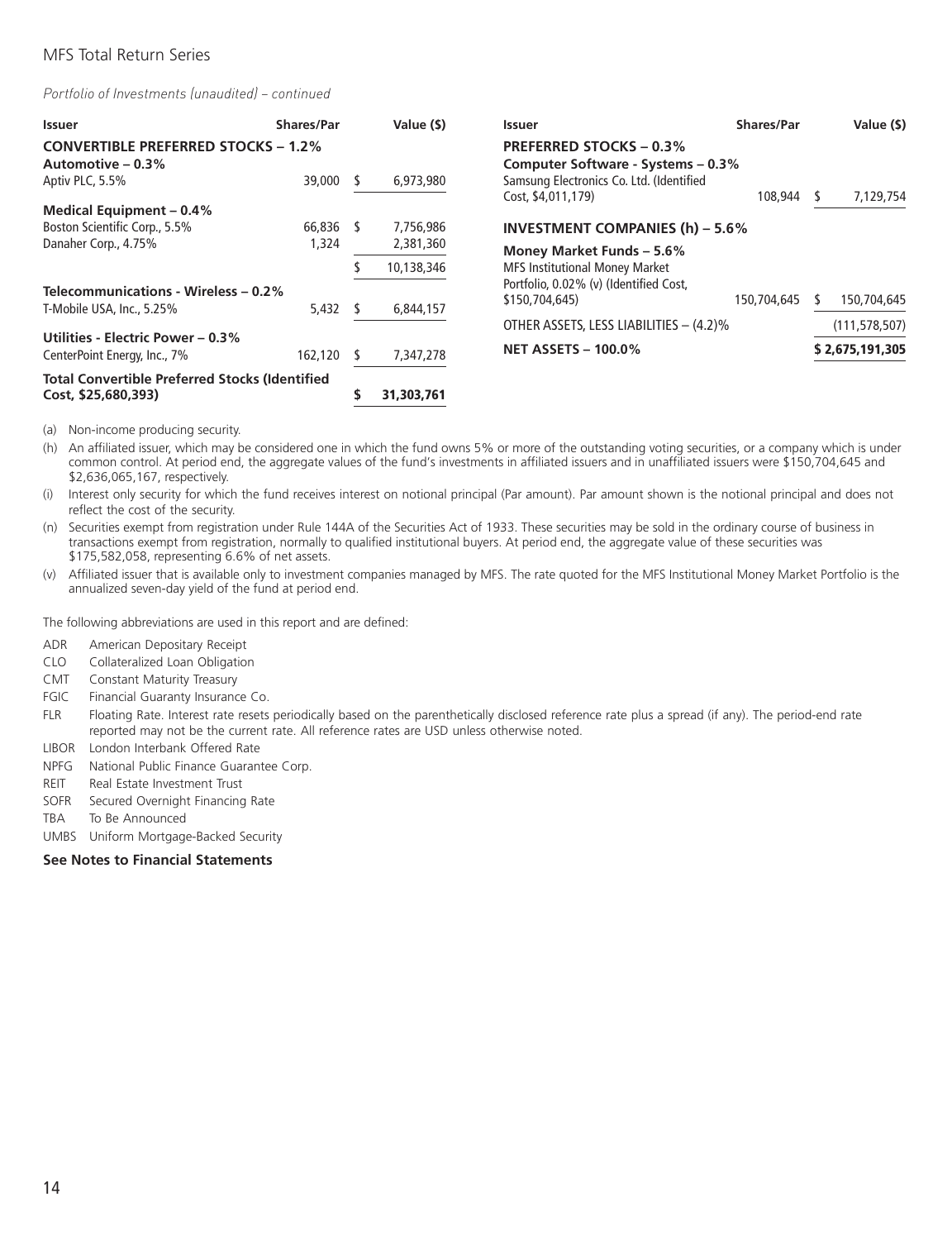# <span id="page-16-0"></span>**FINANCIAL STATEMENTS STATEMENT OF ASSETS AND LIABILITIES (unaudited)**

This statement represents your fund's balance sheet, which details the assets and liabilities comprising the total value of the fund.

#### **At 6/30/21**

| <b>Assets</b>                                                                    |               |                 |
|----------------------------------------------------------------------------------|---------------|-----------------|
| Investments in unaffiliated issuers, at value (identified cost, \$1,870,072,326) |               | \$2,636,065,167 |
| Investments in affiliated issuers, at value (identified cost, \$150,704,645)     |               | 150,704,645     |
| Cash                                                                             |               | 3,933,263       |
| Receivables for                                                                  |               |                 |
| Investments sold                                                                 |               | 3,610,850       |
| TBA sale commitments                                                             |               | 17,391,129      |
| Fund shares sold                                                                 |               | 2,597,478       |
| Interest and dividends                                                           |               | 7,127,781       |
| Receivable from investment adviser                                               |               | 93,823          |
| Other assets                                                                     |               | 6,591           |
| <b>Total assets</b>                                                              |               | \$2,821,530,727 |
| <b>Liabilities</b>                                                               |               |                 |
| Payables for                                                                     |               |                 |
| Investments purchased                                                            |               | \$3,660,417     |
| TBA purchase commitments                                                         |               | 141,406,768     |
| Fund shares reacquired                                                           |               | 951,057         |
| Payable to affiliates                                                            |               |                 |
| Administrative services fee                                                      |               | 1,962           |
| Shareholder servicing costs                                                      |               | 799             |
| Distribution and/or service fees                                                 |               | 19,090          |
| Accrued expenses and other liabilities                                           |               | 299,329         |
| <b>Total liabilities</b>                                                         |               | \$146,339,422   |
| Net assets                                                                       |               | \$2,675,191,305 |
| Net assets consist of                                                            |               |                 |
| Paid-in capital                                                                  |               | \$1,595,466,078 |
| Total distributable earnings (loss)                                              |               | 1,079,725,227   |
| Net assets                                                                       |               | \$2,675,191,305 |
| Shares of beneficial interest outstanding                                        |               | 95,099,608      |
|                                                                                  | <b>Shares</b> | Net asset value |

|                      | Net assets      | <b>Sudic</b><br>outstanding | INEL ASSEL VAIUE<br>per share |
|----------------------|-----------------|-----------------------------|-------------------------------|
| <b>Initial Class</b> | \$1,277,811,427 | 44,914,835                  | \$28.45                       |
| Service Class        | .397.379.878    | 50,184,773                  | 27.84                         |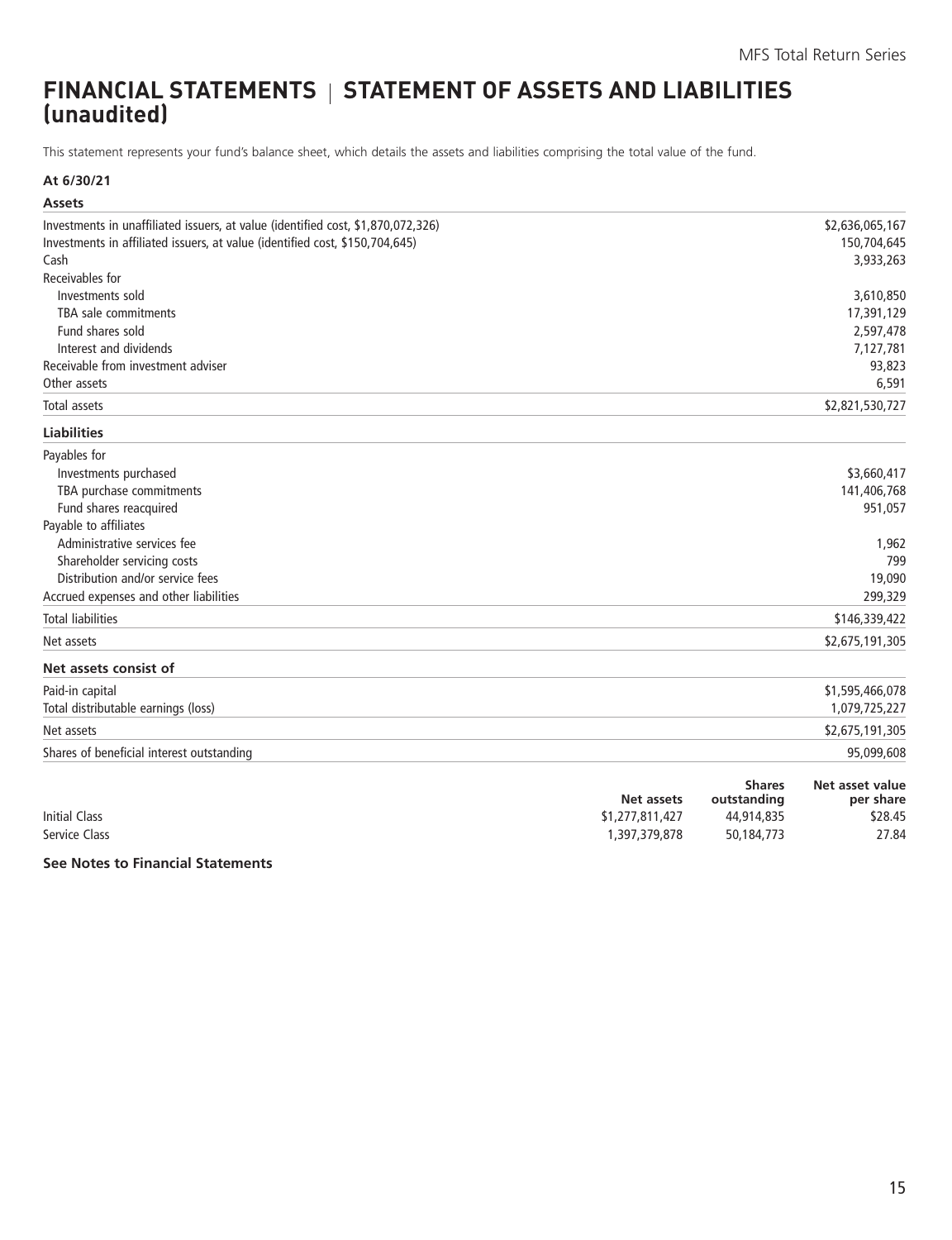# <span id="page-17-0"></span>**FINANCIAL STATEMENTS** | STATEMENT OF OPERATIONS (unaudited)

This statement describes how much your fund earned in investment income and accrued in expenses. It also describes any gains and/or losses generated by fund operations.

#### **Six months ended 6/30/21**

#### **Net investment income (loss)**

| Income                                                      |               |
|-------------------------------------------------------------|---------------|
| <b>Dividends</b>                                            | \$16,760,360  |
| Interest                                                    | 11,249,659    |
| Dividends from affiliated issuers                           | 35,008        |
| Other                                                       | 16,652        |
| Income on securities loaned                                 | 9,564         |
| Foreign taxes withheld                                      | (248, 503)    |
| Total investment income                                     | \$27,822,740  |
| <b>Expenses</b>                                             |               |
| Management fee                                              | \$8,635,022   |
| Distribution and/or service fees                            | 1,689,974     |
| Shareholder servicing costs                                 | 36,276        |
| Administrative services fee                                 | 171,755       |
| Independent Trustees' compensation                          | 18,798        |
| Custodian fee                                               | 64,527        |
| Shareholder communications                                  | 80,511        |
| Audit and tax fees                                          | 39,217        |
| Legal fees                                                  | 9,776         |
| Miscellaneous                                               | 36,940        |
| Total expenses                                              | \$10,782,796  |
| Reduction of expenses by investment adviser                 | (1, 152, 418) |
| Net expenses                                                | \$9,630,378   |
| Net investment income (loss)                                | \$18,192,362  |
| Realized and unrealized gain (loss)                         |               |
| Realized gain (loss) (identified cost basis)                |               |
| <b>Unaffiliated issuers</b>                                 | \$132,184,900 |
| Foreign currency                                            | (6, 431)      |
| Net realized gain (loss)                                    | \$132,178,469 |
| Change in unrealized appreciation or depreciation           |               |
| <b>Unaffiliated issuers</b>                                 | \$81,038,930  |
| Translation of assets and liabilities in foreign currencies | (23, 045)     |
| Net unrealized gain (loss)                                  | \$81,015,885  |
| Net realized and unrealized gain (loss)                     | \$213,194,354 |
| Change in net assets from operations                        | \$231,386,716 |
|                                                             |               |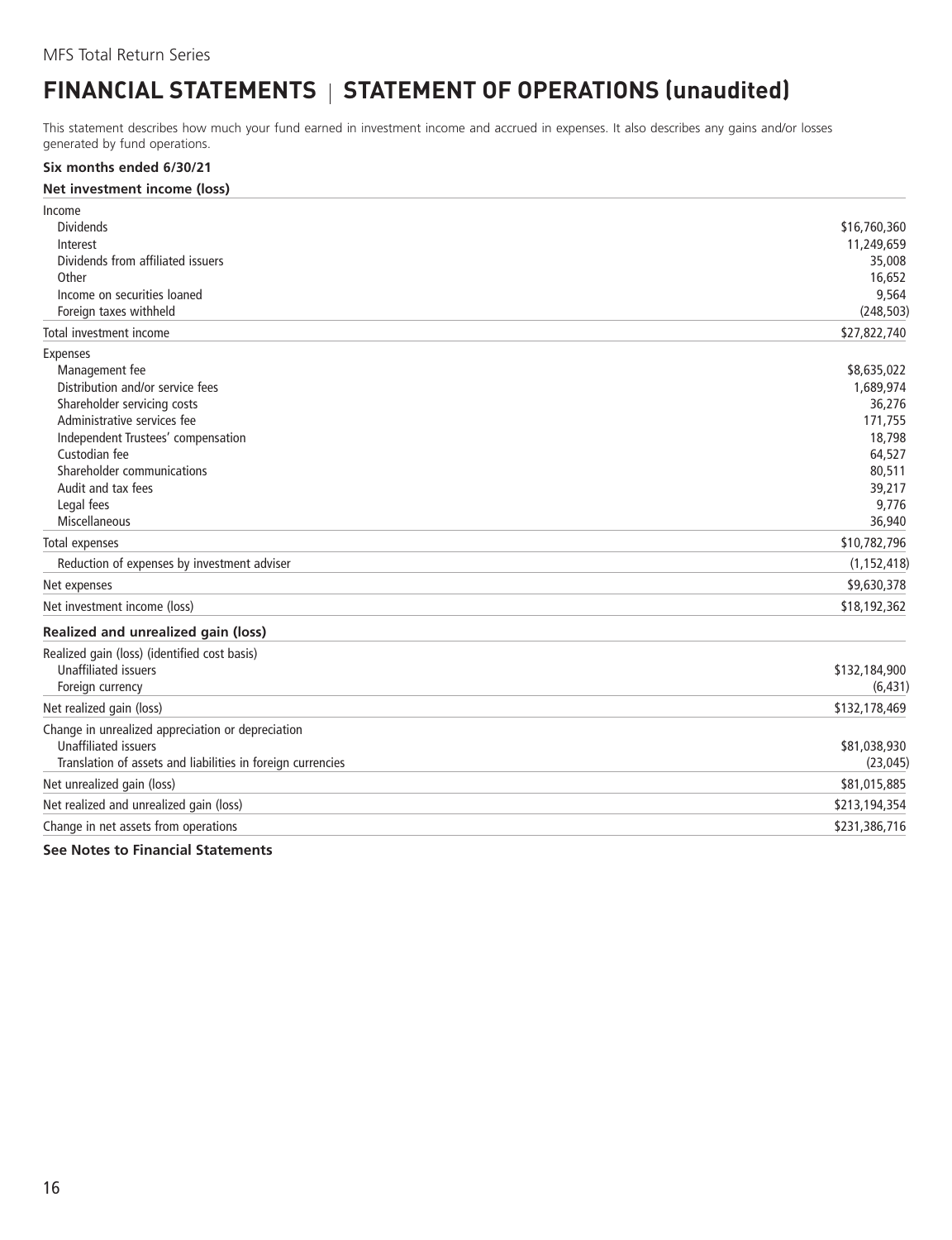# <span id="page-18-0"></span>**FINANCIAL STATEMENTS | STATEMENTS OF CHANGES IN NET ASSETS**

These statements describe the increases and/or decreases in net assets resulting from operations, any distributions, and any shareholder transactions.

|                                                   | Six months ended<br>6/30/21<br>(unaudited) | Year ended<br>12/31/20 |
|---------------------------------------------------|--------------------------------------------|------------------------|
| Change in net assets                              |                                            |                        |
| <b>From operations</b>                            |                                            |                        |
| Net investment income (loss)                      | \$18,192,362                               | \$43,611,772           |
| Net realized gain (loss)                          | 132,178,469                                | 132,672,899            |
| Net unrealized gain (loss)                        | 81,015,885                                 | 42,984,940             |
| Change in net assets from operations              | \$231,386,716                              | \$219,269,611          |
| Total distributions to shareholders               | $s-$                                       | \$(115, 929, 697)      |
| Change in net assets from fund share transactions | \$(94, 953, 954)                           | \$(111, 560, 917)      |
| Total change in net assets                        | \$136,432,762                              | \$(8,221,003)          |
| Net assets                                        |                                            |                        |
| At beginning of period                            | 2,538,758,543                              | 2,546,979,546          |
| At end of period                                  | \$2,675,191,305                            | \$2,538,758,543        |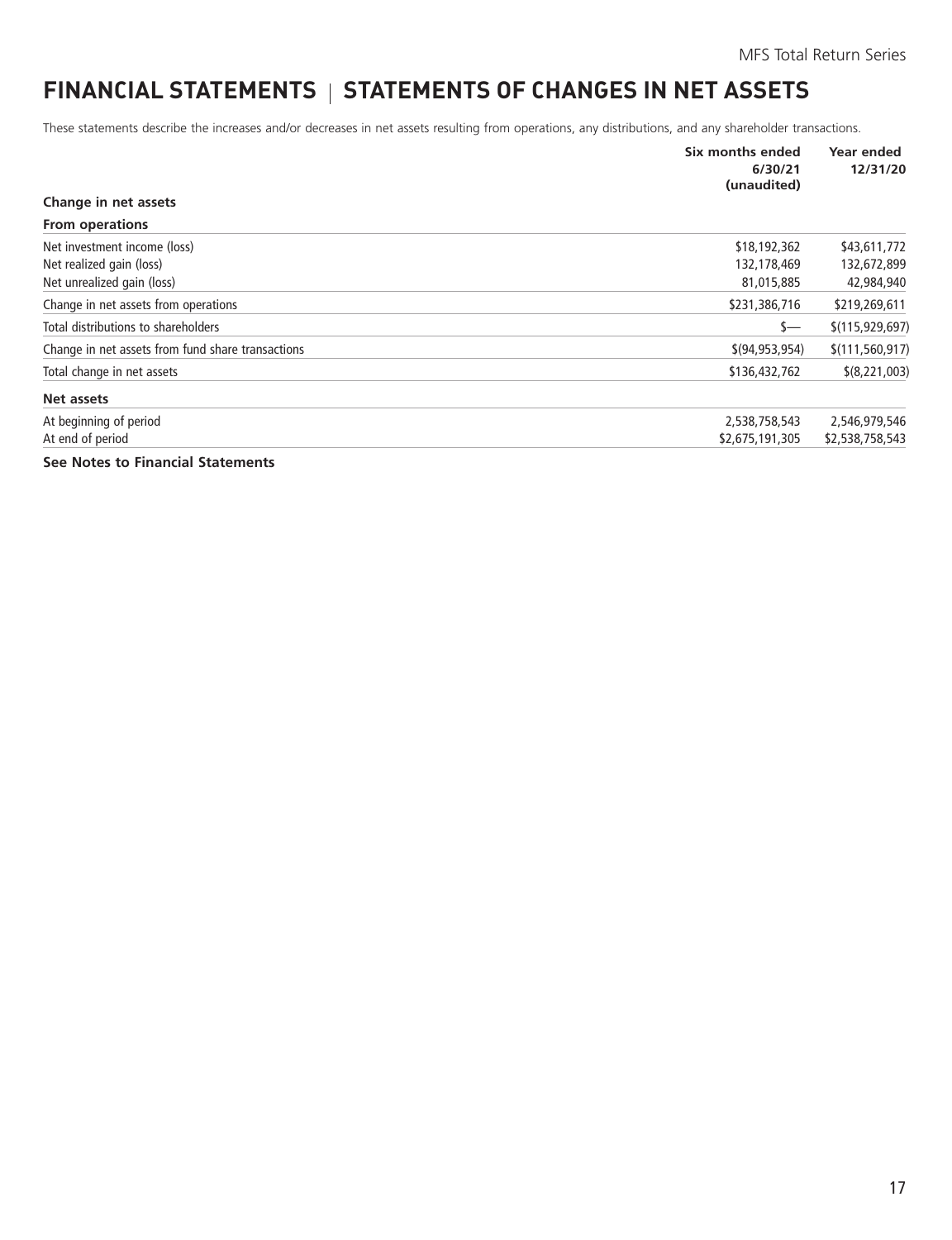# <span id="page-19-0"></span>**FINANCIAL STATEMENTS FINANCIAL HIGHLIGHTS**

The financial highlights table is intended to help you understand the fund's financial performance for the semiannual period and the past 5 fiscal years. Certain information reflects financial results for a single fund share. The total returns in the table represent the rate that an investor would have earned (or lost) on an investment in the fund share class (assuming reinvestment of all distributions) held for the entire period.

| <b>Initial Class</b>                                         | Six months<br>ended    | Year ended  |             |             |             |             |
|--------------------------------------------------------------|------------------------|-------------|-------------|-------------|-------------|-------------|
|                                                              | 6/30/21<br>(unaudited) | 12/31/20    | 12/31/19    | 12/31/18    | 12/31/17    | 12/31/16    |
| Net asset value, beginning of period                         | \$26.02                | \$24.90     | \$21.78     | \$24.70     | \$23.18     | \$22.60     |
| Income (loss) from investment operations                     |                        |             |             |             |             |             |
| Net investment income (loss) (d)                             | \$0.21                 | \$0.47      | \$0.52      | \$0.53      | \$0.49      | \$0.54(c)   |
| Net realized and unrealized gain (loss)                      | 2.22                   | 1.88        | 3.83        | (1.80)      | 2.29        | 1.51        |
| Total from investment operations                             | \$2.43                 | \$2.35      | \$4.35      | \$(1.27)    | \$2.78      | \$2.05      |
| Less distributions declared to shareholders                  |                        |             |             |             |             |             |
| From net investment income                                   | s—                     | \$(0.57)    | \$(0.58)    | \$(0.54)    | \$(0.58)    | \$(0.69)    |
| From net realized gain                                       |                        | (0.66)      | (0.65)      | (1.11)      | (0.68)      | (0.78)      |
| Total distributions declared to shareholders                 | s—                     | \$(1.23)    | \$(1.23)    | \$(1.65)    | \$(1.26)    | \$(1.47)    |
| Net asset value, end of period (x)                           | \$28.45                | \$26.02     | \$24.90     | \$21.78     | \$24.70     | \$23.18     |
| Total return $(\%) (k)(r)(s)(x)$                             | 9.34(n)                | 9.81        | 20.38       | (5.61)      | 12.30       | 9.09(c)     |
| Ratios (%) (to average net assets)<br>and Supplemental data: |                        |             |             |             |             |             |
| Expenses before expense reductions (f)                       | 0.70(a)                | 0.71        | 0.70        | 0.70        | 0.71        | 0.71(c)     |
| Expenses after expense reductions (f)                        | 0.61(a)                | 0.61        | 0.62        | 0.62        | 0.63        | 0.62(c)     |
| Net investment income (loss)                                 | 1.53(a)                | 1.95        | 2.18        | 2.20        | 2.04        | 2.33(c)     |
| Portfolio turnover                                           | 57(n)                  | 84          | 42          | 26          | 34          | 35          |
| Net assets at end of period (000 omitted)                    | \$1,277,811            | \$1,219,438 | \$1,223,166 | \$1,134,301 | \$1,350,737 | \$1,359,943 |
|                                                              |                        |             |             |             |             |             |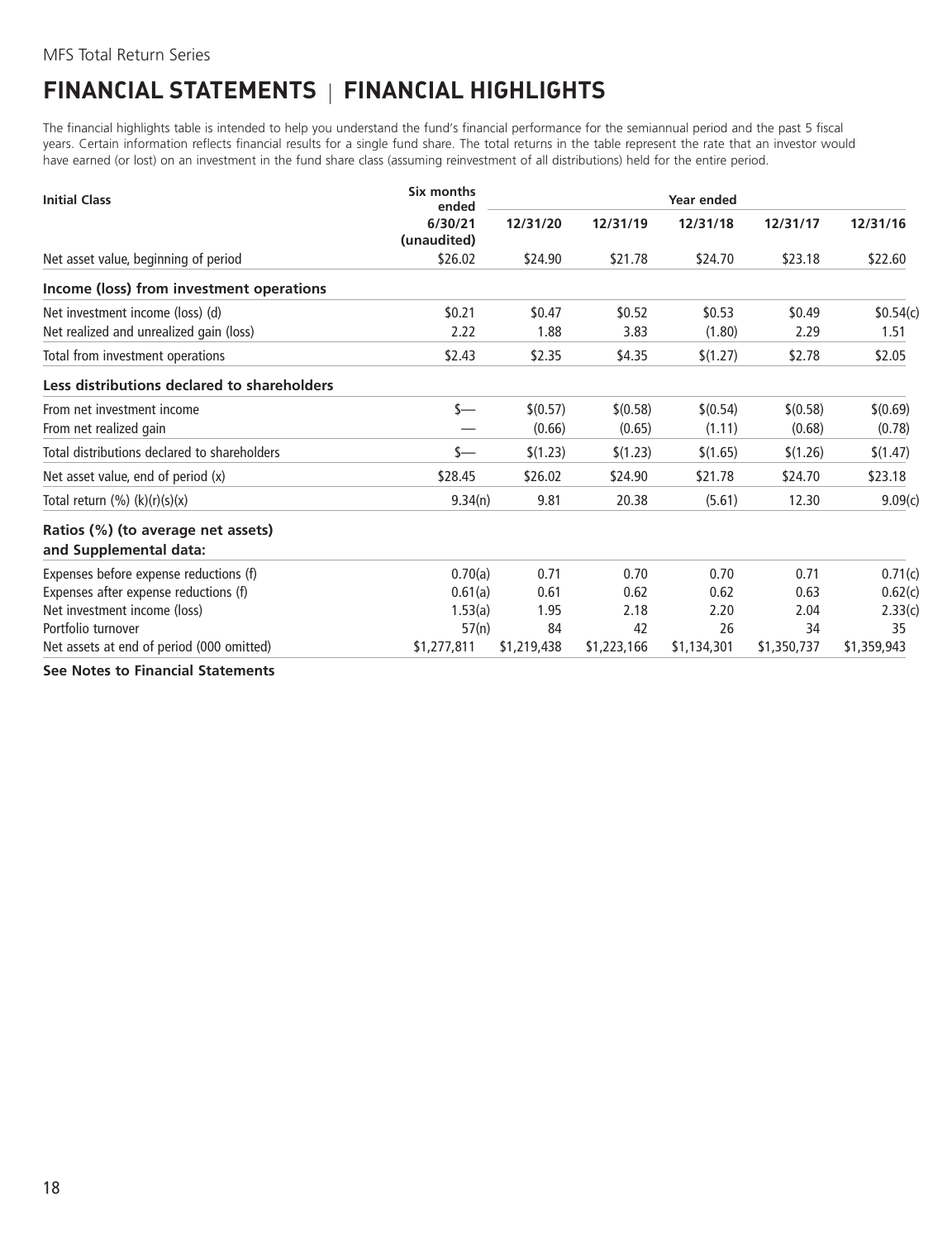#### *Financial Highlights - continued*

| <b>Service Class</b>                                         | Six months<br>ended    | Year ended  |             |             |             |             |  |  |
|--------------------------------------------------------------|------------------------|-------------|-------------|-------------|-------------|-------------|--|--|
|                                                              | 6/30/21<br>(unaudited) | 12/31/20    | 12/31/19    | 12/31/18    | 12/31/17    | 12/31/16    |  |  |
| Net asset value, beginning of period                         | \$25.50                | \$24.43     | \$21.38     | \$24.28     | \$22.81     | \$22.26     |  |  |
| Income (loss) from investment operations                     |                        |             |             |             |             |             |  |  |
| Net investment income (loss) (d)                             | \$0.17                 | \$0.40      | \$0.45      | \$0.46      | \$0.43      | \$0.47(c)   |  |  |
| Net realized and unrealized gain (loss)                      | 2.17                   | 1.83        | 3.76        | (1.77)      | 2.25        | 1.49        |  |  |
| Total from investment operations                             | \$2.34                 | \$2.23      | \$4.21      | \$(1.31)    | \$2.68      | \$1.96      |  |  |
| Less distributions declared to shareholders                  |                        |             |             |             |             |             |  |  |
| From net investment income                                   | s—                     | \$(0.50)    | \$(0.51)    | \$(0.48)    | \$(0.53)    | \$(0.63)    |  |  |
| From net realized gain                                       |                        | (0.66)      | (0.65)      | (1.11)      | (0.68)      | (0.78)      |  |  |
| Total distributions declared to shareholders                 | s—                     | \$(1.16)    | \$(1.16)    | \$(1.59)    | \$(1.21)    | \$(1.41)    |  |  |
| Net asset value, end of period (x)                           | \$27.84                | \$25.50     | \$24.43     | \$21.38     | \$24.28     | \$22.81     |  |  |
| Total return $(\%) (k)(r)(s)(x)$                             | 9.18(n)                | 9.52        | 20.12       | (5.87)      | 12.02       | 8.81(c)     |  |  |
| Ratios (%) (to average net assets)<br>and Supplemental data: |                        |             |             |             |             |             |  |  |
| Expenses before expense reductions (f)                       | 0.95(a)                | 0.96        | 0.95        | 0.95        | 0.96        | 0.96(c)     |  |  |
| Expenses after expense reductions (f)                        | 0.86(a)                | 0.86        | 0.87        | 0.87        | 0.88        | 0.87(c)     |  |  |
| Net investment income (loss)                                 | 1.28(a)                | 1.71        | 1.93        | 1.95        | 1.79        | 2.08(c)     |  |  |
| Portfolio turnover                                           | 57(n)                  | 84          | 42          | 26          | 34          | 35          |  |  |
| Net assets at end of period (000 omitted)                    | \$1,397,380            | \$1,319,320 | \$1,323,813 | \$1,191,222 | \$1,427,824 | \$1,276,603 |  |  |

(a) Annualized.

(c) Amount reflects a one-time reimbursement of expenses by the custodian (or former custodian) without which net investment income and performance would be lower and expenses would be higher.

(d) Per share data is based on average shares outstanding.

(f) Ratios do not reflect reductions from fees paid indirectly, if applicable.

(k) The total return does not reflect expenses that apply to separate accounts. Inclusion of these charges would reduce the total return figures for all periods shown.

(n) Not annualized.

(r) Certain expenses have been reduced without which performance would have been lower.

(s) From time to time the fund may receive proceeds from litigation settlements, without which performance would be lower.

(x) The net asset values and total returns have been calculated on net assets which include adjustments made in accordance with U.S. generally accepted accounting principles required at period end for financial reporting purposes.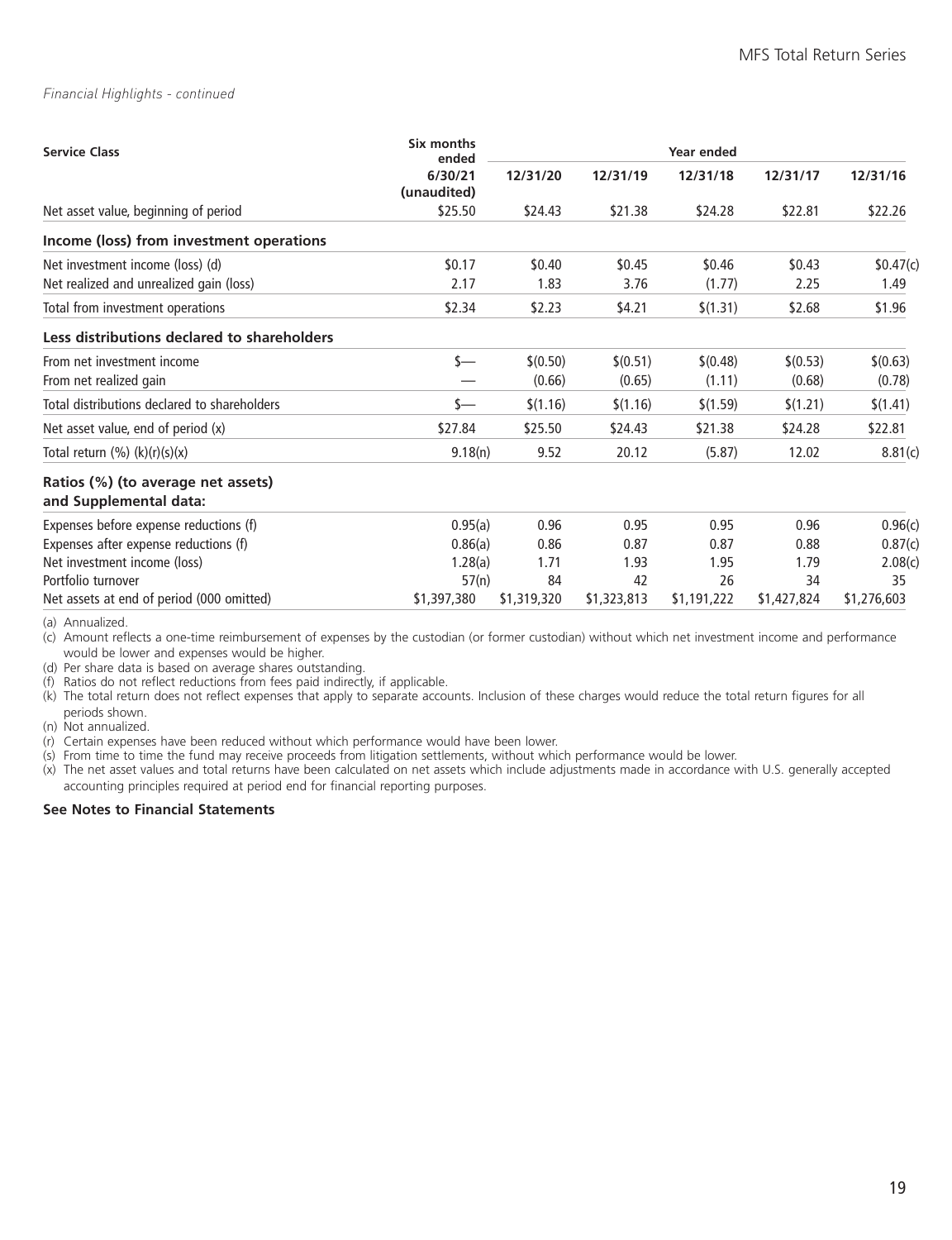# <span id="page-21-0"></span>**NOTES TO FINANCIAL STATEMENTS (unaudited)**

### **(1) Business and Organization**

MFS Total Return Series (the fund) is a diversified series of MFS Variable Insurance Trust (the trust). The trust is organized as a Massachusetts business trust and is registered under the Investment Company Act of 1940, as amended, as an open-end management investment company. The shareholders of each series of the trust are separate accounts of insurance companies, which offer variable annuity and/or life insurance products, and qualified retirement and pension plans.

The fund is an investment company and accordingly follows the investment company accounting and reporting guidance of the Financial Accounting Standards Board (FASB) Accounting Standards Codification Topic 946 Financial Services - Investment Companies.

### **(2) Significant Accounting Policies**

**General** — The preparation of financial statements in conformity with U.S. generally accepted accounting principles requires management to make estimates and assumptions that affect the reported amounts of assets and liabilities, and disclosure of contingent assets and liabilities at the date of the financial statements and the reported amounts of increases and decreases in net assets from operations during the reporting period. Actual results could differ from those estimates. In the preparation of these financial statements, management has evaluated subsequent events occurring after the date of the fund's Statement of Assets and Liabilities through the date that the financial statements were issued.

Certain of the fund's investments, derivatives, debt and other contracts may be based on reference interest rates such as the London Interbank Offered Rate ("LIBOR"). In 2017, the regulatory authority that oversees financial services firms in the United Kingdom announced plans to transition away from LIBOR by the end of 2021. In March 2021, the administrator of LIBOR announced the extension of the publication of the more commonly used U.S. dollar LIBOR settings to the end of June 2023. Although the full impacts of the transition away from LIBOR are not fully known, the transition may result in, among other things, an increase in volatility or illiquidity of the markets for instruments that currently rely on LIBOR to determine interest rates and this could have an adverse impact on the fund's performance. With respect to the fund's accounting for investments, derivatives, debt and other contracts that undergo reference rate-related modifications as a result of the transition, management will rely upon the relief provided by FASB Codification Topic 848 – Reference Rate Reform (Topic 848). The guidance in Topic 848 permits the fund to disregard the GAAP accounting requirements around certain contract modifications resulting from the LIBOR transition such that for contracts considered in scope, the fund can account for those modified contracts as a continuation of the existing contracts.

**Balance Sheet Offsetting** — The fund's accounting policy with respect to balance sheet offsetting is that, absent an event of default by the counterparty or a termination of the agreement, the International Swaps and Derivatives Association (ISDA) Master Agreement, or similar agreement, does not result in an offset of reported amounts of financial assets and financial liabilities in the Statement of Assets and Liabilities across transactions between the fund and the applicable counterparty. The fund's right to setoff may be restricted or prohibited by the bankruptcy or insolvency laws of the particular jurisdiction to which a specific master netting agreement counterparty is subject. Balance sheet offsetting disclosures, to the extent applicable to the fund, have been included in the fund's Significant Accounting Policies note under the captions for each of the fund's in-scope financial instruments and transactions.

**Investment Valuations** — Equity securities, including restricted equity securities, are generally valued at the last sale or official closing price on their primary market or exchange as provided by a third-party pricing service. Equity securities, for which there were no sales reported that day, are generally valued at the last quoted daily bid quotation on their primary market or exchange as provided by a third-party pricing service. Debt instruments and floating rate loans, including restricted debt instruments, are generally valued at an evaluated or composite bid as provided by a third-party pricing service. Debt instruments sold short are generally valued at an evaluated or composite mean as provided by a third-party pricing service. Short-term instruments with a maturity at issuance of 60 days or less may be valued at amortized cost, which approximates market value. Open-end investment companies are generally valued at net asset value per share. Securities and other assets generally valued on the basis of information from a third-party pricing service may also be valued at a broker/dealer bid quotation. In determining values, third-party pricing services can utilize both transaction data and market information such as yield, quality, coupon rate, maturity, type of issue, trading characteristics, and other market data. The values of foreign securities and other assets and liabilities expressed in foreign currencies are converted to U.S. dollars using the mean of bid and asked prices for rates provided by a third-party pricing service.

The Board of Trustees has delegated primary responsibility for determining or causing to be determined the value of the fund's investments (including any fair valuation) to the adviser pursuant to valuation policies and procedures approved by the Board. If the adviser determines that reliable market quotations are not readily available, investments are valued at fair value as determined in good faith by the adviser in accordance with such procedures under the oversight of the Board of Trustees. Under the fund's valuation policies and procedures, market quotations are not considered to be readily available for most types of debt instruments and floating rate loans and many types of derivatives. These investments are generally valued at fair value based on information from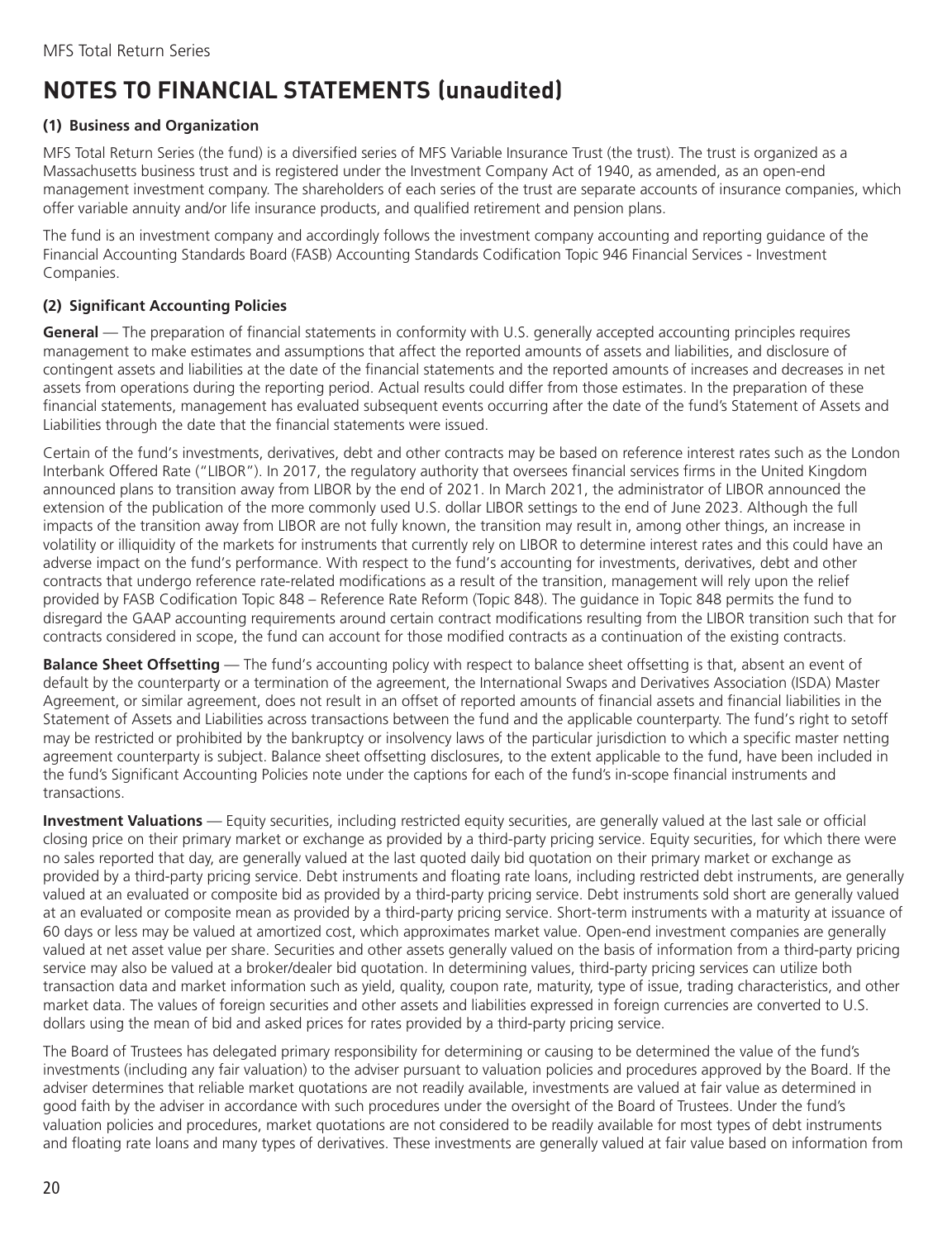#### *Notes to Financial Statements (unaudited) - continued*

third-party pricing services. In addition, investments may be valued at fair value if the adviser determines that an investment's value has been materially affected by events occurring after the close of the exchange or market on which the investment is principally traded (such as foreign exchange or market) and prior to the determination of the fund's net asset value, or after the halt of trading of a specific security where trading does not resume prior to the close of the exchange or market on which the security is principally traded. Events that occur after foreign markets close (such as developments in foreign markets and significant movements in the U.S. markets) and prior to the determination of the fund's net asset value may be deemed to have a material effect on the value of securities traded in foreign markets. Accordingly, the fund's foreign equity securities may often be valued at fair value. The adviser generally relies on third-party pricing services or other information (such as the correlation with price movements of similar securities in the same or other markets; the type, cost and investment characteristics of the security; the business and financial condition of the issuer; and trading and other market data) to assist in determining whether to fair value and at what value to fair value an investment. The value of an investment for purposes of calculating the fund's net asset value can differ depending on the source and method used to determine value. When fair valuation is used, the value of an investment used to determine the fund's net asset value may differ from quoted or published prices for the same investment. There can be no assurance that the fund could obtain the fair value assigned to an investment if it were to sell the investment at the same time at which the fund determines its net asset value per share.

Various inputs are used in determining the value of the fund's assets or liabilities. These inputs are categorized into three broad levels. In certain cases, the inputs used to measure fair value may fall into different levels of the fair value hierarchy. In such cases, an investment's level within the fair value hierarchy is based on the lowest level of input that is significant to the fair value measurement. The fund's assessment of the significance of a particular input to the fair value measurement in its entirety requires judgment, and considers factors specific to the investment. Level 1 includes unadjusted quoted prices in active markets for identical assets or liabilities. Level 2 includes other significant observable market-based inputs (including quoted prices for similar securities, interest rates, prepayment speed, and credit risk). Level 3 includes unobservable inputs, which may include the adviser's own assumptions in determining the fair value of investments. The following is a summary of the levels used as of June 30, 2021 in valuing the fund's assets or liabilities:

| <b>Financial Instruments</b>                 | Level 1         | Level 2         | Level 3 | <b>Total</b>    |
|----------------------------------------------|-----------------|-----------------|---------|-----------------|
| <b>Equity Securities:</b>                    |                 |                 |         |                 |
| <b>United States</b>                         | \$1,497,537,497 | \$6,844,157     | s—      | \$1,504,381,654 |
| Switzerland                                  | 26,066,709      |                 |         | 26,066,709      |
| Taiwan                                       | 14,291,590      |                 |         | 14,291,590      |
| United Kingdom                               | 14,073,593      |                 |         | 14,073,593      |
| France                                       | 8,294,713       |                 |         | 8,294,713       |
| South Korea                                  | 7,129,754       |                 |         | 7,129,754       |
| Ireland                                      | 6,137,220       |                 |         | 6,137,220       |
| Germany                                      | 4,194,026       |                 |         | 4,194,026       |
| U.S. Treasury Bonds & U.S. Government        |                 |                 |         |                 |
| Agencies & Equivalents                       |                 | 270,273,567     |         | 270,273,567     |
| Non - U.S. Sovereign Debt                    |                 | 6,591,488       |         | 6,591,488       |
| <b>Municipal Bonds</b>                       |                 | 11,081,967      |         | 11,081,967      |
| U.S. Corporate Bonds                         |                 | 260,209,756     |         | 260,209,756     |
| Residential Mortgage-Backed Securities       |                 | 285,388,076     |         | 285,388,076     |
| <b>Commercial Mortgage-Backed Securities</b> |                 | 69,852,584      |         | 69,852,584      |
| Asset-Backed Securities (including CDOs)     |                 | 72,159,947      |         | 72,159,947      |
| Foreign Bonds                                |                 | 75,938,523      |         | 75,938,523      |
| <b>Mutual Funds</b>                          | 150,704,645     |                 |         | 150,704,645     |
| Total                                        | \$1,728,429,747 | \$1,058,340,065 | s—      | \$2,786,769,812 |

For further information regarding security characteristics, see the Portfolio of Investments.

**Foreign Currency Translation** — Purchases and sales of foreign investments, income, and expenses are converted into U.S. dollars based upon currency exchange rates prevailing on the respective dates of such transactions or on the reporting date for foreign denominated receivables and payables. Gains and losses attributable to foreign currency exchange rates on sales of securities are recorded for financial statement purposes as net realized gains and losses on investments. Gains and losses attributable to foreign exchange rate movements on receivables, payables, income and expenses are recorded for financial statement purposes as foreign currency transaction gains and losses. That portion of both realized and unrealized gains and losses on investments that results from fluctuations in foreign currency exchange rates is not separately disclosed.

**Security Loans** — Under its Securities Lending Agency Agreement with the fund, State Street Bank and Trust Company, as lending agent, loans the securities of the fund to certain qualified institutions (the "Borrowers") approved by the fund. Security loans can be terminated at the discretion of either the lending agent or the fund and the related securities must be returned within the earlier of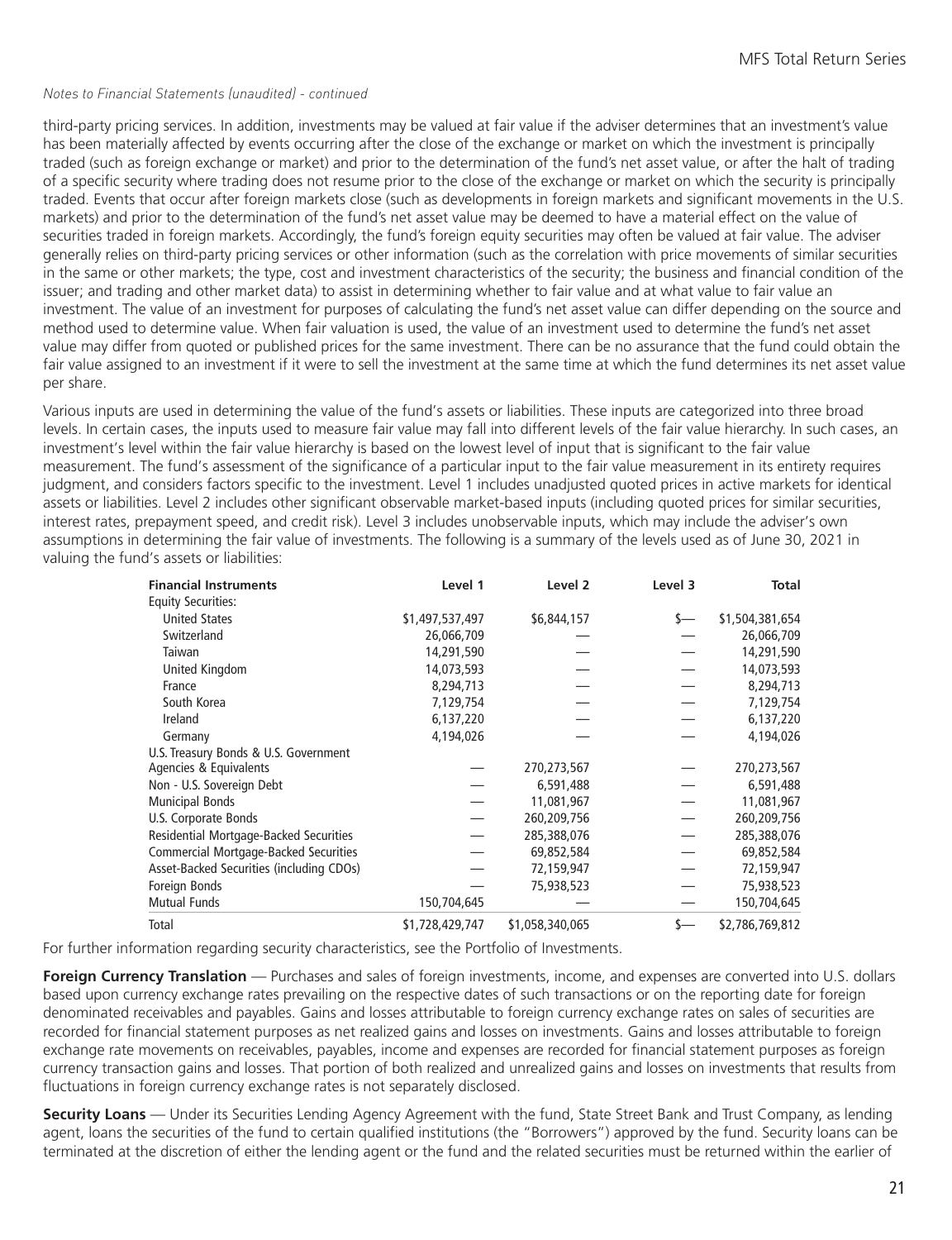#### *Notes to Financial Statements (unaudited) - continued*

the standard trade settlement period for such securities or within three business days. The loans are collateralized by cash and/or U.S. Treasury and federal agency obligations in an amount typically at least equal to the market value of the securities loaned. On loans collateralized by cash, the cash collateral is invested in a money market fund. The market value of the loaned securities is determined at the close of business of the fund and any additional required collateral is delivered to the fund on the next business day. The lending agent provides the fund with indemnification against Borrower default. In the event of Borrower default, the lending agent will, for the benefit of the fund, either purchase securities identical to those loaned or, when such purchase is commercially impracticable, pay the fund the market value of the loaned securities. In return, the lending agent assumes the fund's rights to the related collateral. If the collateral value is less than the cost to purchase identical securities, the lending agent is responsible for the shortfall, but only to the extent that such shortfall is not due to a decline in collateral value resulting from collateral reinvestment for which the fund bears the risk of loss. A portion of the income generated upon investment of the collateral is remitted to the Borrowers, and the remainder is allocated between the fund and the lending agent. On loans collateralized by U.S. Treasury and/or federal agency obligations, a fee is received from the Borrower, and is allocated between the fund and the lending agent. Income from securities lending is separately reported in the Statement of Operations. The dividend and interest income earned on the securities loaned is accounted for in the same manner as other dividend and interest income. At June 30, 2021, there were no securities on loan or collateral outstanding.

**Indemnifications** — Under the fund's organizational documents, its officers and Trustees may be indemnified against certain liabilities and expenses arising out of the performance of their duties to the fund. Additionally, in the normal course of business, the fund enters into agreements with service providers that may contain indemnification clauses. The fund's maximum exposure under these agreements is unknown as this would involve future claims that may be made against the fund that have not yet occurred.

**Investment Transactions and Income** — Investment transactions are recorded on the trade date. Some securities may be purchased or sold on an extended settlement basis, which means that the receipt or delivery of the securities by the fund and related payments occur at a future date, usually beyond the customary settlement period. Interest income is recorded on the accrual basis. Dividends received in cash are recorded on the ex-dividend date. Certain dividends from foreign securities will be recorded when the fund is informed of the dividend if such information is obtained subsequent to the ex-dividend date. Dividend and interest payments received in additional securities are recorded on the ex-dividend or ex-interest date in an amount equal to the value of the security on such date. All premium and discount is amortized or accreted for financial statement purposes in accordance with U.S. generally accepted accounting principles.

The fund may receive proceeds from litigation settlements. Any proceeds received from litigation involving portfolio holdings are reflected in the Statement of Operations in realized gain/loss if the security has been disposed of by the fund or in unrealized gain/loss if the security is still held by the fund. Any other proceeds from litigation not related to portfolio holdings are reflected as other income in the Statement of Operations.

The fund invests a significant portion of its assets in asset-backed and/or mortgage-backed securities. For these securities, the value of the debt instrument also depends on the credit quality and adequacy of the underlying assets or collateral as well as whether there is a security interest in the underlying assets or collateral. Enforcing rights, if any, against the underlying assets or collateral may be difficult. U.S. Government securities not supported as to the payment of principal or interest by the U.S. Treasury, such as those issued by Fannie Mae, Freddie Mac, and the Federal Home Loan Banks, are subject to greater credit risk than are U.S. Government securities supported by the U.S. Treasury, such as those issued by Ginnie Mae.

The fund may purchase or sell mortgage-backed securities on a "To Be Announced" (TBA) basis. A TBA transaction is subject to extended settlement and typically does not designate the actual security to be delivered, but instead includes an approximate principal amount. The price of the TBA security and the date that it will be settled are fixed at the time the transaction is negotiated. The value of the security varies with market fluctuations and no interest accrues to the fund until settlement takes place. TBA purchase and sale commitments are held at carrying amount, which approximates fair value and are categorized as level 2 within the fair value hierarchy and included in TBA purchase and TBA sale commitments in the Statement of Assets and Liabilities. Losses may arise as a result of changes in the value of the TBA investment prior to settlement date or due to counterparty non-performance. At the time that it enters into a TBA transaction, the fund is required to have sufficient cash and/or liquid securities to cover its commitments.

The fund may also enter into mortgage dollar rolls, typically TBA dollar rolls, in which the fund sells TBA mortgage-backed securities to financial institutions and simultaneously agrees to repurchase similar (same issuer, type and coupon) securities at a later date at an agreed-upon price. During the period between the sale and repurchase, the fund will not be entitled to receive interest and principal payments on the securities sold. The fund accounts for dollar roll transactions as purchases and sales and realizes gains and losses on these transactions. Dollar roll transactions involve the risk that the market value of the securities that the fund is required to purchase may decline below the agreed upon repurchase price of those securities.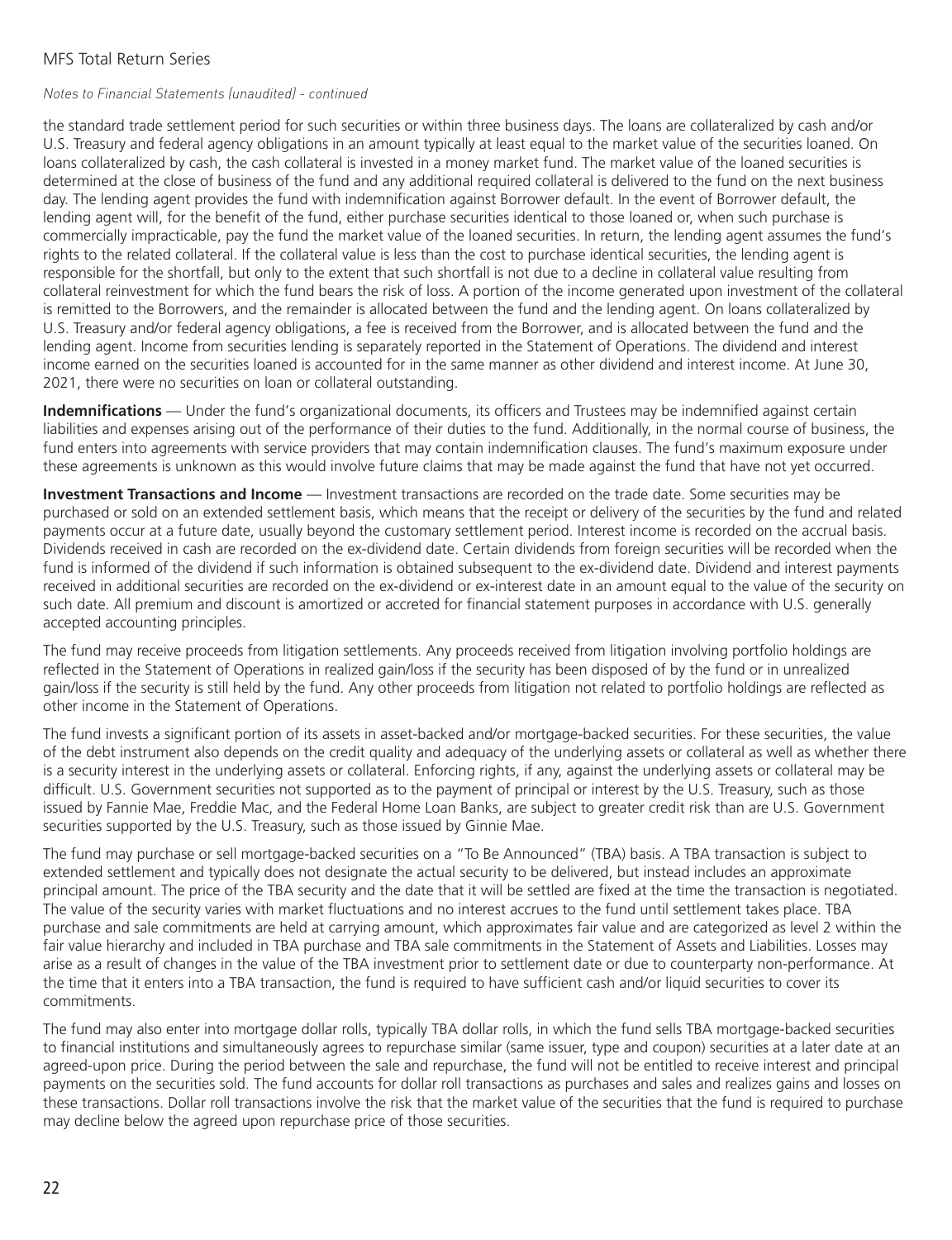#### *Notes to Financial Statements (unaudited) - continued*

To mitigate the counterparty credit risk on TBA transactions, mortgage dollar rolls, and other types of forward settling mortgage-backed and asset-backed security transactions, the fund whenever possible enters into a Master Securities Forward Transaction Agreement ("MSFTA") on a bilateral basis with each of the counterparties with whom it undertakes a significant volume of transactions. The MSFTA gives each party to the agreement the right to terminate all transactions traded under such agreement if there is a specified deterioration in the credit quality of the other party. Upon an event of default or a termination of the MSFTA, the non-defaulting party has the right to close out all transactions traded under such agreement and to net amounts owed under each transaction to one net amount payable by one party to the other. This right to close out and net payments across all transactions traded under the MSFTA could result in a reduction of the fund's credit risk to such counterparty equal to any amounts payable by the fund under the applicable transactions, if any.

For mortgage-backed and asset-backed securities traded under a MSFTA, the collateral and margining requirements are contract specific. Collateral amounts across all transactions traded under such agreement are netted and an amount is posted from one party to the other to collateralize such obligations. Cash that has been pledged to cover the fund's collateral or margin obligations under a MSFTA, if any, will be reported separately on the Statement of Assets and Liabilities as restricted cash. Securities pledged as collateral or margin for the same purpose, if any, are noted in the Portfolio of Investments.

**Tax Matters and Distributions** — The fund intends to qualify as a regulated investment company, as defined under Subchapter M of the Internal Revenue Code, and to distribute all of its taxable income, including realized capital gains. As a result, no provision for federal income tax is required. The fund's federal tax returns, when filed, will remain subject to examination by the Internal Revenue Service for a three year period. Management has analyzed the fund's tax positions taken on federal and state tax returns for all open tax years and does not believe that there are any uncertain tax positions that require recognition of a tax liability. Foreign taxes, if any, have been accrued by the fund in the accompanying financial statements in accordance with the applicable foreign tax law. Foreign income taxes may be withheld by certain countries in which the fund invests. Additionally, capital gains realized by the fund on securities issued in or by certain foreign countries may be subject to capital gains tax imposed by those countries.

Distributions to shareholders are recorded on the ex-dividend date. Income and capital gain distributions are determined in accordance with income tax regulations, which may differ from U.S. generally accepted accounting principles. Certain capital accounts in the financial statements are periodically adjusted for permanent differences in order to reflect their tax character. These adjustments have no impact on net assets or net asset value per share. Temporary differences which arise from recognizing certain items of income, expense, gain or loss in different periods for financial statement and tax purposes will reverse at some time in the future.

Book/tax differences primarily relate to amortization and accretion of debt securities, wash sale loss deferrals and partnership adjustments.

The tax character of distributions declared to shareholders for the last fiscal year is as follows:

|                                                          | Year ended<br>12/31/20 |
|----------------------------------------------------------|------------------------|
| Ordinary income (including any short-term capital gains) | \$52,307,667           |
| Long-term capital gains                                  | 63,622,030             |
| Total distributions                                      | \$115,929,697          |

The federal tax cost and the tax basis components of distributable earnings were as follows:

| As of 6/30/21                              |                 |
|--------------------------------------------|-----------------|
| Cost of investments                        | \$2,036,035,903 |
| Gross appreciation                         | 761,650,467     |
| Gross depreciation                         | (10, 916, 558)  |
| Net unrealized appreciation (depreciation) | \$750,733,909   |
| As of 12/31/20                             |                 |
| Undistributed ordinary income              | 54,306,299      |
| Undistributed long-term capital gain       | 118,976,833     |
| Other temporary differences                | 3,767,505       |
| Net unrealized appreciation (depreciation) | 671,287,874     |

The aggregate cost above includes prior fiscal year end tax adjustments, if applicable.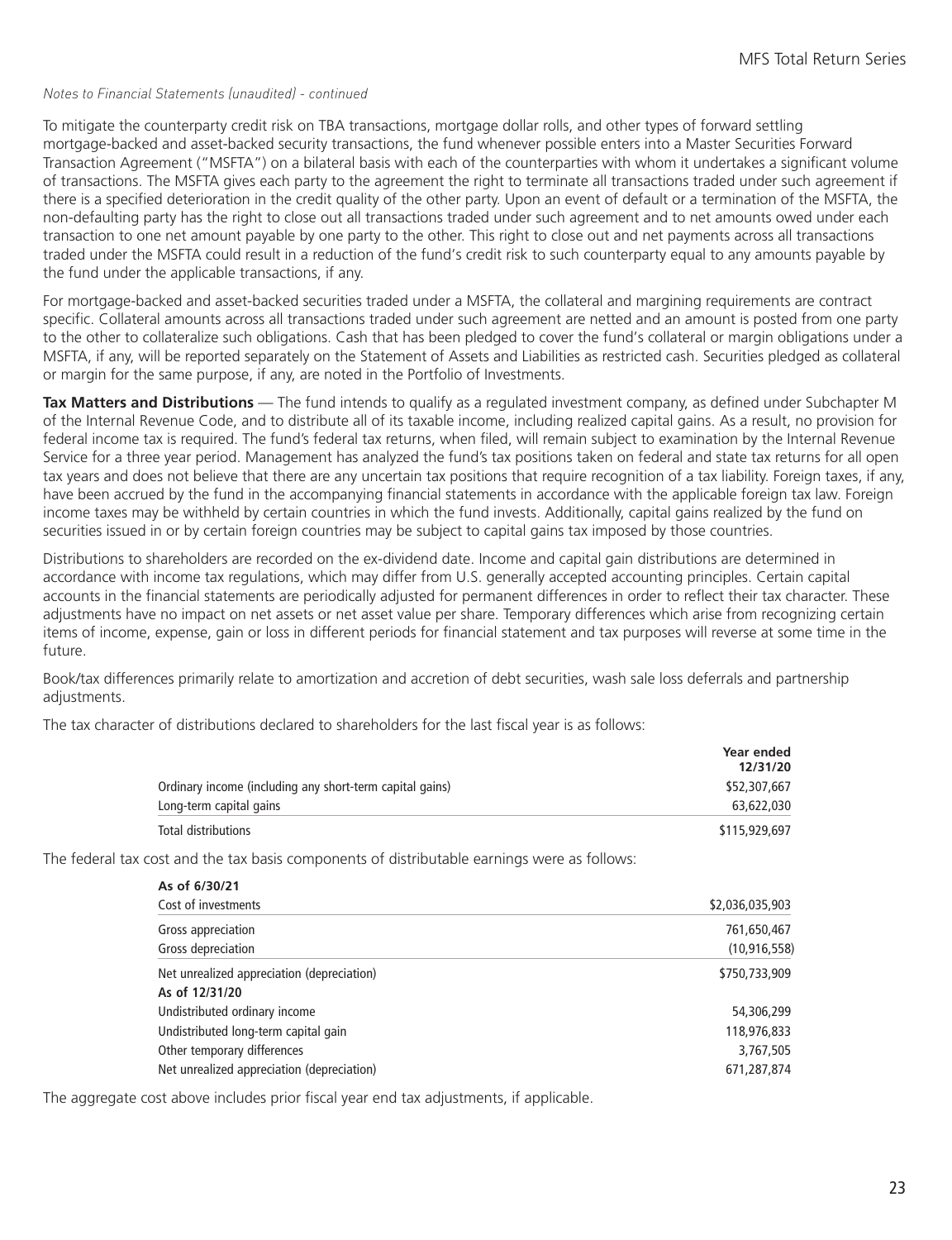#### *Notes to Financial Statements (unaudited) - continued*

**Multiple Classes of Shares of Beneficial Interest** — The fund offers multiple classes of shares, which differ in their respective distribution and/or service fees. The fund's income, realized and unrealized gain (loss), and common expenses are allocated to shareholders based on the daily net assets of each class. Dividends are declared separately for each class. Differences in per share dividend rates are generally due to differences in separate class expenses. The fund's distributions declared to shareholders as reported in the Statements of Changes in Net Assets are presented by class as follows:

|               | Six months<br>ended<br>6/30/21 | Year<br>ended<br>12/31/20 |
|---------------|--------------------------------|---------------------------|
| Initial Class | $S-$                           | \$56,532,062              |
| Service Class |                                | 59,397,635                |
| Total         | $\sim$                         | \$115,929,697             |

#### **(3) Transactions with Affiliates**

**Investment Adviser** — The fund has an investment advisory agreement with MFS to provide overall investment management and related administrative services and facilities to the fund. The management fee is computed daily and paid monthly at the following annual rates based on the fund's average daily net assets:

| Up to \$1 billion                                | $0.70\%$ |
|--------------------------------------------------|----------|
| In excess of \$1 billion and up to \$2.5 billion | $0.65\%$ |
| In excess of \$2.5 billion and up to \$5 billion | $0.55\%$ |
| In excess of \$5 billion                         | $0.50\%$ |

MFS has agreed in writing to reduce its management fee by a specified amount if certain MFS mutual fund assets exceed thresholds agreed to by MFS and the fund's Board of Trustees. For the six months ended June 30, 2021, this management fee reduction amounted to \$155,543, which is included in the reduction of total expenses in the Statement of Operations. The management fee incurred for the six months ended June 30, 2021 was equivalent to an annual effective rate of 0.65% of the fund's average daily net assets.

The investment adviser has agreed in writing to pay a portion of the fund's total annual operating expenses, excluding interest, taxes, extraordinary expenses, brokerage and transaction costs, and investment-related expenses, such that total annual operating expenses do not exceed 0.61% of average daily net assets for the Initial Class shares and 0.86% of average daily net assets for the Service Class shares. This written agreement will continue until modified by the fund's Board of Trustees, but such agreement will continue at least until April 30, 2023. For the six months ended June 30, 2021, this reduction amounted to \$996,875, which is included in the reduction of total expenses in the Statement of Operations.

**Distributor** — MFS Fund Distributors, Inc. (MFD), a wholly-owned subsidiary of MFS, is the distributor of shares of the fund. The Trustees have adopted a distribution plan for the Service Class shares pursuant to Rule 12b-1 under the Investment Company Act of 1940.

The fund's distribution plan provides that the fund will pay MFD distribution and/or service fees equal to 0.25% per annum of its average daily net assets attributable to Service Class shares as partial consideration for services performed and expenses incurred by MFD and financial intermediaries (including participating insurance companies that invest in the fund to fund variable annuity and variable life insurance contracts, sponsors of qualified retirement and pension plans that invest in the fund, and affiliates of these participating insurance companies and plan sponsors) in connection with the sale and distribution of the Service Class shares. MFD may subsequently pay all, or a portion, of the distribution and/or service fees to financial intermediaries.

**Shareholder Servicing Agent** — MFS Service Center, Inc. (MFSC), a wholly-owned subsidiary of MFS, receives a fee from the fund for its services as shareholder servicing agent. For the six months ended June 30, 2021, the fee was \$35,038, which equated to 0.0027% annually of the fund's average daily net assets. MFSC also receives reimbursement from the fund for out-of-pocket expenses paid by MFSC on behalf of the fund. For the six months ended June 30, 2021, these costs amounted to \$1,238.

**Administrator** — MFS provides certain financial, legal, shareholder communications, compliance, and other administrative services to the fund. Under an administrative services agreement, the fund reimburses MFS the costs incurred to provide these services. The fund is charged an annual fixed amount of \$17,500 plus a fee based on average daily net assets. The administrative services fee incurred for the six months ended June 30, 2021 was equivalent to an annual effective rate of 0.0132% of the fund's average daily net assets.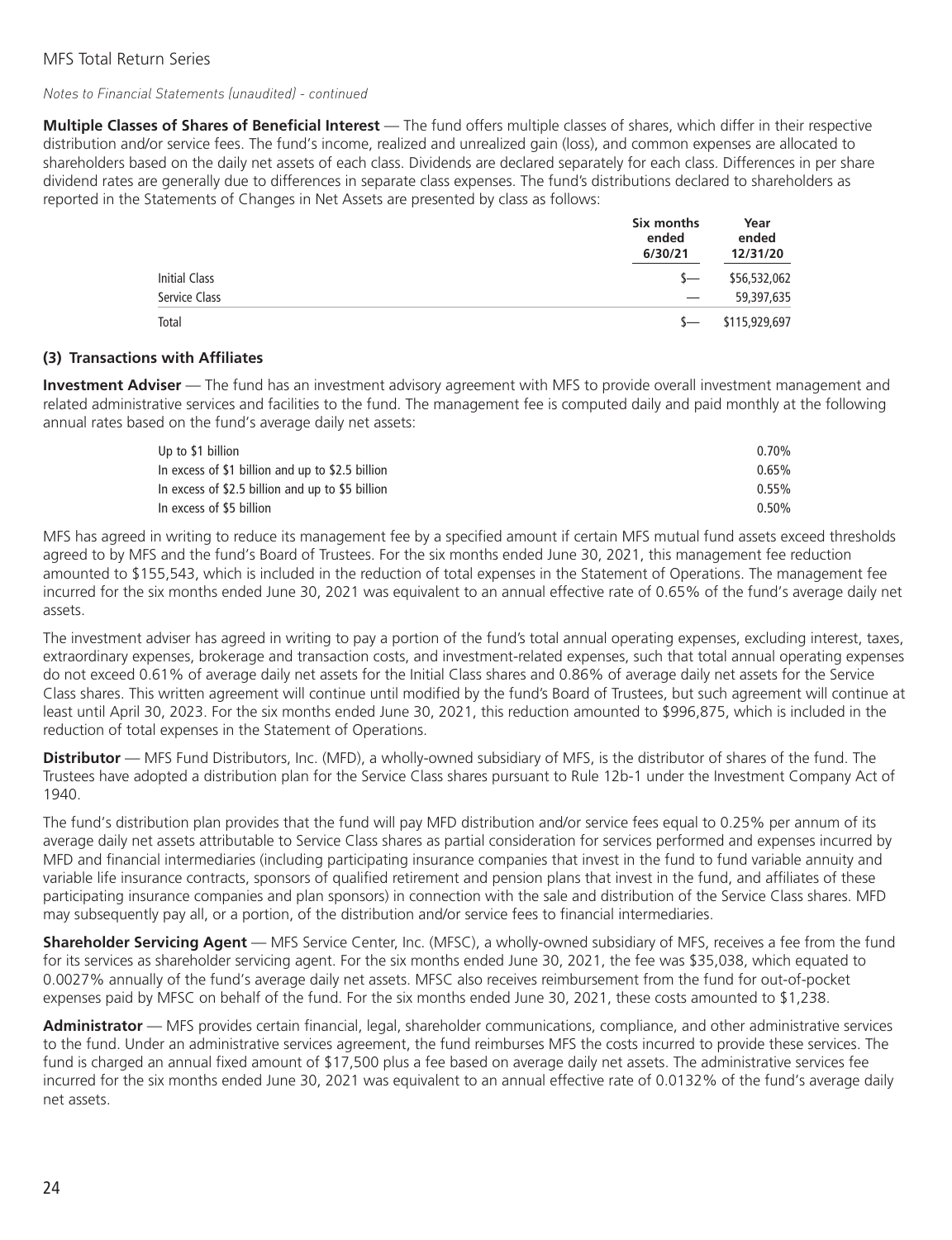#### *Notes to Financial Statements (unaudited) - continued*

**Trustees' and Officers' Compensation** — The fund pays compensation to independent Trustees in the form of a retainer, attendance fees, and additional compensation to Board and Committee chairpersons. The fund does not pay compensation directly to Trustees or officers of the fund who are also officers of the investment adviser, all of whom receive remuneration from MFS for their services to the fund. Certain officers and Trustees of the fund are officers or directors of MFS, MFD, and MFSC.

**Other** — The fund invests in the MFS Institutional Money Market Portfolio which is managed by MFS and seeks current income consistent with preservation of capital and liquidity. This money market fund does not pay a management fee to MFS but does incur investment and operating costs.

The fund is permitted to engage in purchase and sale transactions with funds and accounts for which MFS serves as investment adviser or sub-adviser ("cross-trades") pursuant to a policy adopted by the Board of Trustees. This policy has been designed to ensure that cross-trades conducted by the fund comply with Rule 17a-7 under the Investment Company Act of 1940. During the six months ended June 30, 2021, the fund engaged in sale transactions pursuant to this policy, which amounted to \$191,534. The sales transactions resulted in net realized gains (losses) of \$(119,421).

The adviser has voluntarily undertaken to reimburse the fund from its own resources on a quarterly basis for the cost of investment research embedded in the cost of the fund's securities trades. This agreement may be rescinded at any time. For the six months ended June 30, 2021, this reimbursement amounted to \$15,765, which is included in "Other" income in the Statement of Operations.

#### **(4) Portfolio Securities**

For the six months ended June 30, 2021, purchases and sales of investments, other than short-term obligations, were as follows:

|                                | <b>Purchases</b>                | Sales       |
|--------------------------------|---------------------------------|-------------|
| U.S. Government securities     | \$1,213,021,901 \$1,115,200,222 |             |
| Non-U.S. Government securities | 245,570,284                     | 431.867.380 |

#### **(5) Shares of Beneficial Interest**

The fund's Declaration of Trust permits the Trustees to issue an unlimited number of full and fractional shares of beneficial interest. Transactions in fund shares were as follows:

|                                                                   |               | Six months ended<br>6/30/21   |                | Year ended<br>12/31/20 |
|-------------------------------------------------------------------|---------------|-------------------------------|----------------|------------------------|
|                                                                   | <b>Shares</b> | Amount                        | <b>Shares</b>  | Amount                 |
| Shares sold                                                       |               |                               |                |                        |
| <b>Initial Class</b>                                              | 705,060       | \$19,174,324                  | 1,626,873      | \$38,823,750           |
| Service Class                                                     | 1,794,028     | 48,262,975                    | 2,911,465      | 68,599,977             |
|                                                                   | 2,499,088     | \$67,437,299                  | 4,538,338      | \$107,423,727          |
| Shares issued to shareholders<br>in reinvestment of distributions |               |                               |                |                        |
| Initial Class                                                     |               | s—                            | 2,349,629      | \$56,532,062           |
| Service Class                                                     |               |                               | 2,516,849      | 59,397,635             |
|                                                                   |               | \$—                           | 4,866,478      | \$115,929,697          |
| Shares reacquired                                                 |               |                               |                |                        |
| <b>Initial Class</b>                                              | (2,654,405)   | (72, 771, 877)                | (6, 227, 705)  | \$(149,473,288)        |
| Service Class                                                     | (3,349,288)   | (89,619,376)                  | (7,882,515)    | (185, 441, 053)        |
|                                                                   |               | $(6,003,693)$ $(162,391,253)$ | (14, 110, 220) | \$(334,914,341)        |
| Net change                                                        |               |                               |                |                        |
| Initial Class                                                     | (1,949,345)   | $$$ (53,597,553)              | (2,251,203)    | \$(54, 117, 476)       |
| Service Class                                                     | (1, 555, 260) | (41,356,401)                  | (2,454,201)    | (57, 443, 441)         |
|                                                                   | (3,504,605)   | \$(94, 953, 954)              | (4,705,404)    | \$(111, 560, 917)      |

#### **(6) Line of Credit**

The fund and certain other funds managed by MFS participate in a \$1.25 billion unsecured committed line of credit of which \$1 billion is reserved for use by the fund and certain other MFS U.S. funds. The line of credit is provided by a syndicate of banks under a credit agreement. Borrowings may be made for temporary financing needs. Interest is charged to each fund, based on its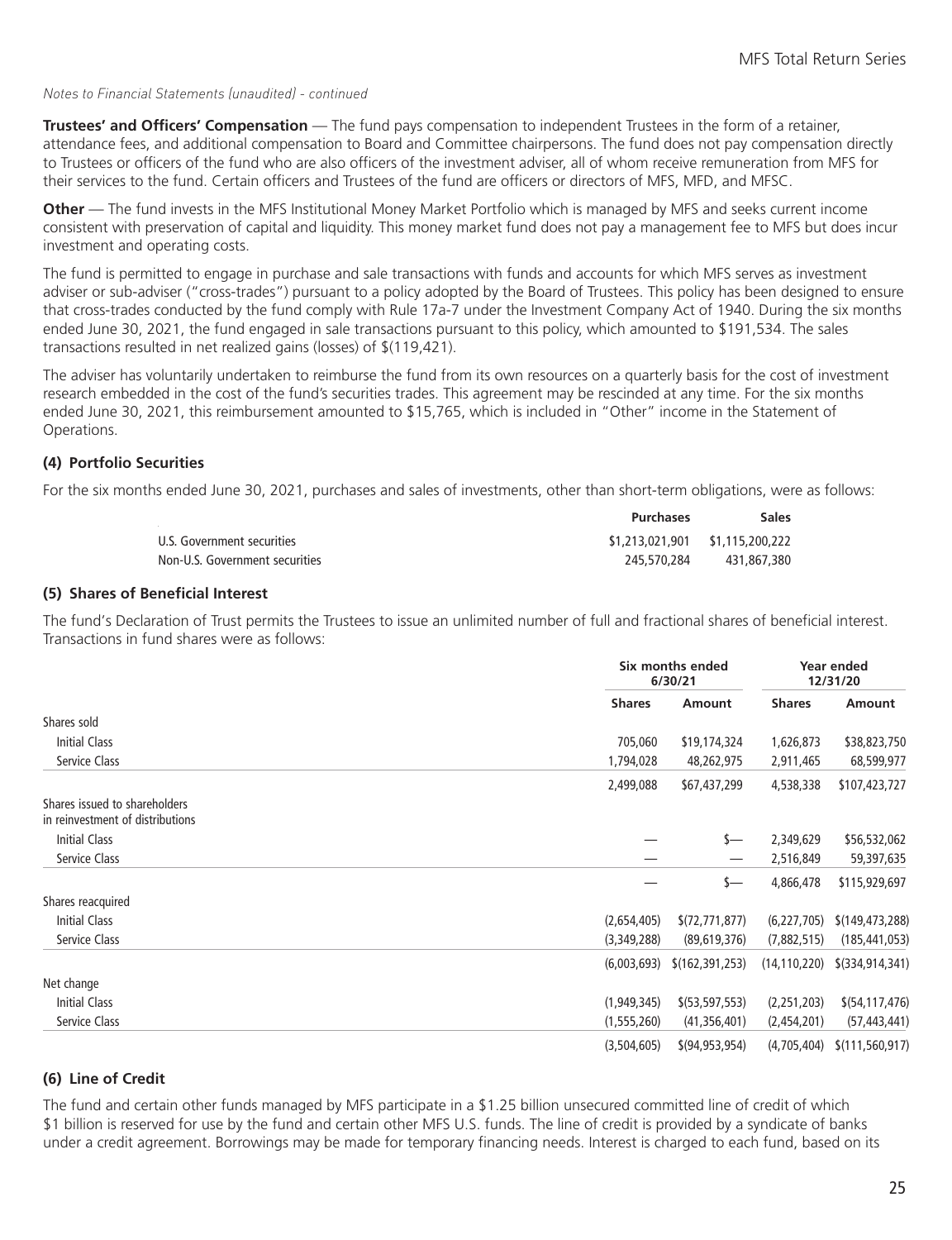#### *Notes to Financial Statements (unaudited) - continued*

borrowings, generally at a rate equal to the highest of one month LIBOR, the Federal Funds Effective Rate and the Overnight Bank Funding Rate, plus an agreed upon spread. A commitment fee, based on the average daily, unused portion of the committed line of credit, is allocated among the participating funds. In addition, the fund and other funds managed by MFS have established unsecured uncommitted borrowing arrangements with certain banks for temporary financing needs. Interest is charged to each fund, based on its borrowings, at rates equal to customary reference rates plus an agreed upon spread. For the six months ended June 30, 2021, the fund's commitment fee and interest expense were \$5,110 and \$0, respectively, and are included in "Miscellaneous" expense in the Statement of Operations.

#### **(7) Investments in Affiliated Issuers**

An affiliated issuer may be considered one in which the fund owns 5% or more of the outstanding voting securities, or a company which is under common control. For the purposes of this report, the following were affiliated issuers:

| <b>Affiliated Issuers</b>                          | <b>Beginning</b><br>Value | <b>Purchases</b> | <b>Sales</b><br><b>Proceeds</b> | <b>Realized</b><br>Gain<br>(Loss) | Change in<br><b>Unrealized</b><br>Appreciation<br>or<br><b>Depreciation</b> | <b>Ending</b><br>Value                      |
|----------------------------------------------------|---------------------------|------------------|---------------------------------|-----------------------------------|-----------------------------------------------------------------------------|---------------------------------------------|
| <b>MFS Institutional Money Market</b><br>Portfolio | \$118,744,977             | \$427,791,590    | \$395,831,922                   | s—                                | s—                                                                          | \$150,704,645                               |
| <b>Affiliated Issuers</b>                          |                           |                  |                                 |                                   | <b>Dividend</b><br>Income                                                   | <b>Capital Gain</b><br><b>Distributions</b> |
| MFS Institutional Money Market Portfolio           |                           |                  |                                 |                                   | \$35,008                                                                    | $\mathsf{s}-$                               |

#### **(8) Impacts of COVID-19**

The pandemic related to the global spread of novel coronavirus disease (COVID-19), which was first detected in December 2019, has resulted in significant disruptions to global business activity and the global economy, as well as the economies of individual countries, the financial performance of individual companies and sectors, and the securities and commodities markets in general. Multiple surges in cases globally, the availability and widespread adoption of vaccines, and the emergence of variant strains of the virus continue to create uncertainty as to the future and long-term impacts resulting from the pandemic including impacts to the prices and liquidity of the fund's investments and the fund's performance.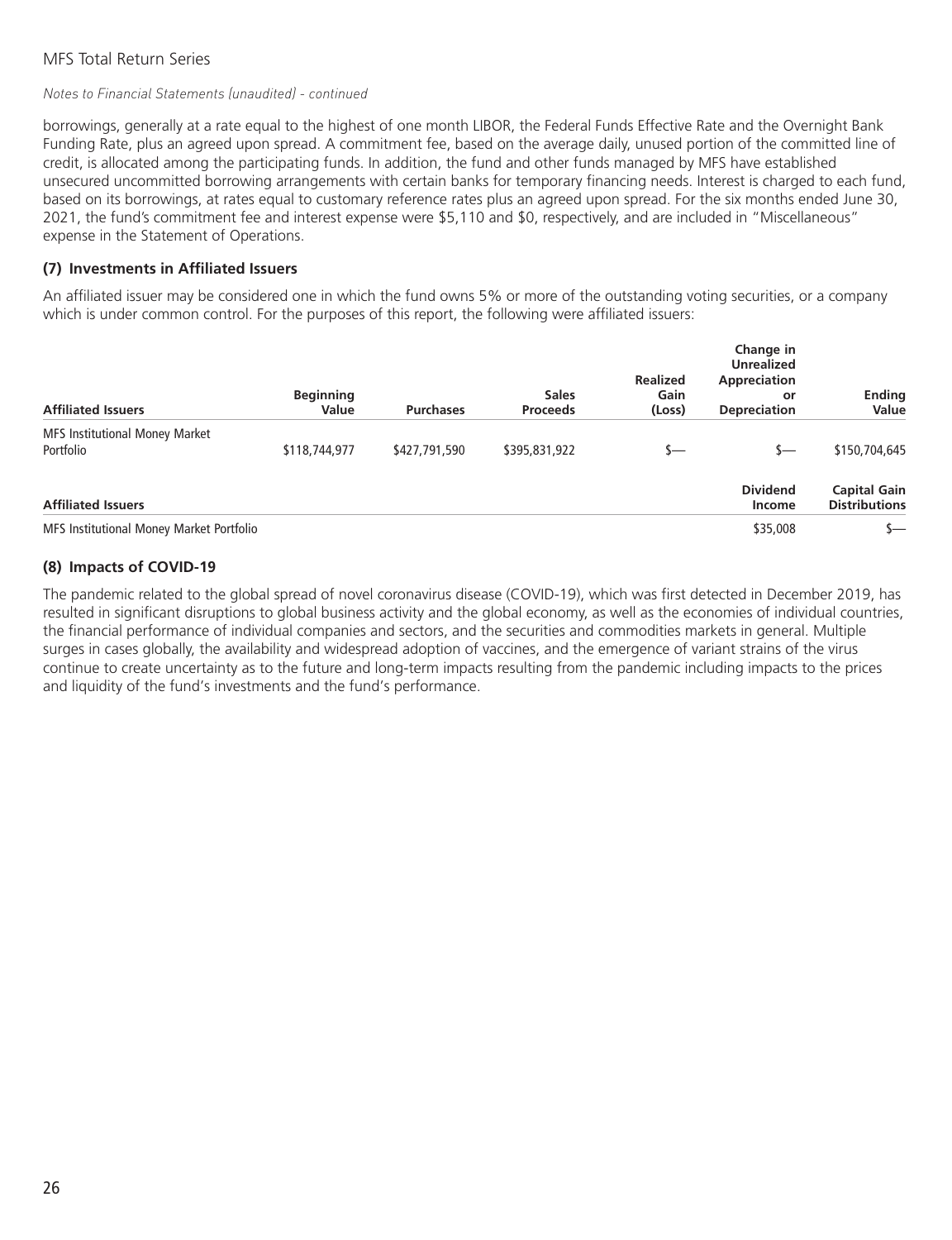# <span id="page-28-0"></span>**STATEMENT REGARDING LIQUIDITY RISK MANAGEMENT PROGRAM**

The fund has adopted and implemented a liquidity risk management program (the "Program") as required by Rule 22e-4 under the Investment Company Act of 1940, as amended. The fund's Board of Trustees (the "Board") has designated MFS as the administrator of the Program. The Program is reasonably designed to assess and manage the liquidity risk of the fund. Liquidity risk is the risk that the fund could not meet requests to redeem shares issued by the fund without significant dilution of remaining investors' interests.

MFS provided a written report to the Board for consideration at its April 2021 meeting that addressed the operation of the Program and provided an assessment of the adequacy and effectiveness of the Program during the period from January 1, 2020 to December 31, 2020 (the "Covered Period"). The report concluded that during the Covered Period the Program had operated effectively and had adequately and effectively been implemented to assess and manage the fund's liquidity risk. MFS also reported that there were no liquidity events that impacted the fund or its ability to timely meet redemptions without dilution to existing shareholders during the Covered Period.

There can be no assurance that the Program will achieve its objectives in the future. Further information on liquidity risk, and other principal risks to which an investment in the fund may be subject, can be found in the prospectus.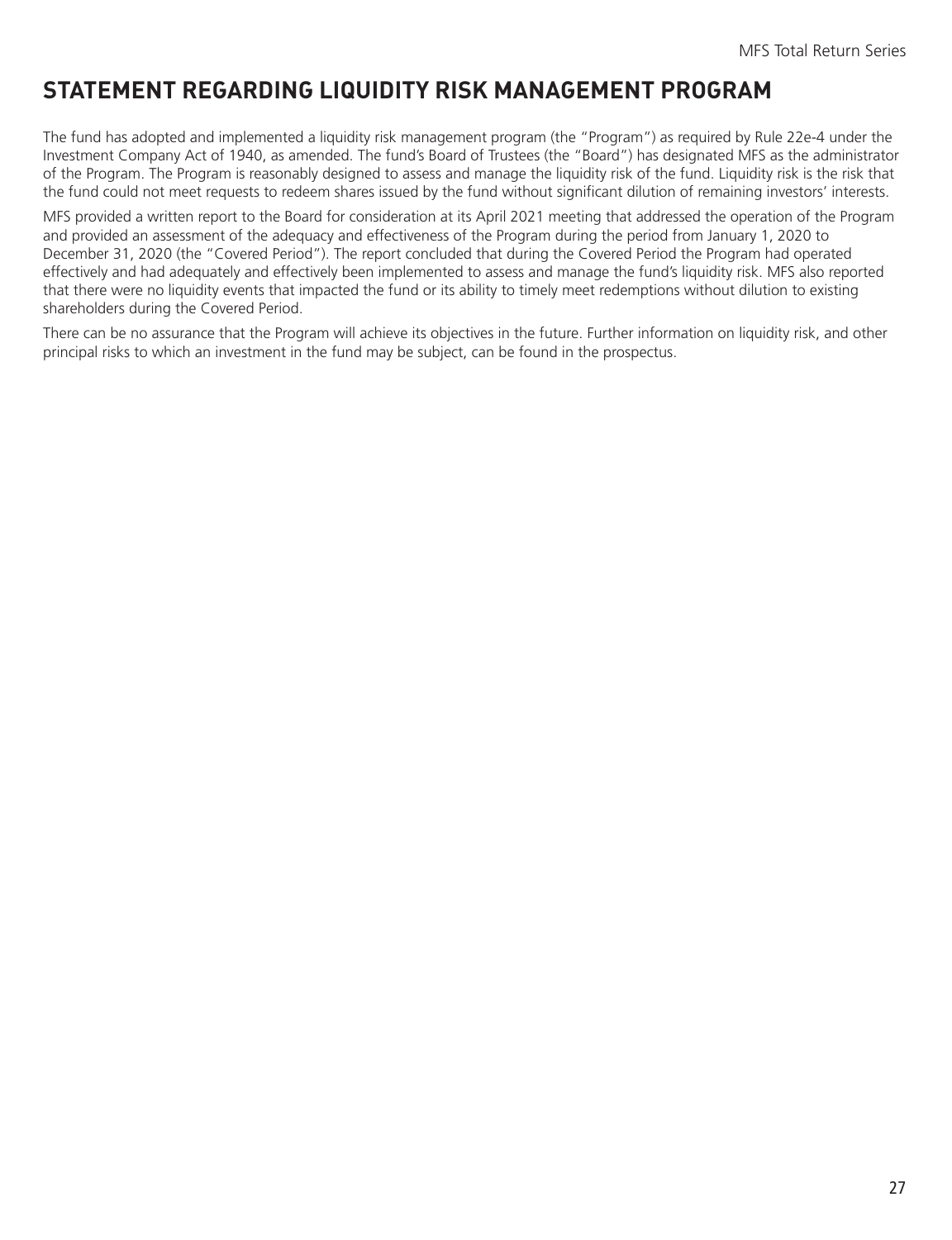## <span id="page-29-0"></span>PROXY VOTING POLICIES AND INFORMATION

MFS votes proxies on behalf of the fund pursuant to proxy voting policies and procedures that are available without charge, upon request, by calling 1-800-225-2606, by visiting *mfs.com/proxyvoting,* or by visiting the SEC's Web site at *http://www.sec.gov.*

Information regarding how the fund voted proxies relating to portfolio securities during the most recent twelve-month period ended June 30 is available by August 31 of each year without charge by visiting *mfs.com/proxyvoting,* or by visiting the SEC's Web site at *http://www.sec.gov.*

# QUARTERLY PORTFOLIO DISCLOSURE

The fund files a complete schedule of portfolio holdings with the SEC for the first and third quarters of each fiscal year as an exhibit to its reports on Form N-PORT. The fund's Form N-PORT reports are available on the SEC's Web site at *http://www.sec.gov*. A shareholder can obtain the portfolio holdings report for the first and third quarters of the fund's fiscal year at *mfs.com/vit1* by choosing the fund's name and then scrolling to the "Resources" section and clicking on the "Prospectus and Reports" tab.

### FURTHER INFORMATION

From time to time, MFS may post important information about the fund or the MFS Funds on the MFS Web site (*mfs.com*). This information is available at *https://www.mfs.com/announcements* or at *mfs.com/vit1* by choosing the fund's name and then scrolling to the "Resources" section and clicking on the "Announcements" tab, if any.

### INFORMATION ABOUT FUND CONTRACTS AND LEGAL CLAIMS

The fund has entered into contractual arrangements with an investment adviser, administrator, distributor, shareholder servicing agent, 529 program manager (if applicable), and custodian who each provide services to the fund. Unless expressly stated otherwise, shareholders are not parties to, or intended beneficiaries of these contractual arrangements, and these contractual arrangements are not intended to create any shareholder right to enforce them against the service providers or to seek any remedy under them against the service providers, either directly or on behalf of the fund.

Under the Trust's By-Laws and Declaration of Trust, any claims asserted against or on behalf of the MFS Funds, including claims against Trustees and Officers, must be brought in state and federal courts located within the Commonwealth of Massachusetts.